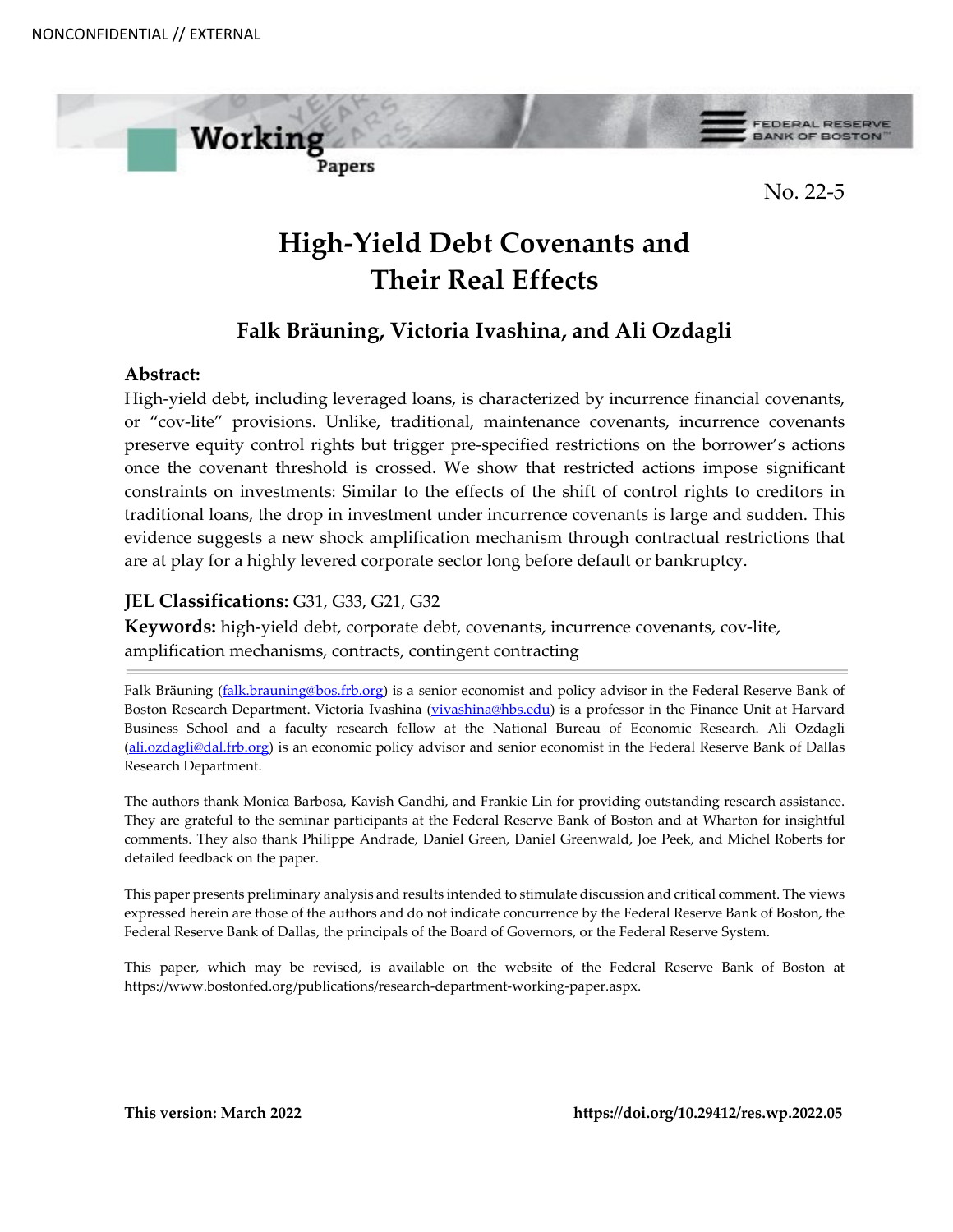#### **I. INTRODUCTION**

The rise in high-yield corporate leverage following the Great Financial Crisis (GFC) has been a source of increasing concern in the United States and Europe. For example, according to S&P's Global Market Intelligence, the U.S. leveraged (that is, high-yield) loan market more than doubled in size in the decade following the GFC, growing to nearly \$1.2 trillion in outstanding debt by 20[1](#page-1-0)9, up from \$400 billion in 2006 (an 8.8 percent rate of annual growth).<sup>1</sup> According to Bank of America, the numbers are very similar in the high-yield bond market and dwarf the annual GDP growth rate for the same period of about 3.5 percent. Not surprisingly, the associated rise in leverage has become a frequent topic of discussion for central bankers and other policymakers, and these concerns have been voiced in other developed markets.<sup>[2](#page-1-1)</sup>

Taking a step back, the problem with high corporate leverage is the effects of financial insolvency: A negative demand shock can leave a firm with an oversized debt burden with consequences that can be amplified though multiple channels, thus intensifying the initial impact. For example, the widespread economic shutdown related to the 2020 pandemic has raised alarms about potential amplification of economic distress due to higher bankruptcy costs related to potential concentration of bankruptcies (e.g., Greenwood, Iverson, and Thesmar 2020; Group of Thirty 2020; and Ellias, Iverson, and Roe 2021). In the aftermath of the GFC, Giroud and Mueller (2017), Kalemli-Ӧzcan, Laeven, and Moreno (2020), and Chodorow-Reich and Falato (2020)

<span id="page-1-0"></span> $<sup>1</sup>$  On net-of-cash basis, total leverage of firms borrowing in the leveraged-loan market at issuance</sup> increased from 4.4x EBITDA in 2006 to 5.2x in 2019 for large corporate loans, and from 4.4x to 5.3x in the middle market.

<span id="page-1-1"></span><sup>&</sup>lt;sup>2</sup> See, for example, "Warren Presses Regulators on Risks in Leveraged Lending Market," November 15, 2018, [https://www.warren.senate.gov/oversight/letters/warren-presses-regulators-on-risks-in-leveraged](https://www.warren.senate.gov/oversight/letters/warren-presses-regulators-on-risks-in-leveraged-lending-market-)[lending-market;](https://www.warren.senate.gov/oversight/letters/warren-presses-regulators-on-risks-in-leveraged-lending-market-) and "Warren Raises Concerns that Leveraged Lending Market Could Escalate Risks to Financial System as Coronavirus Outbreak Continues to Rattle Markets," March 20, 2020, [https://www.warren.senate.gov/oversight/letters/warren-raises-concerns-that-leveraged-lending-market](https://www.warren.senate.gov/oversight/letters/warren-raises-concerns-that-leveraged-lending-market-could-escalate-risks-to-financial-system-as-coronavirus-outbreak-continues-to-rattle-markets)[could-escalate-risks-to-financial-system-as-coronavirus-outbreak-continues-to-rattle-markets.](https://www.warren.senate.gov/oversight/letters/warren-raises-concerns-that-leveraged-lending-market-could-escalate-risks-to-financial-system-as-coronavirus-outbreak-continues-to-rattle-markets) Also see OECD (2020).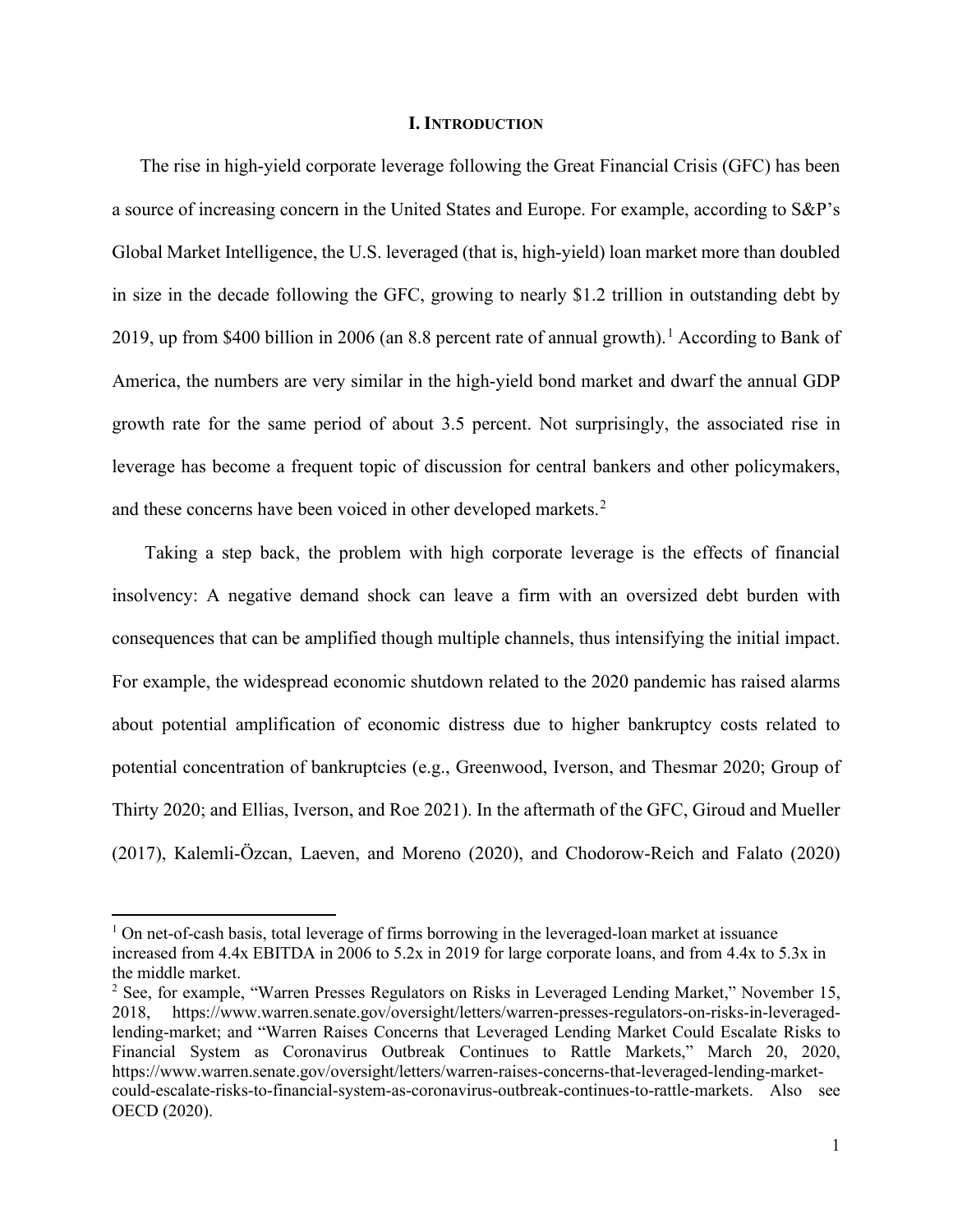study the role of corporate leverage in propagating the collapse of the financial system. In particular, Chodorow-Reich and Falato (2020) document that during the 2008–09 economic downturn, about one-quarter of syndicated loans had a binding financial covenant. They further show that the transfer of control rights to creditors was a critical channel for the spread of lenders' distress to the nonfinancial sector.

While our work relates to financial covenants, high-yield debt (loans and bonds included) has a financial covenant structure that is different from the one discussed in the existing literature. In particular, high-yield debt is characterized by *incurrence* covenants, which do not shift control rights to creditors, but instead restrict some actions of the borrower if the covenant threshold is crossed. [3](#page-2-0) Such covenants earned high-yield loans the moniker "cov-lite." Their share of the leveraged-loan market increased from just over 10 percent in 2007 to more than 80 percent in 2020 (Figure 1).[4](#page-2-1) In contrast, traditional loans have *maintenance* covenants, which require the borrower's continuous compliance with the covenant threshold every quarter under the threat of transferring control rights to lenders.<sup>[5](#page-2-2)</sup> Despite the prevalence of incurrence covenants in the highyield space, where consequences of debt are most tangible, there is little empirical evidence on their use and the real consequences of their use. (A notable exception is Becher, Griffin, and Nini (2021), which focuses on M&As.)

<span id="page-2-0"></span><sup>&</sup>lt;sup>3</sup> In this paper, we refer to the crossing of an incurrence covenant threshold interchangeably as a "latent" violation" of an incurrence covenant or an incurrence covenant "trigger." Similarly, we use maintenance covenant "violation" and maintenance covenant "trigger" interchangeably.

<span id="page-2-1"></span><sup>4</sup> See Goodison and Wagner (2019) for more details on similarities between cov-lite loans and high-yield bonds that include financial covenants.

<span id="page-2-2"></span><sup>&</sup>lt;sup>5</sup> As an example, suppose that two otherwise identical companies, A and B, have a \$100 loan containing an indebtedness covenant that prohibits the net debt/EBITDA ratio from exceeding 5x. Company A has a maintenance covenant, and it will be verified every quarter. Company B has an incurrence covenant that ties verification of indebtedness to the firm's engagement in restricted actions, such as distributions to equity holders, capital expenditures, or acquisitions. A significant drop in EBITDA would put Company A in technical default (the mechanism in Chodorow-Reich and Falato 2020), leading to a shift in control rights to creditors. Company B will remain in compliance as long as it does not incur "restricted actions" specified in its loan agreement.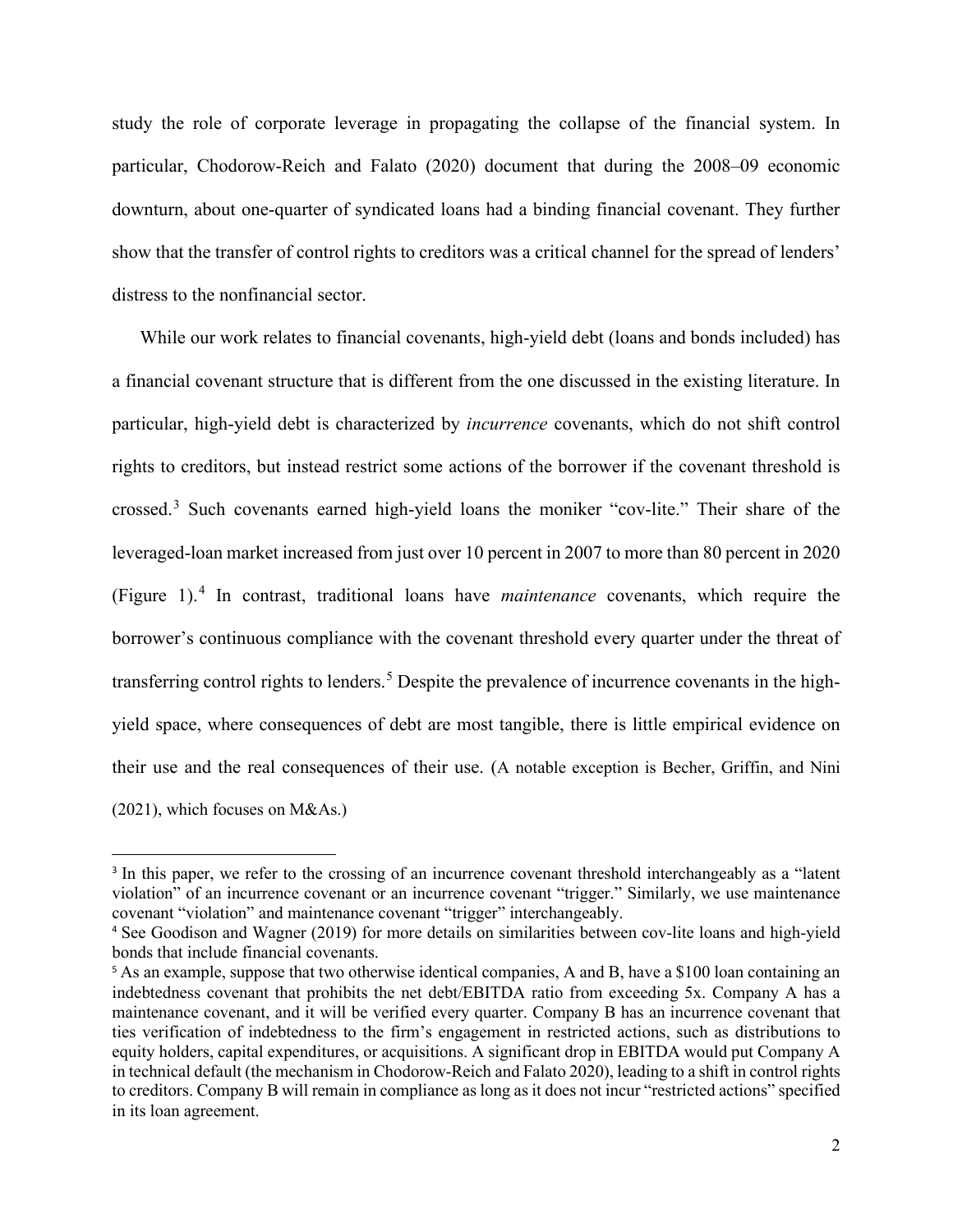In this paper, we show that, in the leveraged-loan market, restricted actions triggered under the incurrence covenants have sizable real effects long before any defaults or bankruptcy. Overall, our evidence supports the importance of the corporate balance sheet channel for the transmission of shocks, but our insight is different from that of the existing literature. [6](#page-3-0) Not only are we able to isolate a specific and novel mechanism relevant for understanding the consequences of high corporate leverage, but we also look at the current debt environment, which, unlike in the 2008– 09 period, is dominated by high-yield loan issuance that has contractual features more characteristic of high-yield bonds.

Central to the mechanism is that incurrence covenant triggers activate a set of contractual constraints on a firm's actions. As we will show, these triggers have a strong effect on a firm's investment policy. While not all restricted actions directly limit investment, they tend to be costly for equity holders, and as a result, they indirectly influence the firm's capital expenditures. For example, consider a borrower that exceeds a cap on leverage (net debt/EBITDA), which is, by far, the most prominent type of financial covenant in the leveraged-loan space. To lift the restrictions and get into the "green zone," the borrower has to lower its net debt/EBITDA. To do so, the borrower might engage in some cost-cutting to boost EBITDA. Another evident channel is to reduce net debt, which can be achieved by selling some assets or constraining capital expenditures that require financing.

Our empirical identification of these effects exploits novel, hand-collected, loan-level data on covenant information in conjunction with a regression discontinuity design as in Chava and

<span id="page-3-0"></span><sup>6</sup> To be clear, the findings in this paper and those in the existing literature are not competing effects, but instead are different blocks that are central to understanding amplification effects of negative demand shocks in an economy with a highly levered corporate sector.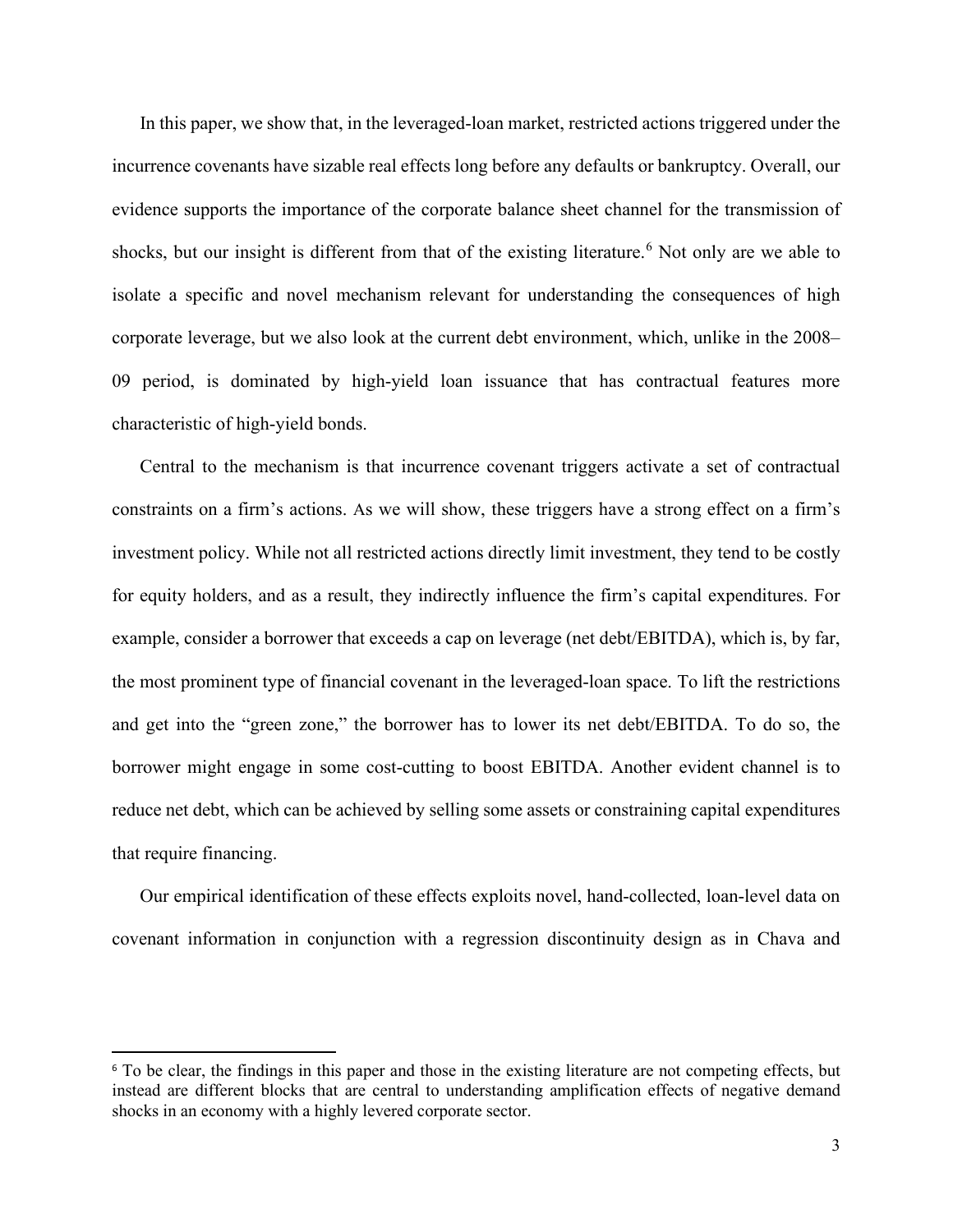Roberts (2008).<sup>[7](#page-4-0)</sup> Our key empirical results are as follows. First, the investment rate drops about 1.83 percentage points when incurrence covenant restrictions are triggered, as compared with 0.94 percentage point when a maintenance covenant is violated. Second, after either violating a maintenance covenant or triggering incurrence covenant restrictions, firms significantly deleverage. In our sample, we find that the debt-to-assets ratio decreases by about 1.58 percentage points when a firm violates a maintenance covenant. However, we also find that triggering incurrence covenant restrictions leads to a reduction in the debt-to-assets ratio of about 2.66 percentage points. Third, both latent incurrence covenant violations and maintenance covenant violations lead to a significant decline in equity returns (about 6 percentage points), consistent with the role that covenants play in preserving creditors' debt value. Moreover, these effects are as sudden for incurrence covenant triggers as they are for maintenance covenant violations, indicating that the propagation of shocks in an economy with a highly levered corporate sector occurs quickly.

The regression discontinuity approach enables us to isolate real effects stemming from triggering incurrence covenants. The cross-firm analysis, however, may be subject to sample selection concerns. Specifically, the economic consequences of maintenance covenant violations give us a reference point for what might be considered an economically significant effect, but direct comparison of incurrence versus maintenance covenants might be hard to interpret beyond that. In separate tests, we focus on loans with both incurrence and maintenance covenants. In this context, unobservable characteristics associated with firms that tend to have incurrence covenants in contrast to those of firms that tend to have maintenance covenants are unlikely to be the central explanation. For loans with two types of covenants, we show that maintenance covenants are set

<span id="page-4-0"></span><sup>7</sup>Chava and Roberts (2008) show that capital expenditures drop significantly following a covenant violation in a typical loan agreement and attribute this pattern to the shift in control rights. We will show that our results are not subsumed by the findings in previous studies.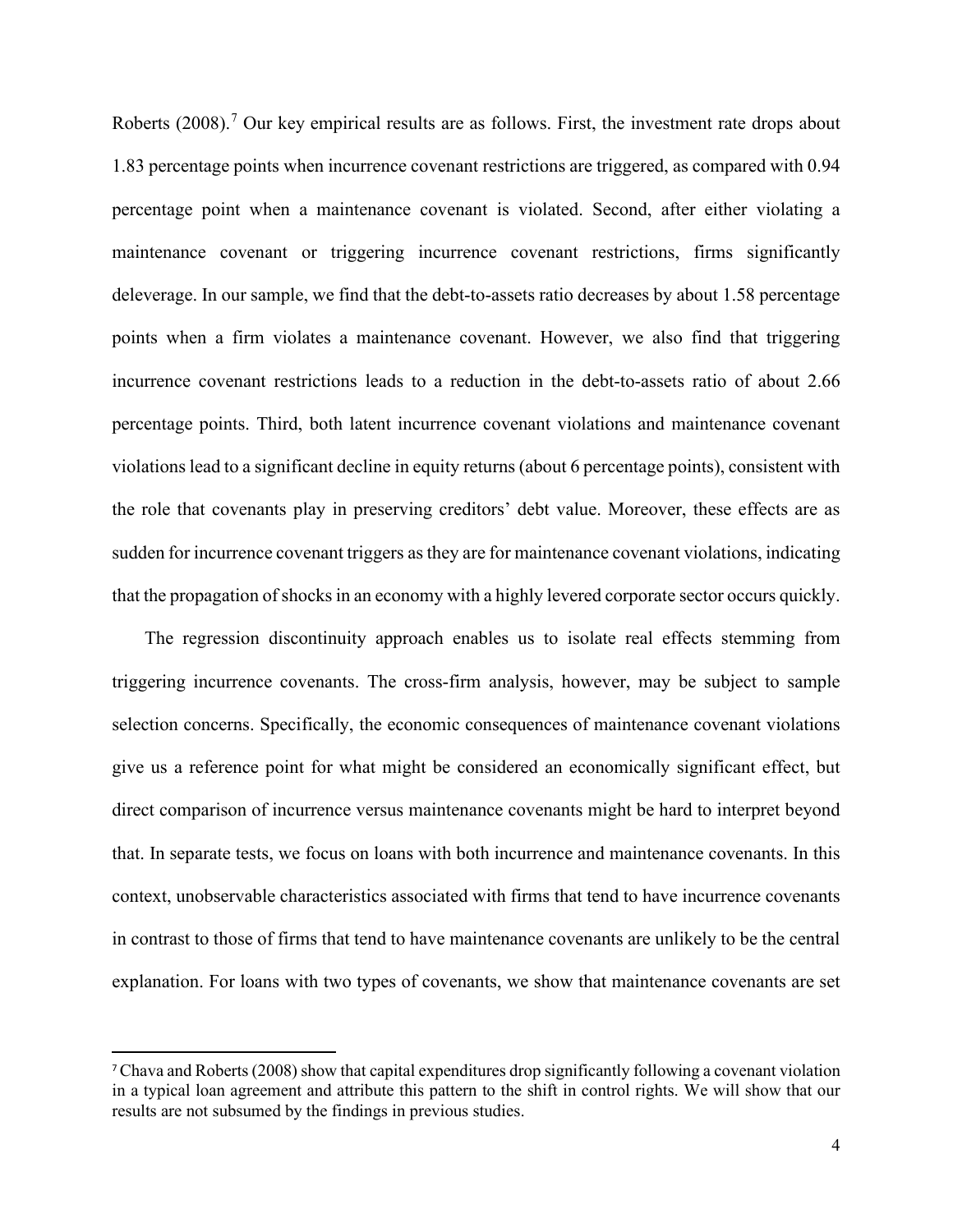at laxer levels. Thus, a firm needs to be in worse condition to violate a maintenance covenant (as compared with triggering incurrence covenant restrictions). Therefore, when a firm reaches a maintenance covenant threshold, its level of investment is already curtailed. [8](#page-5-0) That said, the central point of our paper is that contractual constraints underlying incurrence covenants lead to significant economic consequences despite the absence of a shift in control rights and long before bankruptcy. In this respect, we also show that our results hold when we exclude loans with incurrence covenants that directly restrict investments after a covenant threshold is passed.

One potential concern could be that our results are driven by changes in firms' investment demand rather than covenant triggers, because much of our sample period is during the COVID-19 crisis. We focus intentionally on this period because of the importance of cov-lite loans and the high number of binding covenants. However, the pandemic was a major shock that led to a drop in demand and therefore a shift in investment opportunities and potentially a debt overhang problem (Myers 1977) while at the same time leading to poor financial performance and increasing the likelihood of covenant triggers. While our regression discontinuity design as well as our rich set of controls (including loan-type-specific time fixed effects) mitigate such concerns, we provide additional evidence (for example, within-industry estimation) that our findings are not driven by this particular macroeconomic shock.

Our work contributes to several strands of the literature. We add to the research that outlines and measures the mechanisms for propagation of negative shocks through the economy, specifically those mechanisms that operate through debt on firms' balance sheets. This includes the effects of debt overhang articulated in the seminal paper by Myers (1977) and its recent

<span id="page-5-0"></span><sup>&</sup>lt;sup>8</sup> Another possibility is that maintenance covenants are frequently waived (e.g., Chodorow-Reich and Falato 2020), thereby alleviating the effect of their violation. The two possibilities are not mutually exclusive.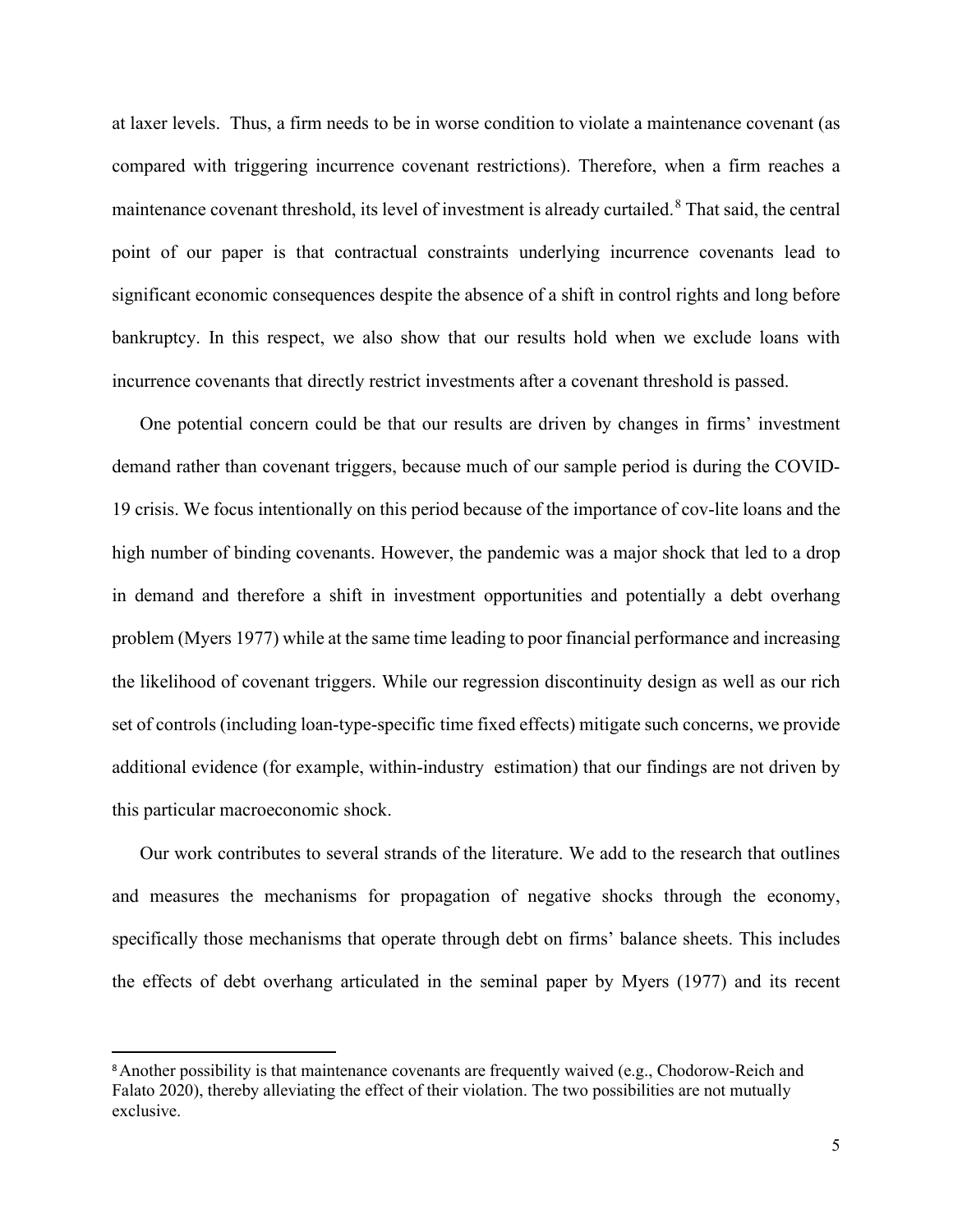applications (e.g., Giroud and Mueller 2017). It also includes the zombie lending literature (e.g., Caballero, Hoshi, and Kashyap 2008; or more recently, Acharya et al. 2019) as well as the literature on costly bankruptcy referenced earlier.

In contrast to this literature, we specifically focus on the mechanisms at play for companies with high levels of leverage and point out that these firms can become constrained without an imminent threat of default or bankruptcy. Although bankruptcy as an amplification mechanism has attracted attention in the context of the COVID-19 shock, for a firm to file for bankruptcy protection there has to be a *trigger*. But most companies were far removed from such triggers in 2020. Because leveraged loans have no pre-payment penalty, they are typically refinanced as credit conditions ease, and an average loan maturity is five years. As a result, there were few pressing maturities when the negative COVID-1[9](#page-6-0) shock hit.<sup>9</sup> While this (and several other factors) can significantly reduce defaults and, therefore, bankruptcy filings, we show that latent violations of incurrence covenants have strong effects on real activity even absent default or bankruptcy.

Our paper relates most closely to the work that examines constraints tied to the debt covenant structure, including Chava and Roberts (2008), Roberts and Sufi (2009), Nini, Smith, and Sufi (2012), Falato and Liang (2016), Greenwald (2019), and Chodorow-Reich and Falato (2020). These papers, however, focus on traditional (investment-grade-like) bank debt and emphasize the contingent shift in control rights (for example, violations of maintenance provisions) at the core of the economic mechanism. In contrast, high leverage is, almost by definition, tied to nonbank highyield markets, where the central governance mechanism is contractual (that is, it operates through restricted actions specified in the loan agreement as opposed to through the shift in control rights).

<span id="page-6-0"></span><sup>&</sup>lt;sup>9</sup> For example, according to S&P's Global Market Intelligence, in 2019, 37 percent of all new issuance in the leveraged-loan market was refinancing. This is an even larger share of past loans given that loan volume was growing at 8.8 percent annually in the years leading up to 2019.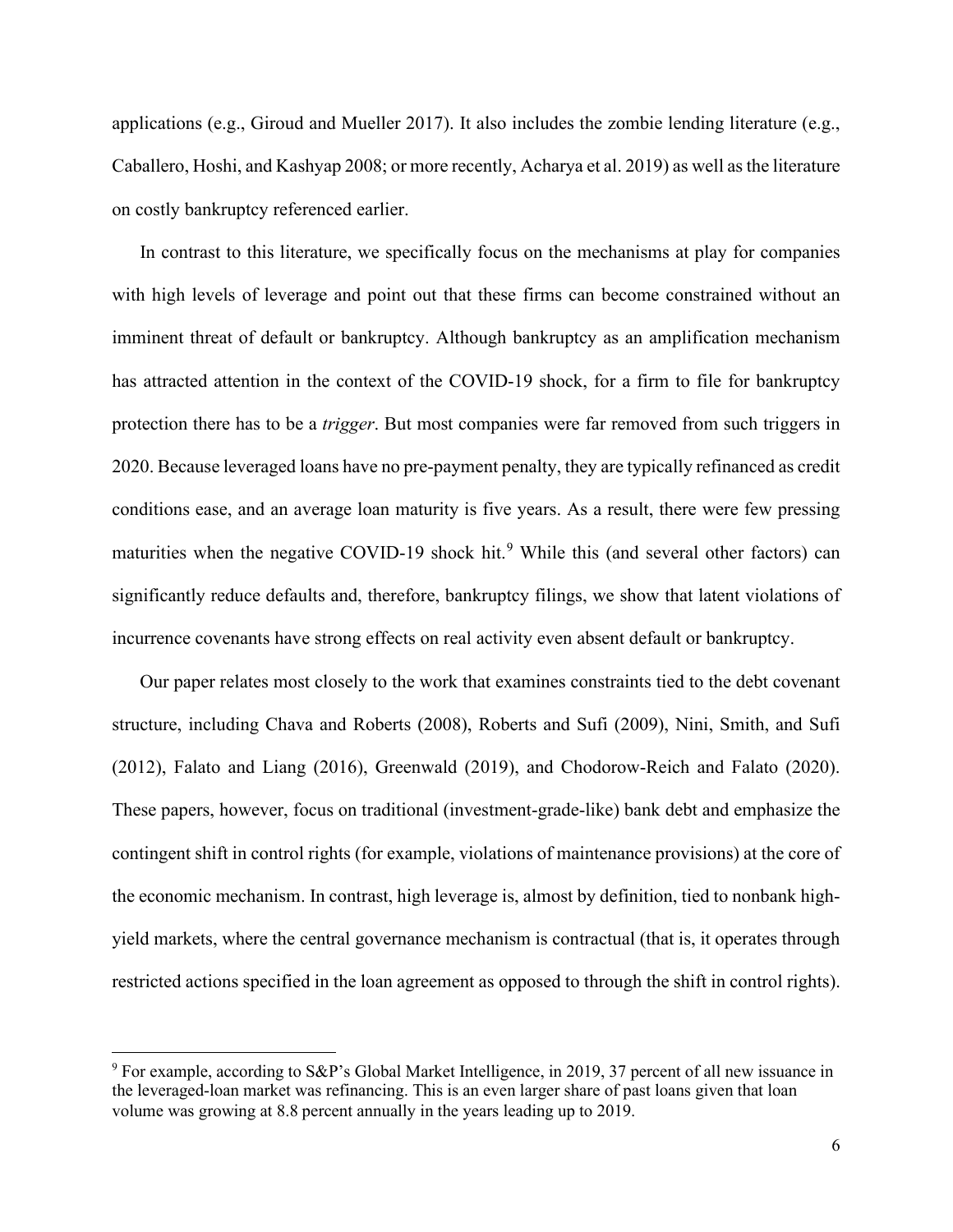Therefore, the binding nature of these provisions is unclear and often dismissed as ineffective, which is reflected in the term "cov-lite."

Related to this point, our work informs the theoretical literature on contingent contracting including Williamson (1985), Grossman and Hart (1986), Hart and Moore (1990), Aghion and Tirole (1994), and Klein, Crawford, and Alchian (2009). The premise behind this literature is that contractual terms can stretch only so far, and ultimately, contingent control rights reallocation is the optimal form of contracting. Our empirical results provide insight into the extent to which simple restrictions on borrowers' actions can realign the incentives among borrowers and creditors when financial conditions deteriorate.

The rest of the paper is divided in three sections. The next section (Section II) introduces the data used in the analysis. Section III presents the analysis, and Section IV concludes.

#### **II. DATA**

The covenant data for our study are largely hand collected. Many studies of loan covenants use Thompson Reuter's DealScan data, which provide information about newly originated loans in the syndicated corporate loan market. However, first, financial-covenants coverage in DealScan declines over time. Second, previous studies, including Chava and Roberts (2008), look at the corporate syndicated loan market as a whole and do not differentiate between safer loans and high-leverage loans.<sup>[10](#page-7-0)</sup> Incurrence covenants are primarily a leveraged-loan market phenomenon, which ties back to the wide institutional creditor base for these loans (e.g., Becker and Ivashina 2016). While the growth of the leveraged-loan market has accelerated since the Great Financial Crisis

<span id="page-7-0"></span><sup>&</sup>lt;sup>10</sup>We follow the industry practice and treat a loan package as an individual loan; that is, a set of credit facilities covered by the same credit agreement constitutes a loan.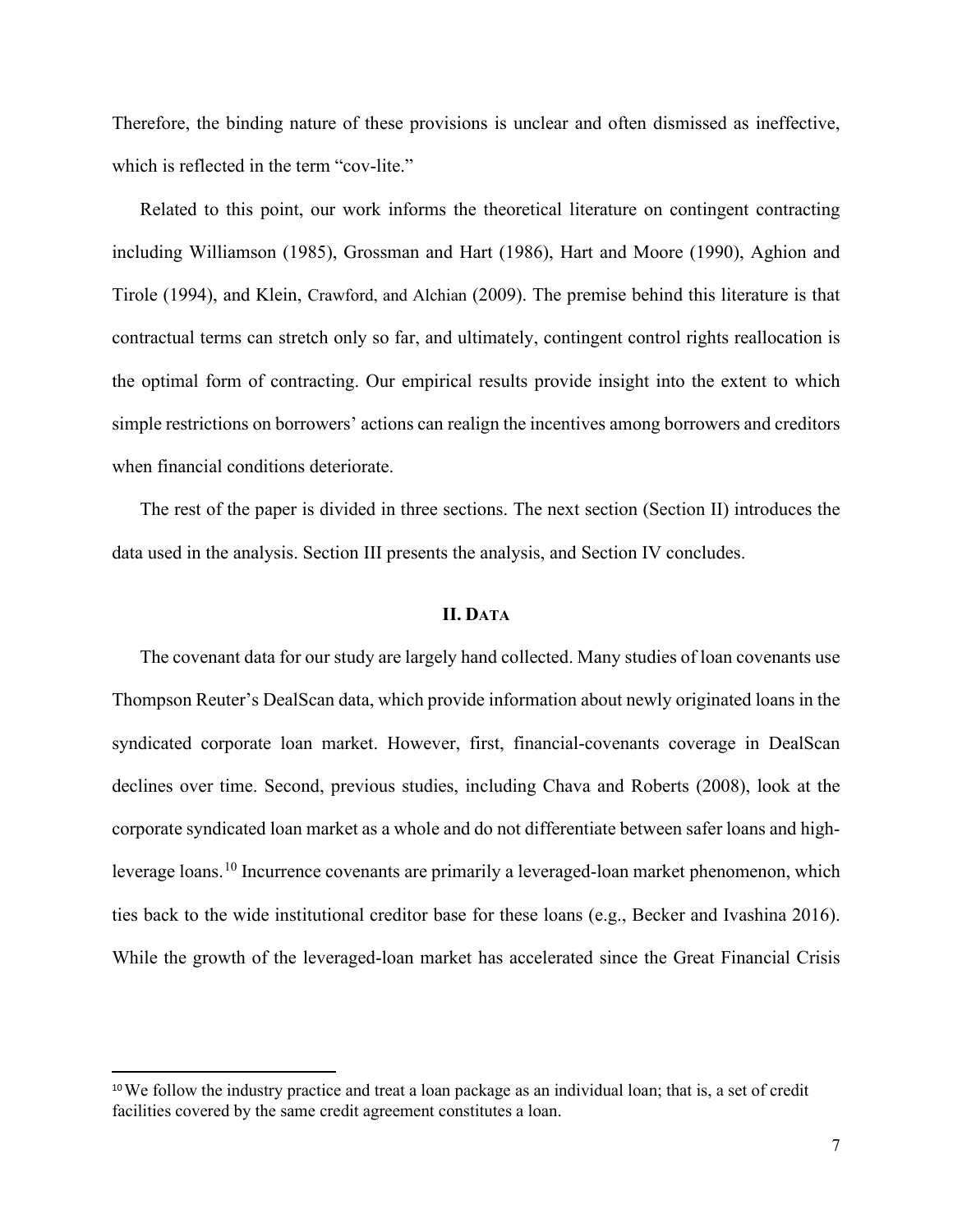(GFC), the DealScan coverage of financial covenants in this segment has precipitously dropped, which we illustrate in Table I.

# *[TABLE I]*

In the upper panel of Table I (rows [a] through [d]), we show statistics for the 1994–2005 period, which is the sample period covered in Chava and Roberts (2008). Rows (e) though (h) correspond to 2017 through 2019, the period covered in our sample. Column (1) shows all loans in DealScan that can be mapped to Compustat. The first takeaway is that DealScan includes financial covenant information for about 42 percent of the loans in the 1994–2005 period, but for only 26 percent of the loans originated more recently.

To zoom in on leveraged loans, we rely on the Standard & Poor's Leveraged Commentary & Data (LCD) database, a leading source of data and analytics in the leveraged-loan market. The leveraged loan sample is reported in column (2). Like DealScan, LCD reports information on each individual loan. In particular, LCD indicates whether a facility of a loan is covenant light, or cov-lite.<sup>[11](#page-8-0)</sup> We call a loan cov-lite if any of the term-loan facilities is identified as such in LCD data. Statistics for cov-lite loans are reported in column (3). Although 64 percent of leveraged loans have financial covenants reported in DealScan during the 1994–2005 period, only 22 percent have this information reported in the 2017–19 sample. Consistent with the rise of the cov-lite phenomenon after the GFC, column (4) shows that less than 1 percent of the leveraged loans were cov-lite before 2006, whereas this number is 62 percent for the loans in our 2017–19 sample. While it is difficult to conclude that there was a bias in DealScan financial covenant reporting for covlite loans in the early period of the syndicated loan market, we can see that during the 2017–19

<span id="page-8-0"></span> $11$  S&P's LCD pioneered the systematic coverage of cov-lite loan originations and was tracking them even before the GFC, which enables us to look at the composition of the sample for the 1994–2005 period.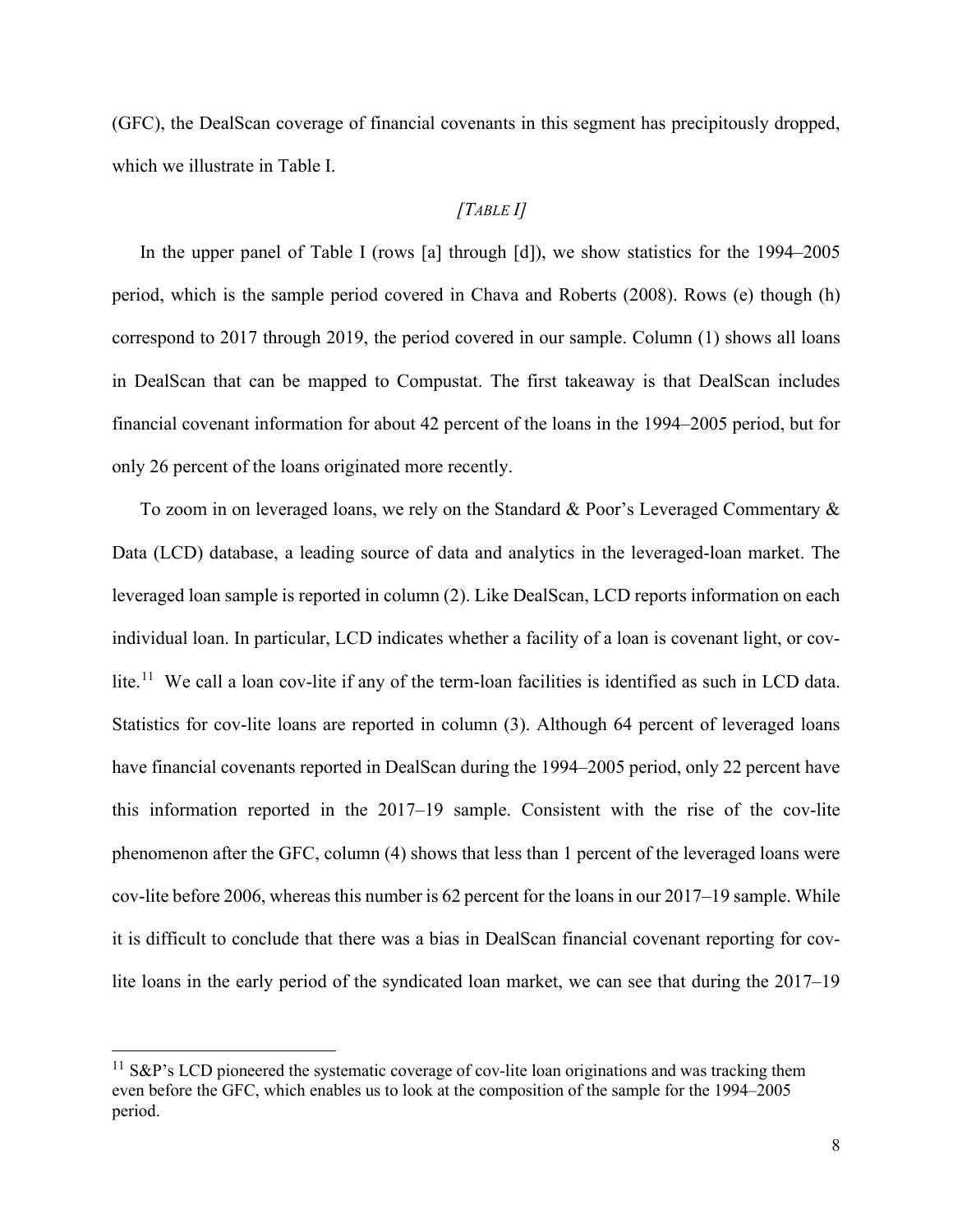period, only 11 percent (=52/483) of cov-lite loans have financial covenant information in DealScan compared with 41 percent  $(=124/301)$  for cov-strong loans. This potential bias in the availability of covenant information in DealScan toward cov-strong loans suggests that the covlite market may appear much smaller when using DealScan data versus using the numbers in LCD as reported in Figure 1. This observation about the need for better financial covenants data is consistent with the evidence in Berlin, Nini, and Yu (2020).

To overcome this major data limitation, we hand-collect detailed maintenance and incurrence covenant information from individual leveraged loan agreements filed with the Security and Exchange Commission (SEC). Part of the challenge of the data-collection exercise is that the format of the loan contracts is not standardized, rendering an automated data extraction infeasible. Given the intensity of the manual data collection, we focus on the most recent period in which cov-lite loans play a significant role in the leveraged-loan market (thus ruling out the GFC, when most loan contracts had maintenance covenants). Our sample includes, but is not limited to, the 2020 COVID-19 breakout, for which it is particularly important to understand the propagation mechanism of the economic shock. This shock initiated a strong exogenous drop in income, leading to an increase in the leverage ratio and a drop in the interest coverage ratio, thereby triggering widespread covenant violations (Appendix, Figure A.1).

Our data-collection process can be summarized as follows. First, we consider all leveraged loans originated from 2017 through 2019 as recorded in the LCD data set. (Presumably, these loans were outstanding at the onset of the COVID-19 shock.) Second, we focus on loans taken out by firms that we can match to Compustat, as, ultimately, we need financial information for our analysis to estimate the effect of restriction-triggering events on firms' decisions, such as investment and financing. Third, for this sample of loans, we then read each individual credit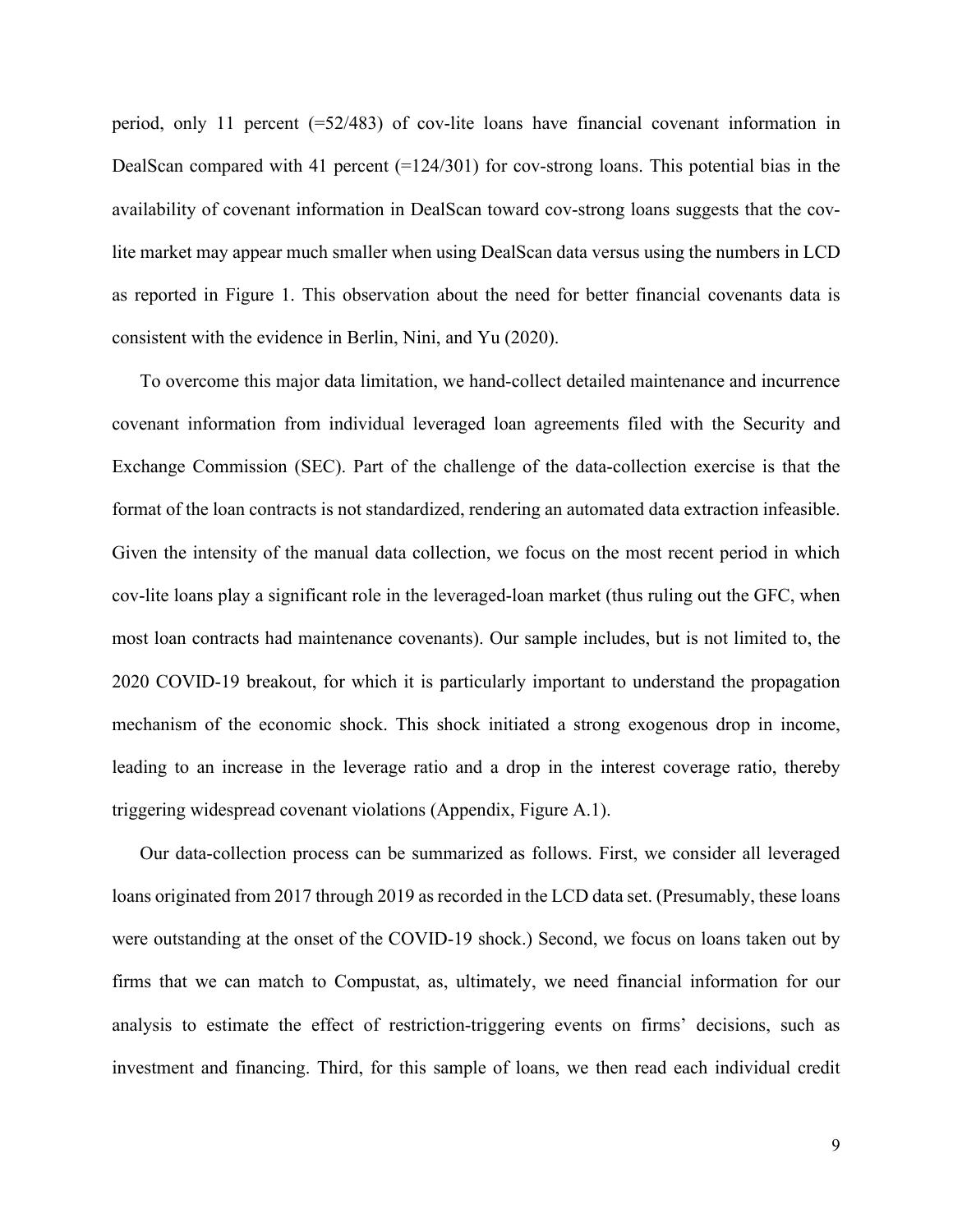agreement and record the thresholds for the leverage ratio and interest-coverage ratio that pertain, as specified in the Financial Covenant section, Restricted Action section, or other parts of the contract. (Appendix A shows an example of how covenant information is collected from the loan agreements.) Finally, we complement these hand-collected leveraged-loan data with DealScan loans that have information on these leverage and interest-coverage covenants.

We focus on covenants restricting the leverage ratio or the interest-coverage ratio due to their dominance in the leveraged-loan market.<sup>[12](#page-10-0)</sup> As illustrated in Figure 2, Panel A, while leveragedloan contracts featured different types of covenants a decade ago, more recently, the leverage ratio is the single most important type of maintenance covenant, with about 76 percent of loans with maintenance covenants having caps on the leverage ratio in 2018. About 11 percent of leveraged loans feature interest-coverage covenants. Other covenant types are less important. Moreover, Figure 2, Panel B, shows that the number of different covenants in a given loan contract has decreased over the past decade, and now most loans have at most only two types of financial covenants.

# *[FIGURE 2]*

Table II shows the summary statistics on data collection. Overall, the sample includes 278 loans, 222 of which we had to hand-collect and code the covenant information. For the majority of the hand-collected covenants, either the loan or the covenant information is missing in DealScan. For the subset of hand-collected loans that also have covenant information in DealScan, Appendix Table A.I benchmarks the hand-collected covenant threshold information with the information provided by DealScan. These numbers are very close to each other, confirming the accuracy of our data collection methodology.

<span id="page-10-0"></span> $12$  The leverage ratio and interest-coverage ratio are also common types of covenants in the broader corporate loan market (e.g., Chava and Roberts 2008, Greenwald 2019).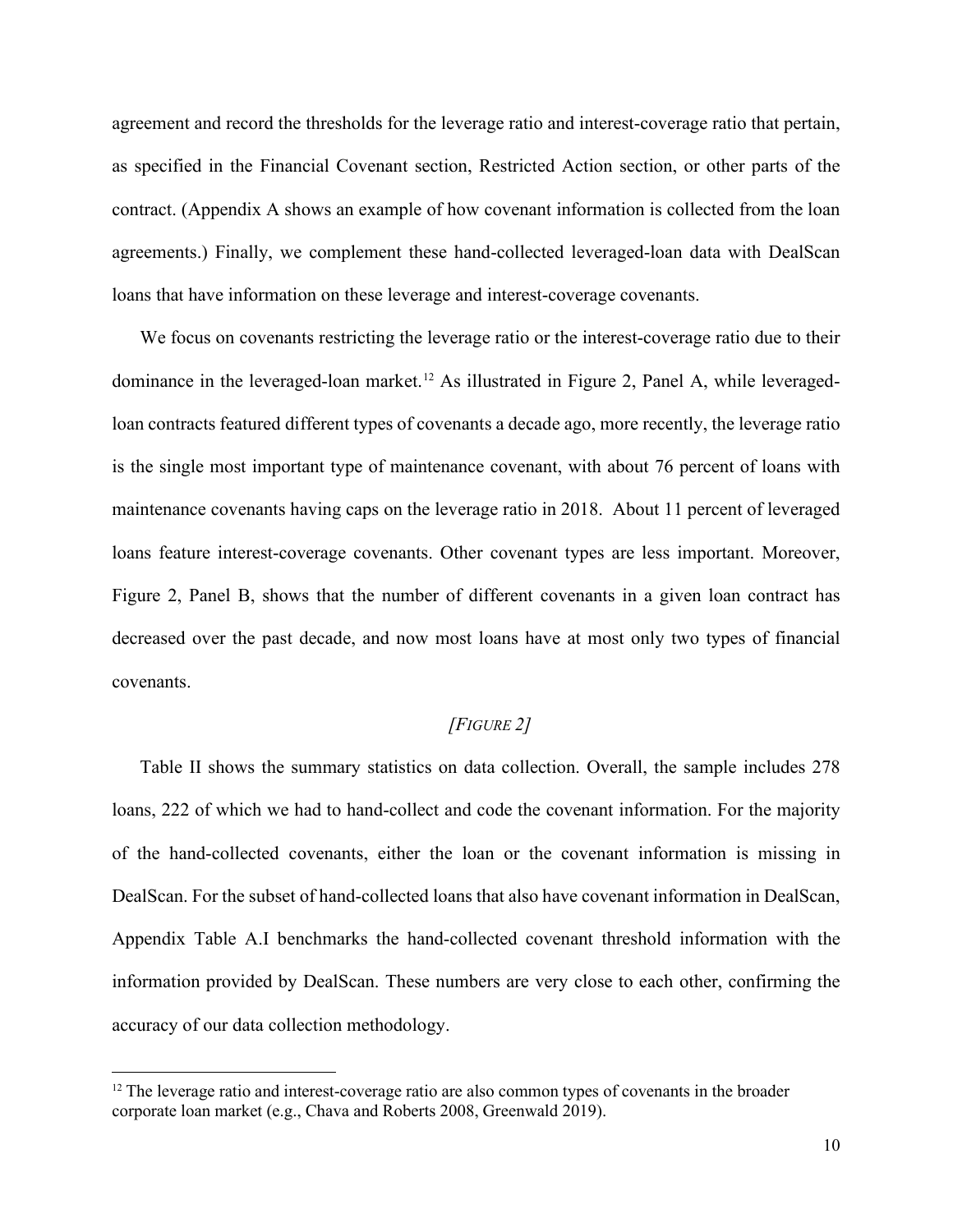Table III shows detailed information on the collected covenants at the covenant level. Overall, our data set contains information on 169 maintenance covenants, 144 (85 percent) of which restrict the borrower's leverage (net total debt/EBITDA) ratio, with an average threshold of 4.39x. Similarly, our sample includes 119 maintenance covenants that require the borrower to maintain an interest coverage ratio (EBITDA/interest expense) above 2.63x, on average.

As indicated in Table III, our sample also covers a large sample of incurrence covenants, of which 194 are tied to restrictions on payments, 172 to restrictions on indebtedness, and 122 to restrictions on investments (capital expenditures and acquisitions). The vast majority of incurrence covenants in our sample (about 93 percent) restrict certain actions if the leverage ratio exceeds a threshold. On average, this threshold is 3.61x. Thus, we find that incurrence covenants generally incorporate tighter thresholds compared with maintenance covenants. Table A.II in the Appendix confirms this argument by focusing on firms subject to both maintenance and incurrence covenants. When such a firm triggers an incurrence covenant, it takes, on average, another 3.9 quarters before it also violates the maintenance covenant for the same loan, if it ever does so.

## *[TABLES II & III]*

While the types of financial covenants with restricted-actions triggers are somewhat standard, the restricted actions are more customized. For example, among incurrence covenants with leverage thresholds, the most common type of restriction (184 covenants) involves payments to equity holders if the leverage ratio is too high. This type of restriction is followed by restrictions on indebtedness (151 covenants) and restrictions on investments (119 covenants). (Appendix B provides some examples of these restrictions.) Appendix Table A.III focuses on these statistics at the loan level rather than the covenant level and shows that among loans with incurrence covenants, restrictions on payments to shareholders are the most common, but many loans restrict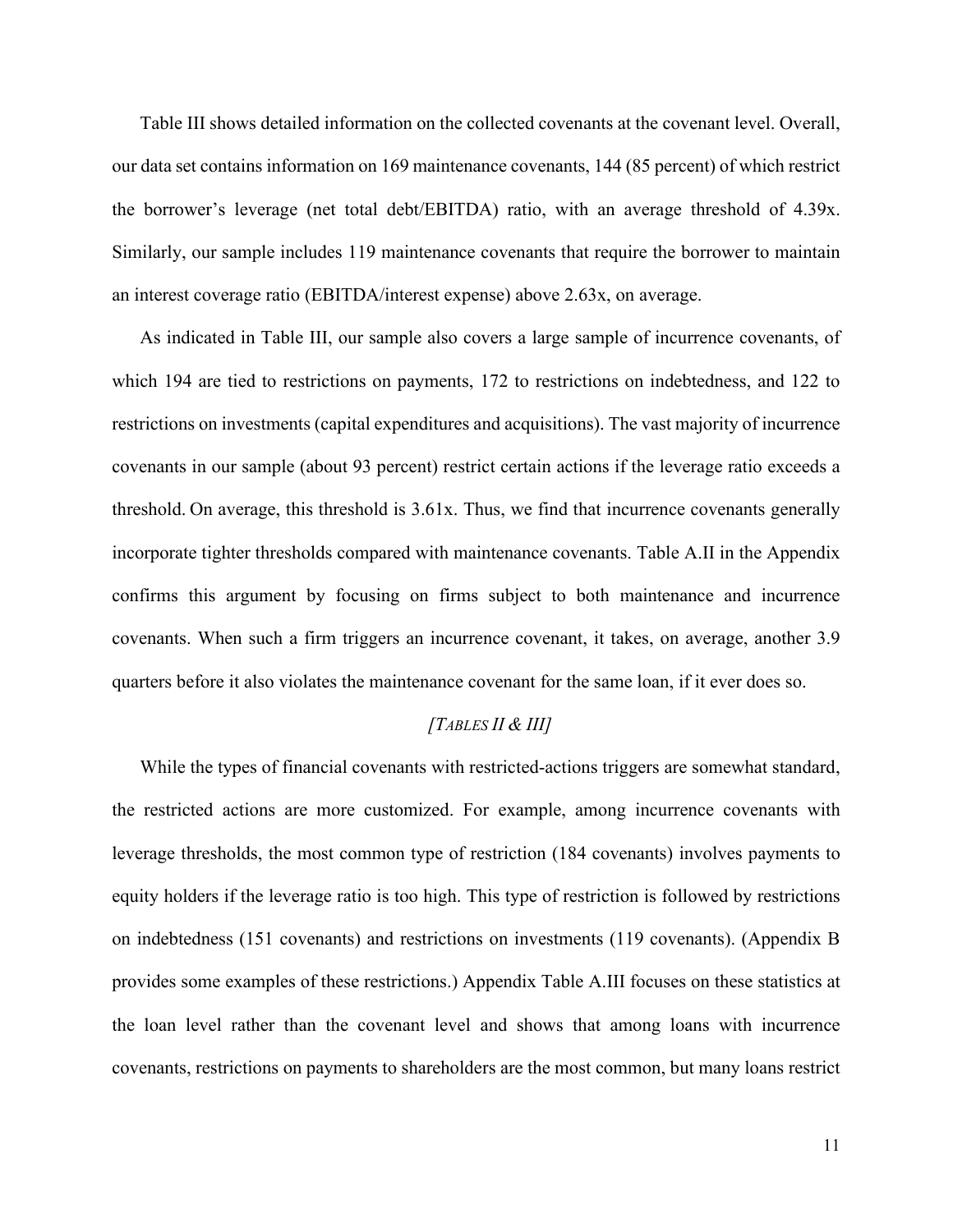more than one type of action. About 71 percent of contracts with restricted payments (101 out of 142) include a restriction on indebtedness, and about 62 percent (88 out of 142) include restrictions on investment. Overall, these numbers map well with the conceptual framework of covenants in Tirole (2006), which points out that the restricted actions are intended to realign incentives of shareholders with those of their creditors as financial performance deteriorates.<sup>13</sup>

# *[TABLE IV]*

Table IV shows the statistics for loans in our sample that have either a maintenance covenant violation or a triggered restriction (from exceeding the incurrence covenant threshold). [14](#page-12-1) In the case where a loan has multiple maintenance or incurrence covenants, we look at the tightest financial covenant. Since incurrence covenants are typically tighter than maintenance covenants, a loan can have active restrictions without having a maintenance covenant violation. As Table IV shows, throughout our sample period, which extends through 2020:Q4, we observe that about 64 percent of loans,  $152 (=51+33+68)$  in row 2) out of  $237 (=68+71+98)$  in row 1), have a covenant violation at some point; the violations most frequently involve the maximum permitted leverage ratio. Focusing on loans with incurrence covenants, about 75 percent (=51/68) have a latent violation of an incurrence covenant. On the other hand, focusing on loans with only maintenance covenants, 46 percent  $(=33/71)$  have a violation. This difference is consistent with the information in Table III, which shows that restricted actions coded in incurrence covenants—a purely

<span id="page-12-0"></span><sup>&</sup>lt;sup>13</sup> See Tirole (2006), Section 2.3.3, "Writing of Debt Agreement Covenants." To reiterate, for our empirical methodology, what is relevant is that the trigger is an activated restriction specified in the financial covenant. Although there is variation with restricted actions in incurrence covenants—and arguably infinite possibilities for the course of creditor actions with maintenance covenants studied by Chava and Roberts (2008)—this does not invalidate our approach.

<span id="page-12-1"></span><sup>&</sup>lt;sup>14</sup> We drop borrowers for which we do not have financial information in Compustat. Moreover, to estimate changes in investment before and after a violation, we drop loans that have a violation of a maintenance covenant during the first quarter of origination. The latter choice has no qualitative effect on our results.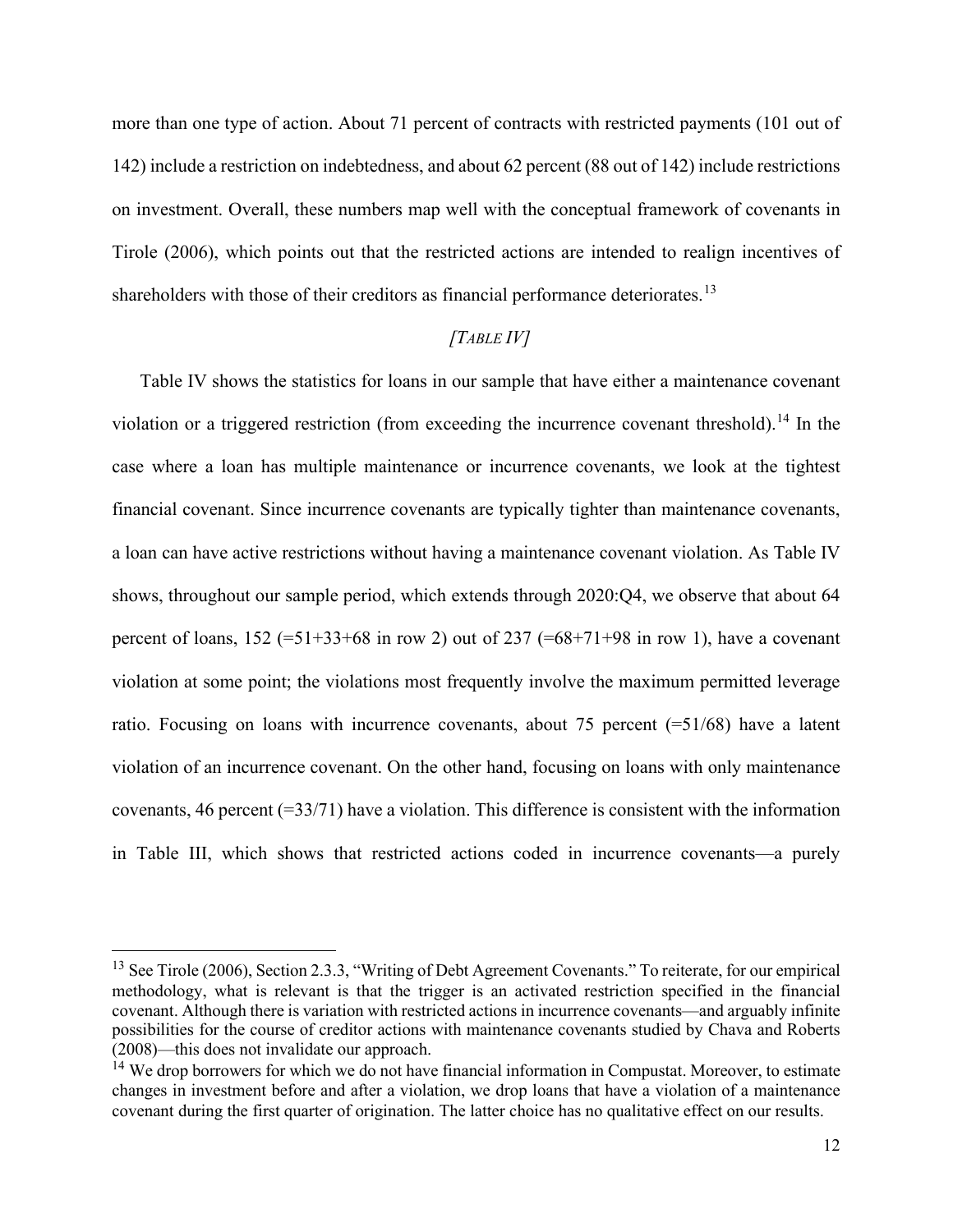contractual creditor governance mechanism—have a more tightly set trigger as compared with a shift in control rights (maintenance covenants).

Table IV also reports the number of firms and firm-quarters, the ultimate unit of observation in most of our analysis. Most firms are bound by covenants from only one contract. In the few cases where we observe more than one loan outstanding per firm, we consider the tightest covenant among all of the firm's outstanding loans. Overall, we observe 196 firms (=50+59+87 in row 3) with a total of 2,191 firm-quarters (=584+638+969 in row 5) in which they are constrained by the triggering of restrictions or a violation of a covenant at some point during our sample period. About 39 percent of firm-quarter observations (316+133+413 in row 6 out of 2,191) show a restrictions trigger or a violation of a covenant threshold. This share is larger than the 15 percent reported in Chava and Roberts (2008). The difference is driven by the COVID-19 shock (which led to substantial income loss and related violations of covenants), by our focus on the leveraged-loan market, and by the fact that our analysis also includes incurrence covenants, which are generally tighter than maintenance covenants.

#### **III. RESULTS**

#### *A. Identification Strategy*

To identify the real consequences of using incurrence covenants, we build on the empirical approach in Chava and Roberts (2008). With maintenance covenants, the control rights shift to the creditors if a firm crosses a predetermined threshold for financial ratios. In contrast, with incurrence covenants, if a firm exceeds financial ratio thresholds, the loan contract precludes the firm from pursuing a set of actions. These restrictions are intended to protect creditors' value. Similar to the existing literature, we focus on firms' investment as a measure of real effects. So, as in Chava and Roberts (2008), the binding state is a binary variable that captures whether the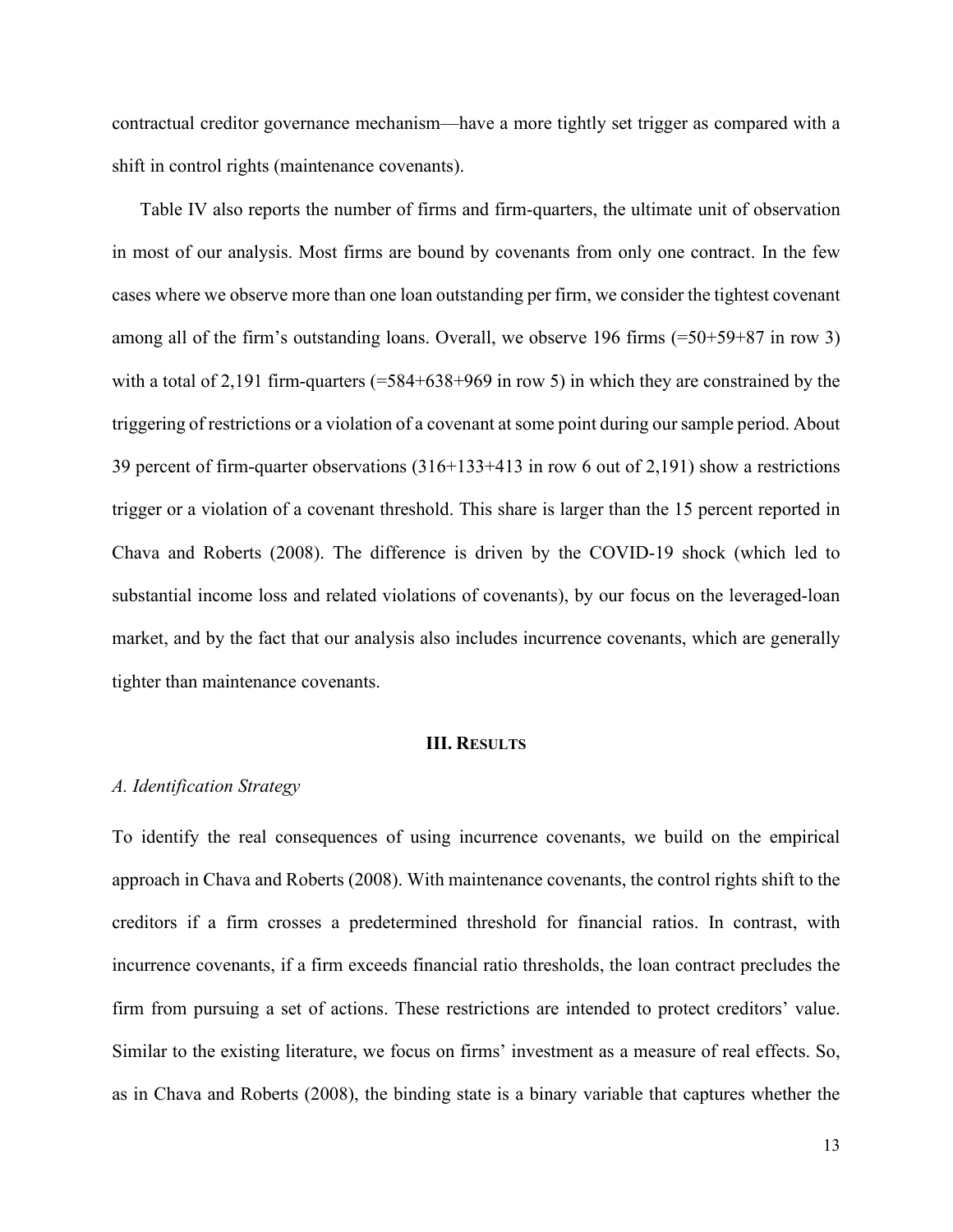firm has crossed a financial-ratio threshold (thus making restricted actions binding), and the outcome variable (investment rate) is continuous.

Specifically, similar to Chava and Roberts (2008), we use a regression discontinuity design to address the concern that investment opportunities and the distance between the financial ratios and the covenant threshold may be jointly determined. Suppose the covenant constrains the maximum leverage ratio. In the case of maintenance covenants, the instant that the firm's leverage ratio violates this threshold, regardless of the amount, control rights shift to the lender. As discussed in Chava and Roberts (2008), the lender can then take various actions that may affect the firm's investment. For example, the lender can reduce the funds available to the firm, change the terms of the loan (the maturity or interest rate), or directly interfere with the investment policy of the firm. In the case of incurrence covenants, the instant that the firm's financial ratio exceeds the allowed threshold, regardless of the amount, the firm is prevented from taking certain actions (for example, making payments to equity holders, going further into indebtedness, or substituting assets by undertaking certain investments), although the terms of the loan do not change. The firm can have the restrictions lifted by improving its financial ratio and complying with the incurrence threshold.[15](#page-14-0)

Formally, our binary treatment variable,  $Bind_{it}$ , is defined as

$$
Bind_{it} = \begin{cases} 1 \text{ if } z_{it} - z_{it}^{0} > 0 \\ 0 \text{ otherwise,} \end{cases}
$$

<span id="page-14-0"></span><sup>&</sup>lt;sup>15</sup> In practical terms, to have the constraint lifted, the goal is to lower net debt/EBITDA, the most common type of incurrence covenant. There might be some cost-cutting and/or equity cure to boost EBITDA. Another way to achieve this goal is to reduce net debt and constrain investment that requires financing.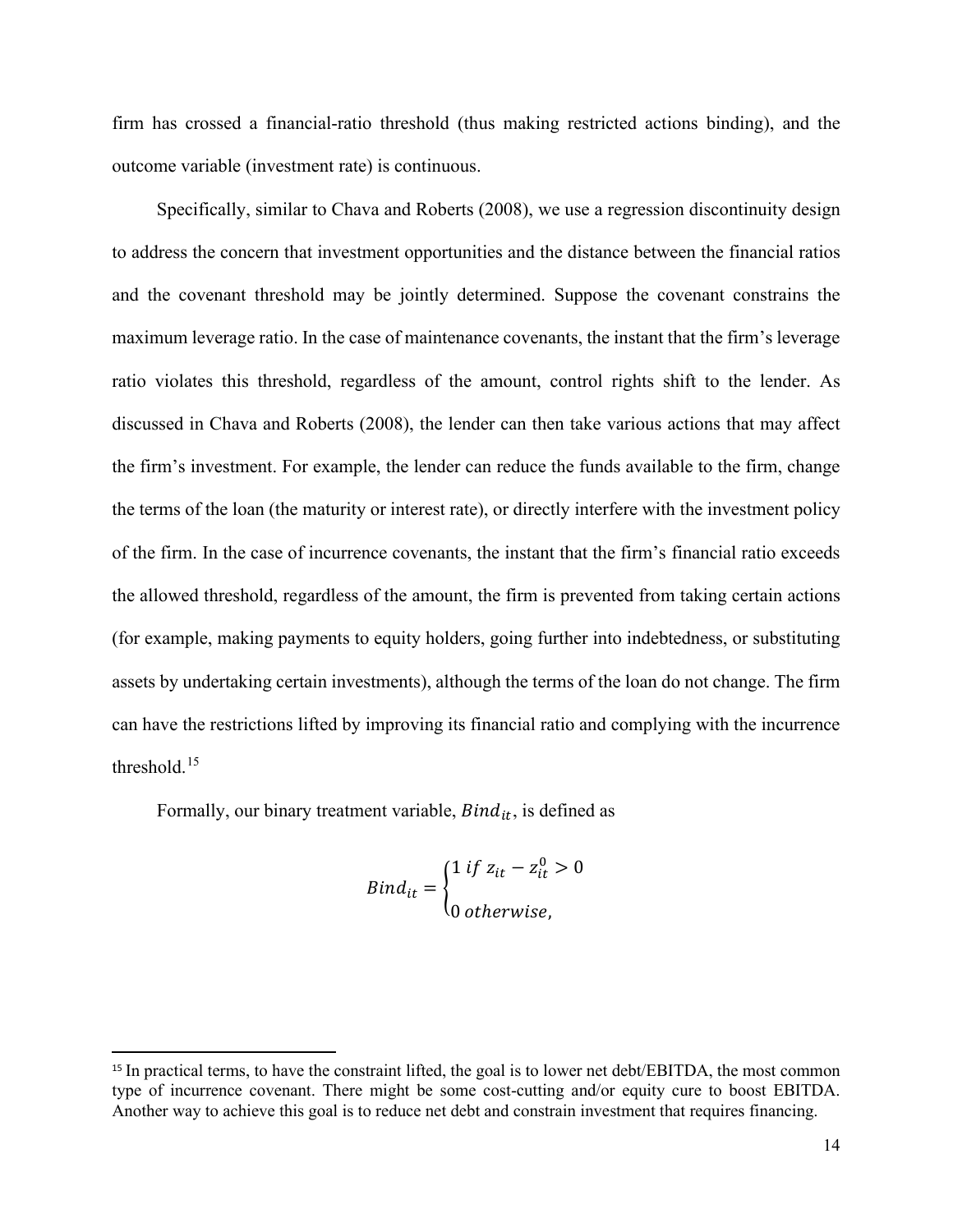where  $i$  and  $t$  index firm and year-quarter observations,  $z_{it}$  is the observed financial ratio (the leverage ratio), and  $z_{it}^0$  is the corresponding threshold specified by the covenant. For the leverage ratio, covenants become binding if the leverage ratio is above the threshold specified in the loan agreement. For interest coverage covenants, the inequality sign is reversed, as contracts specify a *minimum* interest-coverage ratio. Following Chava and Roberts (2008), we also include in our regressions smooth functions (polynomials) of the distance to the covenant threshold. Therefore, under this discontinuity design, the distance to the covenant threshold does not affect our understanding of how the transfer of, or limitations on, control rights affects investment after a covenant is violated or restrictions are triggered. This approach isolates the discontinuous effect of the violation or triggering at the covenant threshold.

## *B. Investment Response and Equity Value*

We start by replicating the core specifications in Chava and Roberts (2008), who focus on violations of maintenance covenants, given their sample. This exercise is valuable because our focus is on a different, non-overlapping time window, and we zoom in on the leveraged-loan segment of the loan market. We also use a different data source. So, we want to illustrate that our main results are not driven by the differences in the data. The replication result is reported in Figure 3, Panel A.<sup>[16](#page-15-0)</sup> On the horizontal axis, zero is the quarter of the first covenant violation for a given loan, and the vertical axis depicts capital expenditures (as a fraction of capital stock at the beginning of the quarter) in the two-year window before and after this violation event. In line with the magnitudes in Chava and Roberts (2008), the average investment rate before the covenant

<span id="page-15-0"></span><sup>&</sup>lt;sup>16</sup> This corresponds to Figure 1 in Chava and Roberts (2008). Their figure looks at the current ratio and net worth ratio covenants separately, although the conclusion is the same across the two metrics. As explained earlier, the prevalence of financial covenants has changed over time, which is why we focus on a different metric.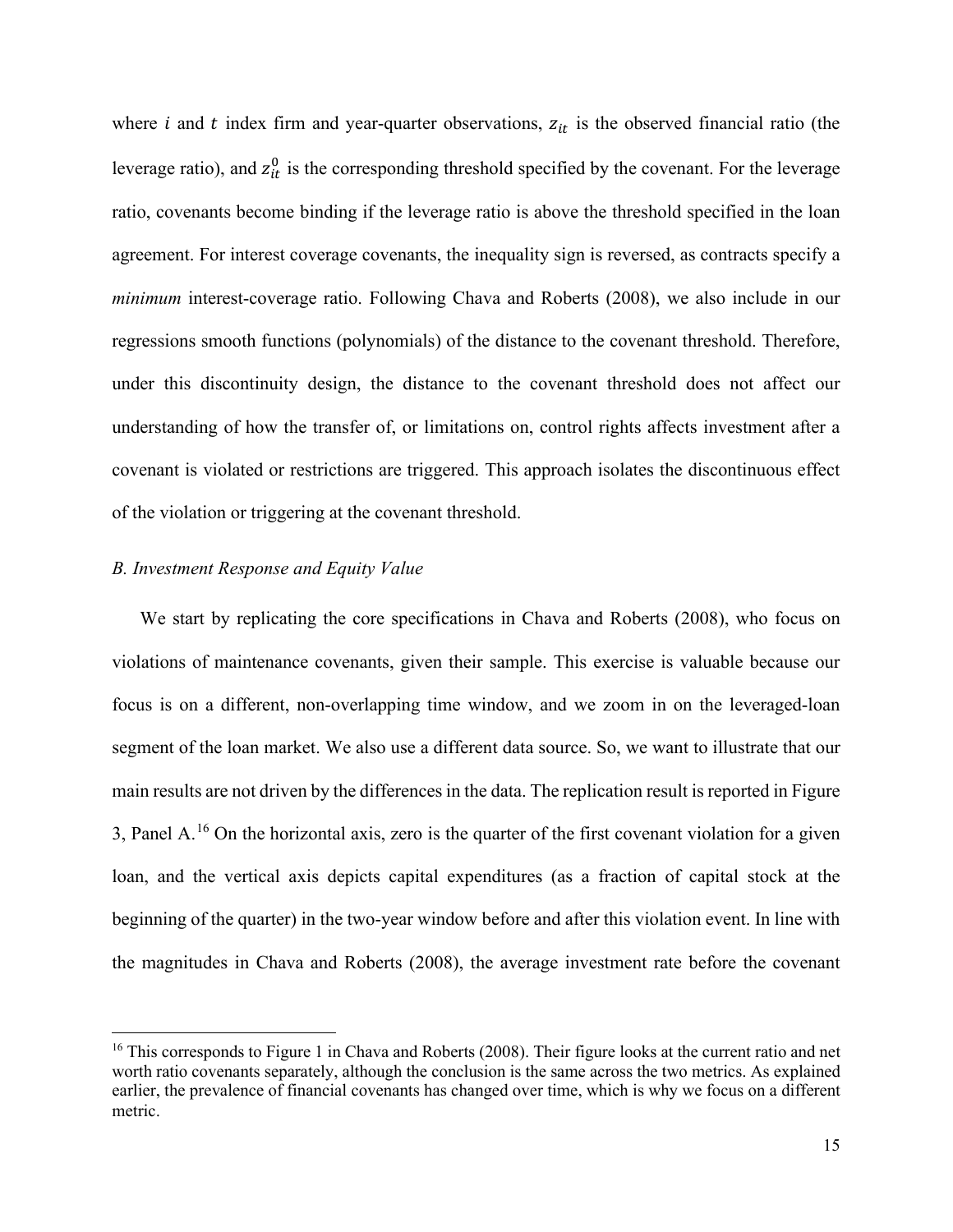violation is close to 6 percent, but it drops significantly to values below 4 percent following the quarters of the initial violation.

# *[FIGURE 3]*

In Panel B of Figure 3, we show average investment rates around the first triggering of restrictions under the incurrence covenant. The figure highlights the key point of this paper: As with a maintenance covenant violation, once an incurrence covenant becomes binding, it leads to a substantial reduction in investment. In the following empirical analysis, we tightly identify and quantify the impact of maintenance covenant violations versus incurrence covenant constraints by accounting for potential confounding factors that may be present in the raw data.

Chava and Roberts' (2008) methodology helps us measure real effects of contractual constraints stemming from incurrence covenants for a given firm. As mentioned earlier, the crosssectional analysis—specifically, the comparison of incurrence versus maintenance covenants however, is subject to sample selection concerns. That is, the choice between contracts that feature maintenance covenants and those that feature incurrence covenants could be endogenous to firm characteristics. We mitigate this selection concern by including a large set of fixed effects and controls, and by looking at contracts that feature both types of covenants, as we will discuss in more detail below. But we start by examining, in Table V, a range of financial ratios (at loan origination) for firms that have maintenance versus incurrence covenants.

## *[TABLE V]*

There are some differences between firms that have a loan with a maintenance covenant and those that have a loan with an incurrence covenant, although an overwhelming majority of the characteristics are quite similar. For example, while on average, firms with only maintenance covenants appear to have a larger asset size compared with firms that have only incurrence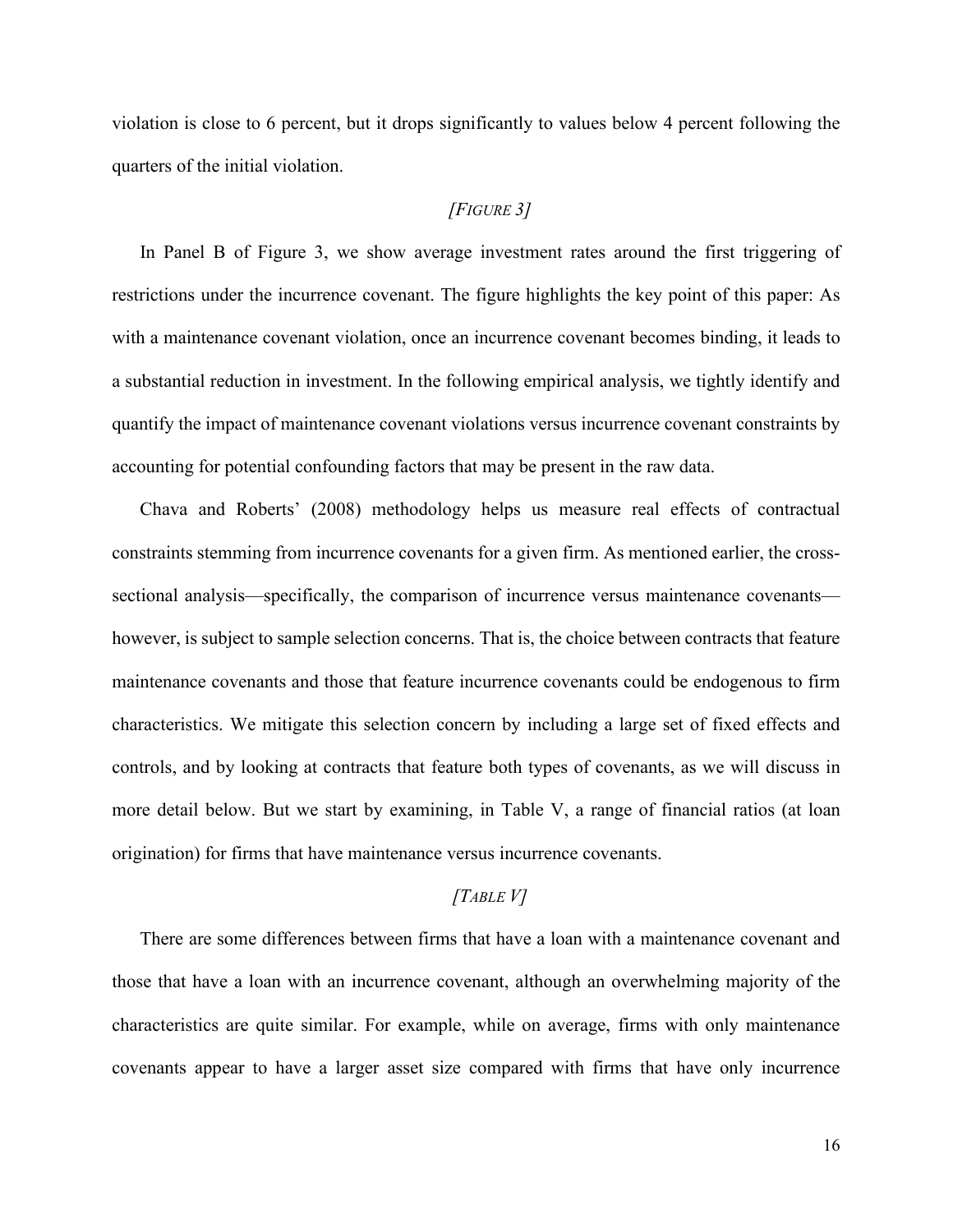covenants, this difference seems to be driven by extreme observations, as the median asset size across groups are quite similar. Cash flow also seems to be higher (although not significantly) for firms with only maintenance covenants, on average, but the medians again are very similar. Other variables, such as return on assets and investment rates are roughly comparable across firms with different types of covenants. Consistent with the observations in Tables III and V, incurrence covenants tend to be set at a range that is tighter to current financial metrics compared with maintenance covenants. Although ex ante it might not be fully clear that this would be the case, this finding is consistent with the observation that a shift in control rights is a more dangerous action for the borrower, and as such it requires a substantially larger deterioration in financial performance.[17](#page-17-0)

To account for such firm heterogeneity, we next employ a regression discontinuity approach following Chava and Roberts (2008) that allows us to isolate the effect of a covenant violation on investment (or other firm responses) by controlling for potential confounding factors. Because we are also interested in the differential impact of maintenance covenant violations and incurrence covenant triggers, we estimate separate response coefficients for the two covenant types.

Our key empirical model for the remainder of this section is given by:

## $Investment_{i,t} =$

 $\alpha + \beta_0$  Incurrence Bind<sub>i,t-1</sub> +  $\beta_1$  Maintenance Bind<sub>i,t-1</sub> +  $\gamma X_{i,t-1}$  +  $\epsilon_{i,t}$ ,

where  $Investment_{i,t}$  is capital expenditures as a percentage of beginning-of-the-quarter capital stock, *Incurrence Bind*<sub>it-1</sub> is a dummy variable that equals 1 if an incurrence covenant

<span id="page-17-0"></span><sup>&</sup>lt;sup>17</sup> For example, it could expose a borrower with temporary financial problems to a negative balance sheet shock at the lender level (Roberts and Sahlman 2011). Alternatively, losing control rights could deprive the borrower of much of the optionality by limiting its liquid assets and forcing it to divest in a short period of time, a set of actions that CEOs often describe as creditors "breathing down their neck" (Ivashina, Dionne, and Boyar 2017).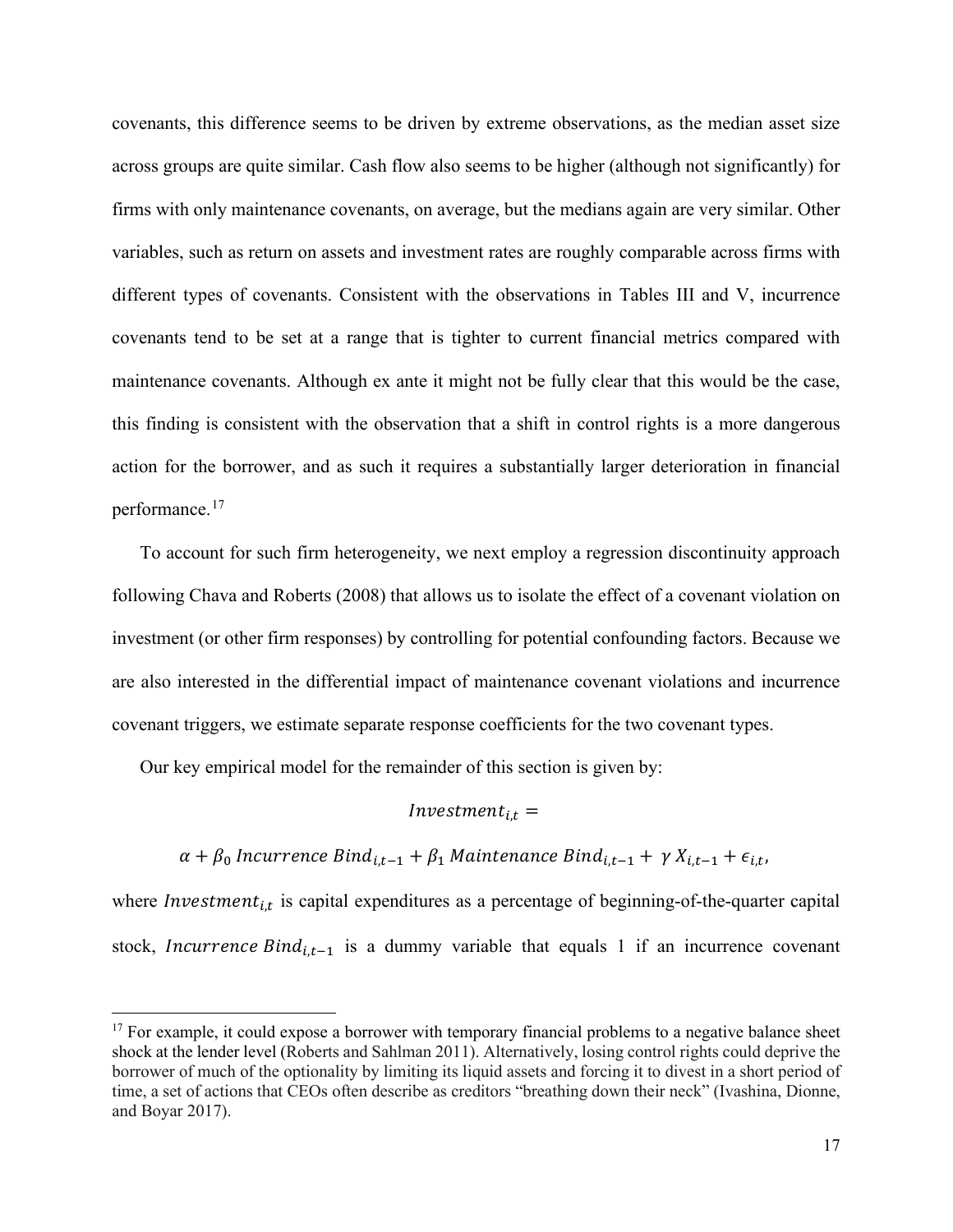restriction is binding (latent violation) in the previous quarter and 0 otherwise, and *Maintenance Bind*<sub>i,t-1</sub> is an analogous dummy variable for a maintenance covenant violation. As discussed earlier, firms can be subject to both types of covenants simultaneously. Our key parameters of interest are  $\beta_0$  and  $\beta_1$ , which measure the impact of a covenant violation on investment for each of the two classes of covenants.

The vector  $X_{i,t-1}$  includes a set of control variables and fixed effects, in particular the baseline controls used in Chava and Roberts (2008). These variables include cash flow, log total assets, and macro q, as defined in the notes for Table V, as well as polynomials in the distance to technical default (based on the leverage ratio and interest-coverage ratio) of order two to isolate the discontinuity effect of a covenant violation. In addition to isolating the treatment effect of a covenant violation, this approach helps us mitigate concerns that the distance to the covenant threshold contains information about future investment opportunities not captured by other control variables. The vector  $X_{i,t-1}$  also includes firm fixed effects and quarter fixed effects. Thus, identification of our key parameters of interest comes from changes in investment for the same firm depending on a covenant violation after netting out common time trends. Given the reported heterogeneity across firms with incurrence and maintenance covenants, we also interact all control variables and time fixed effects with the covenant type dummy variable in our tightest specification.

Our inference is based on standard errors that are two-way clustered at the firm and quarter levels, thereby allowing for arbitrary correlation of errors within a firm and across time. Moreover, we trim the top and bottom 1 percent of all financial ratios entering the regression and discard influential observations that, if removed from the regressions, change the estimated coefficients of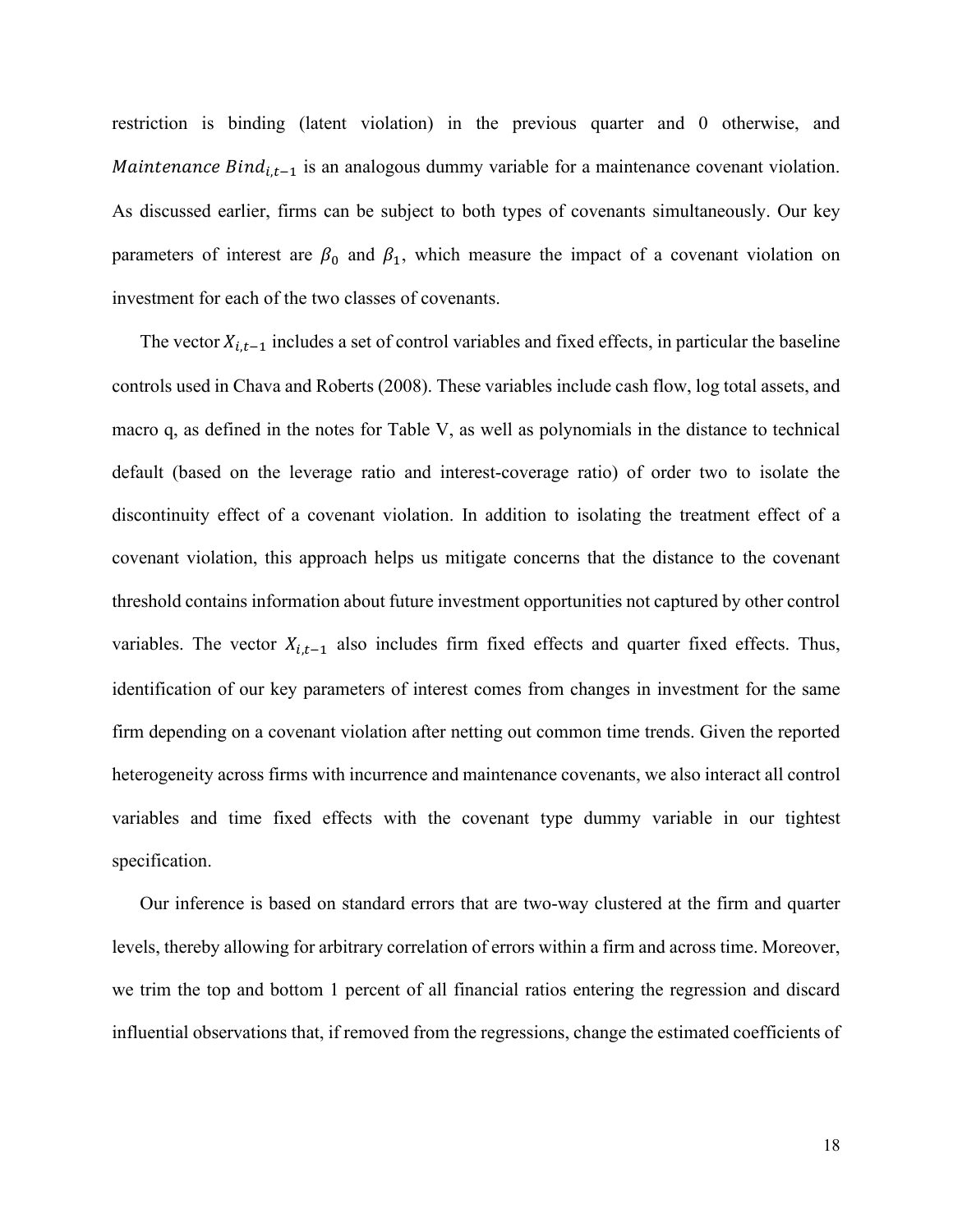interest ( $\beta_0$  and  $\beta_1$ ) by more than three standard deviations (Bernanke and Kuttner 2005). These choices help us estimate robust effects, but they do not qualitatively affect our conclusions.

# *[TABLE VI]*

Table VI reports coefficient estimates for our key variables of interest. Column (1) reports pooled effects for all (latent) covenant violations, without differentiating between incurrence and maintenance covenants. We estimate a highly significant, negative coefficient, indicating that investment contracts by 1.59 percentage points after a covenant violation. Column (2) shows that investment contracts by 1.92 percentage points after the triggering of incurrence covenant restrictions, and column (3) shows that the effect is practically the same for those firms without maintenance covenants, alleviating concerns that firms' self-selection into covenant types can affect our estimates. Column (4) shows that investment contracts by 0.95 percentage point after a maintenance covenant violation, and column (5) shows that the effect is similar for those firms without incurrence covenants, again mitigating concerns that firms' self-selection into covenant types affects our estimates.

In column (6), we include the violation of both maintenance and incurrence covenants. While we find negative and highly significant effects for violations of both types of covenants, our estimates confirm that the effect for incurrence covenants  $(-1.84)$  is significantly larger than the effect for maintenance covenants  $(-0.74)$ .<sup>[18](#page-19-0)</sup> A test of coefficient equality rejects the null that the effects are equal with a *p*-value of 0.03. Column (7) shows the robustness of these core results to the inclusion of additional interaction terms, where we interact all control variables and time fixed effects with dummy variables for each covenant type. The coefficient estimates and differential

<span id="page-19-0"></span><sup>&</sup>lt;sup>18</sup> Note that the sample for this specification includes loans with incurrence violations. However, the estimated effect of maintenance covenant violations is similar to that of the sample where we use only loans with maintenance covenant violations. Maintenance covenant violations are always preceded by latent violations.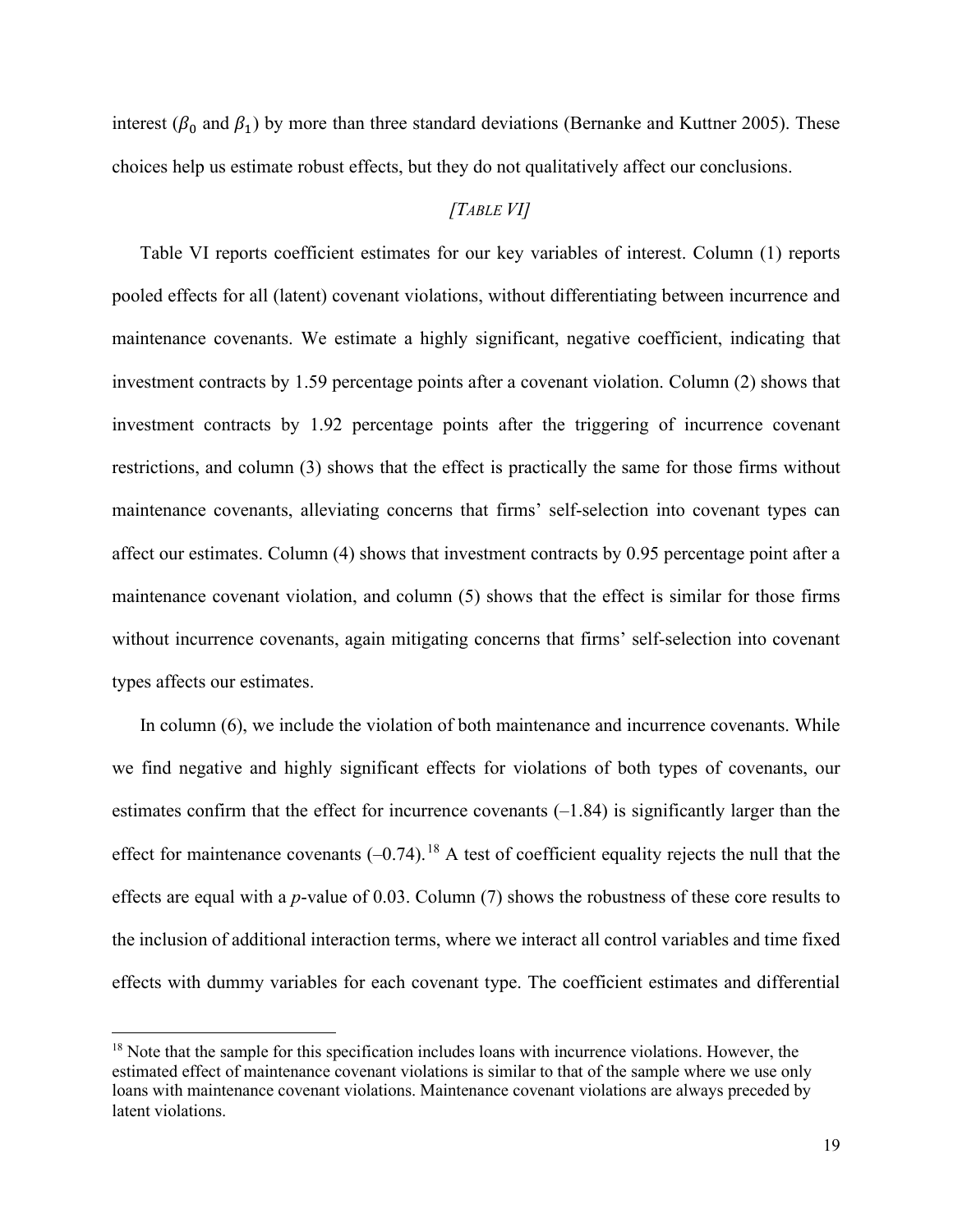effects between violations of incurrence and maintenance covenants remain quantitatively similar and strongly significant.

Finally, column (8) shows that our results remain practically the same for those firms with both types of covenants. Thus, we confirm again that our results are unlikely to be driven by firms' selfselection into covenant types. It is important to highlight that in the column (8) sample, for a given loan, incurrence covenants always have tighter constraints compared with maintenance covenants. As a result, the coefficient on Incurrence Bind in column (8) is identified from observations in which the incurrence covenant threshold has been crossed but the maintenance covenant threshold had not yet been crossed. This means that in column (8), the coefficient on maintenance covenants can be interpreted as incremental. In Appendix Table A.II, we show that, on average, a loan in the column (8) sample spends about 3.9 quarters in violation of an incurrence covenant before also violating the maintenance covenant (if it ever does) and about 2.8 quarters before moving from a binding incurrence covenant to no binding constraint (if it ever does). These seem like reasonable horizons for real effects to take place and for us to be confident we are detecting effects that can be attributed to the triggering of incurrence covenants.

One potential concern with our analysis could be that much of our sample is from the period of the COVID-19 crisis, a major shock that led to a drop in demand. As discussed in the data section, while we focus intentionally on this period, we provide additional evidence that our findings are not driven by this particular macro shock. In fact, our identification strategy controls for quarter\*covenant-type fixed effects and focuses on the discontinuous effect at the covenant threshold. Moreover, Appendix Figure A.1 shows that our sample includes a substantial share of covenant violations before 2020:Q1, and violations during the COVID-19 period are spread over several quarters. In addition, in Appendix Table A.IV, we directly control for industry-specific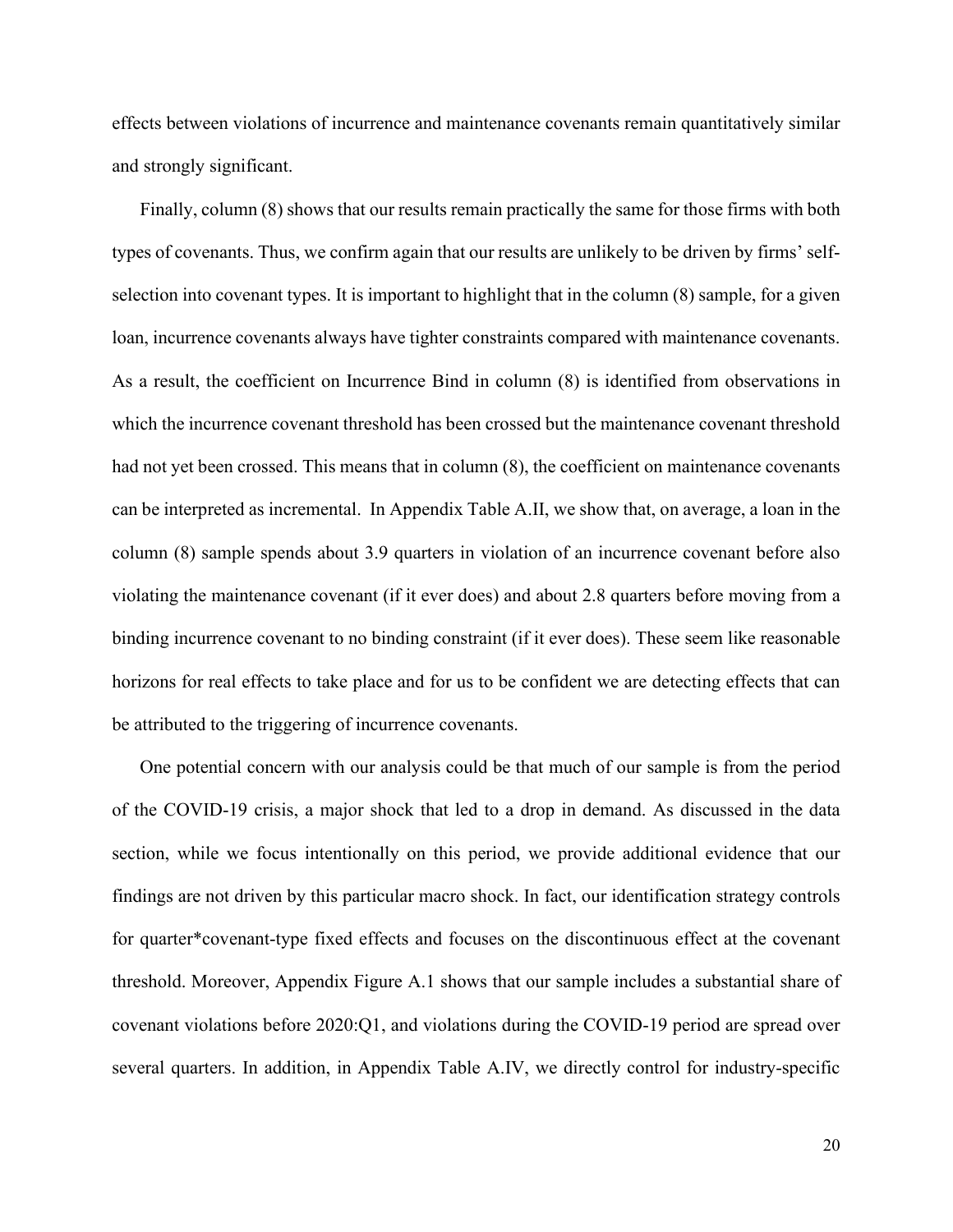time fixed effects, for example, those related to differential exposure to demand shocks (services, travel, etc.), in addition to our baseline set of controls and fixed effects. Our results remain robust to the inclusion of these additional controls, showing that the covenant violations are not driven by firms in certain industries that were hit hardest by the pandemic. This pattern highlights the broader implications of our findings.

# *[TABLE VII]*

In Table VII, columns (1) and (2), we show that the adverse investment effect from a latent incurrence violation is not a mechanical effect driven by direct restrictions on investments. (Recall that a large number of incurrence covenants directly restrict capital expenditures or acquisitions.) Instead, we find very similar results if we focus on loans with incurrence covenants that do *not* have any restrictions on investments, but instead constrain equity distributions or indebtedness. Hence, the contractional government mechanism operates through incentives structures that indirectly restrict spending and creditor value preservations, similar to what would be achieved by a shift in control rights.

In Table VII, we also refine our baseline results by considering that maintenance covenants may not apply to all credit facilities in a given loan package. For about 18 percent of the loans in our sample with a maintenance covenant, the covenant applies not to all facilities but only to the revolving credit facility (and potentially other facilities). Such maintenance covenants may be "springing covenants," meaning that they are activated only under certain conditions, such as when the share of utilized credit (relative to the volume of the credit line) is above a certain threshold. This opens the possibility that firms use their credit lines strategically to avoid binding maintenance covenants, which would reduce the measured effect of maintenance covenant violations. In Table VII, columns (3) and (4), we therefore drop those firm-quarters in which the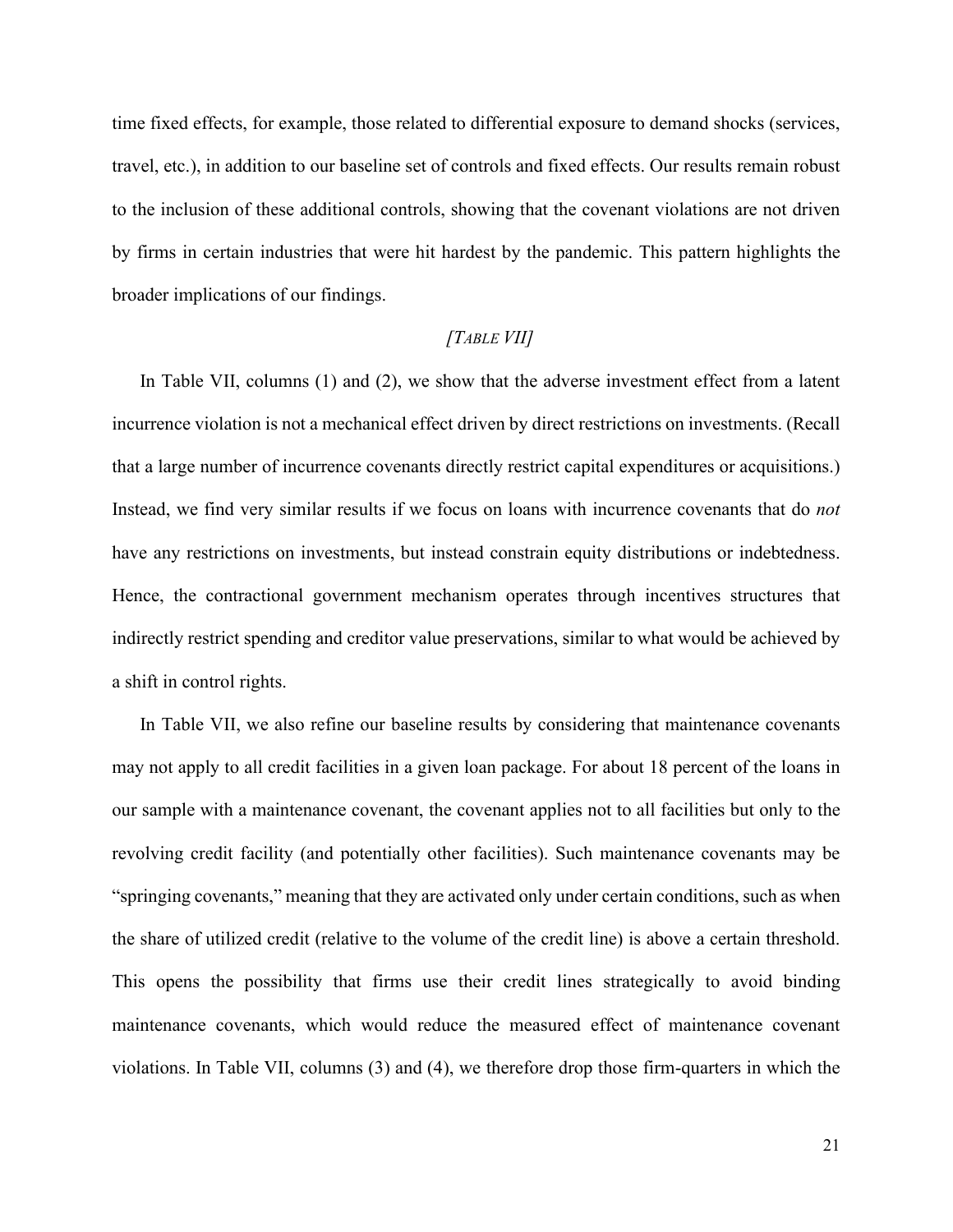firm has an outstanding loan contract with a maintenance covenant that does not apply to all facilities and re-estimate the main specifications of Table VI (columns 6 and 7). The results remain qualitatively robust, but we obtain a somewhat larger effect of a maintenance covenant violation on investment.

As another refinement of our analysis, we consider loan amendments. Especially during the COVID-19 period, loans may have been amended as borrower performance deteriorated. In particular, maintenance covenants could have been waived. If we record such cases as covenant violations in our data set , they would be incorrect, because the waivers actually would have voided the covenants. These amendments, if not accounted for in the empirical analysis, would downward bias our estimated effect of a maintenance covenant violation on investment. LCD data record loan-level amendments, although it is hard for us to quantify the cost at which these amendments take place. That said, in columns (5) and (6), we drop firm-quarters in which the firm has a loan with a maintenance covenant that has been amended.<sup>[19](#page-22-0)</sup> Consistent with our hypothesis on the nature of the bias, the estimated coefficients increase.

# *[TABLE VIII]*

In Table VIII, we look at the impact of covenant violations on equity returns as a maintenance covenant violation shifts control rights to creditors or a latent incurrence covenant violation leads to a potential shift in firm value through contractual constraints. Note that ex ante it is not clear whether the covenants are intended to resolve the debt-equity value allocation problem or a total value problem. In other words, it could be that—as time passes and new information is revealed management (shareholders) might have an incentive or opportunity to maximize their equity value at the expense of the creditors without affecting the value of the firm. We do not directly

<span id="page-22-0"></span><sup>19</sup> About a quarter of loans and firm-quarters in the estimation sample have an amendment.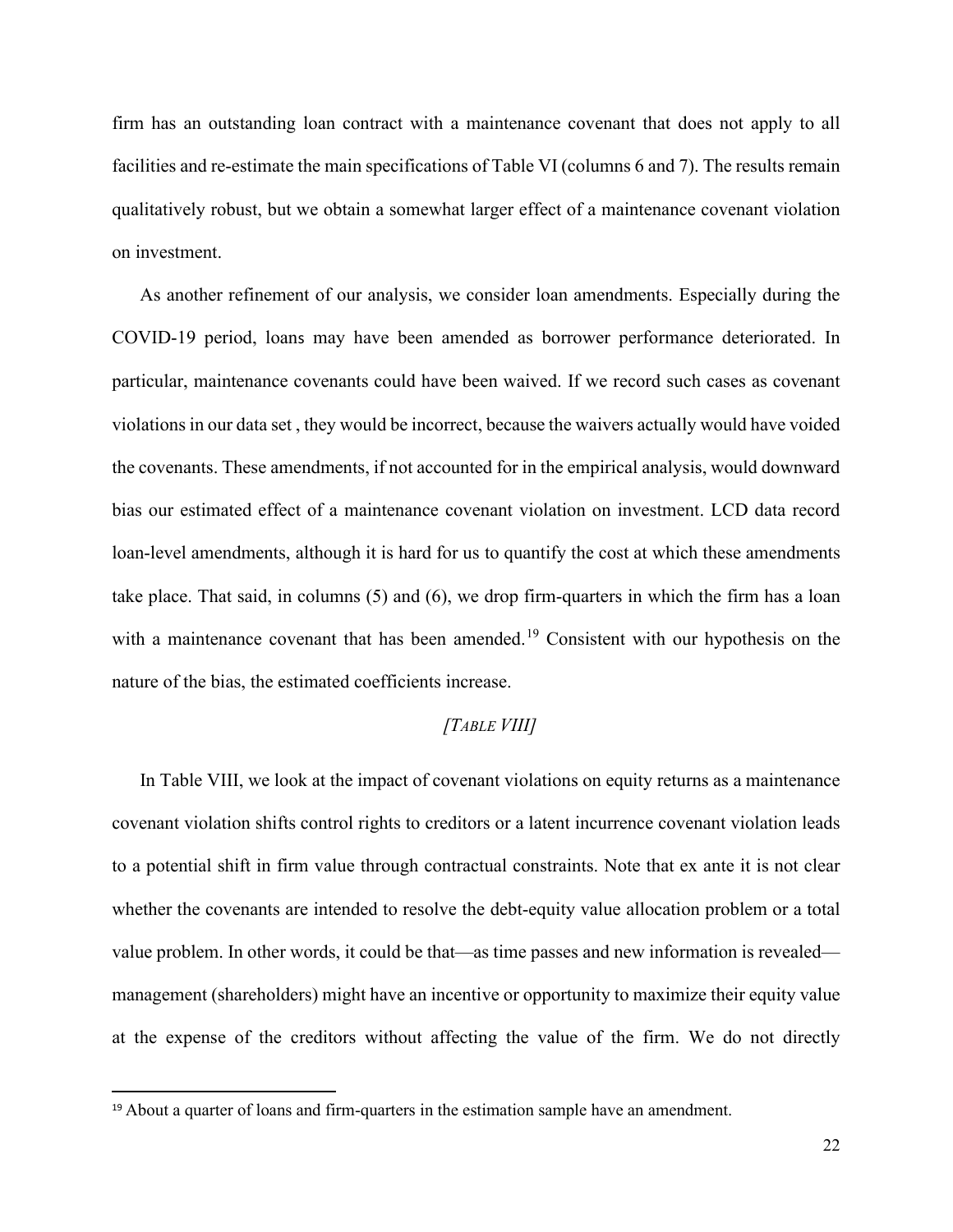distinguish between these two hypotheses; instead, in both scenarios, the covenants are intended to preserve the value to the debtholders, which carries negative implications for the value of equity. We measure the return on equity as the cumulative daily stock return (as a percentage) over a quarter. Our pooled results in column (1) indicate a strong decline in equity returns of close to 8 percent after a covenant violation. When we allow the response to differ across incurrence and maintenance covenants in column (2), we see that both maintenance and incurrence covenant violations lead to a significant drop in stock returns of about 6 percent. We cannot reject the null hypothesis that the two responses are similar based on any conventional significance level. Column (3) shows that the result remains similar after we interact all control variables and time fixed effects with dummy variables for each covenant type. Column (4) shows a qualitatively similar effect when we focus on firms that have both types of covenants, although the effects for incurrence triggers are somewhat larger than for maintenance violations. Yet, a statistical test cannot reject the hypothesis that the effects are the same across the two types of covenants.

#### *C. Debt and Leverage*

Overall, our results suggest that the investment rate drops significantly after incurrence covenant restrictions are triggered. How exactly do the restricted actions specified in the loan agreement tie to the impact on investments? Although the mechanism is different, the intuition is similar to the way we would think about it in the context of traditional maintenance covenants. Once the control rights shift to the creditors, why they would be interested in cutting investments is somewhat of an unknown. Arguably, reducing investments would be consistent with creditors' desire to limit indebtedness and control actions that increase the firm's risk—ones that are similar to those specified in the restricted actions of an incurrence covenant. Importantly, we might have greater visibility into the exact tie to the investment decisions in the context of incurrence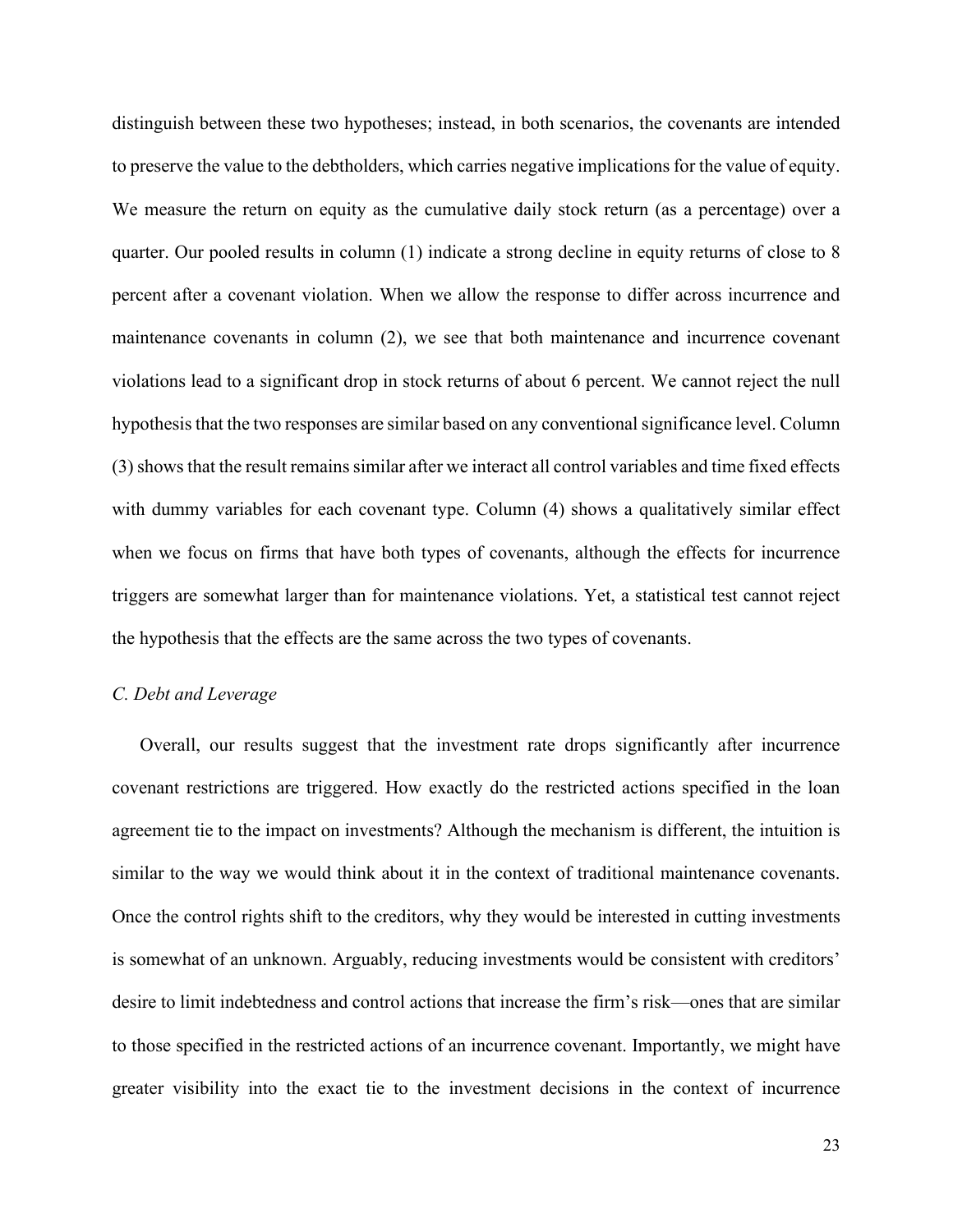covenants since the control rights stay in the hands of shareholders. Whatever the restricted actions might be, to the degree that they are binding and stand in the way of maximizing equity value (as we just saw in Table IV), relieving this constraint requires improving financial ratios.<sup>[20](#page-24-0)</sup> The great majority of firms trying to get in the "green zone" need to lower their net debt/EBITDA, irrespective of the nature of the restricted actions.<sup>[21](#page-24-1)</sup> One way to do so is to boost EBITDA by costcutting and/or equity injection, which often is counted toward EBITDA in private-equitysponsored deals. But another evident channel is to reduce net debt, and constraining investment that requires financing (with moderately growing EBITDA in the background) can offer covenant relief.

## *[TABLE IX]*

In Table IX, we zoom in on the net-debt-reduction channel by studying the impact of covenant violations on a firm's debt financing. The regression design follows that of the previous subsection. In columns (1) through (3) we show the change in the debt-to-assets ratio in response to a covenant violation. The pooled coefficient in column (1) is negative, indicating a drop in the growth of debt of about 2.7 percentage points. When we analyze the violation of incurrence and maintenance covenants separately in column (2), we find that the violation of an incurrence covenant leads to a greater decline in debt growth compared with the violation of a maintenance covenant, about 2.7 percentage points versus 1.6 percentage points. This finding is consistent with the greater decline of capital expenditures due to incurrence covenant violations that we found in the preceding

<span id="page-24-0"></span> $20$  As discussed above, the impact on investments might be a direct consequence of restricted actions, as opposed to actions that lead to improvements of financial ratios used in incurrence covenants. In fact, in Table VII, we showed that the effect on investment holds when we exclude loans that have incurrence covenants directly restricting investments.

<span id="page-24-1"></span><sup>&</sup>lt;sup>21</sup> In the case of maintenance covenants, there is no clear rule for what shifts the control rights back to the shareholders. The specific conditions are the result of negotiation, and—as we noted—they can be overreaching and inflexible.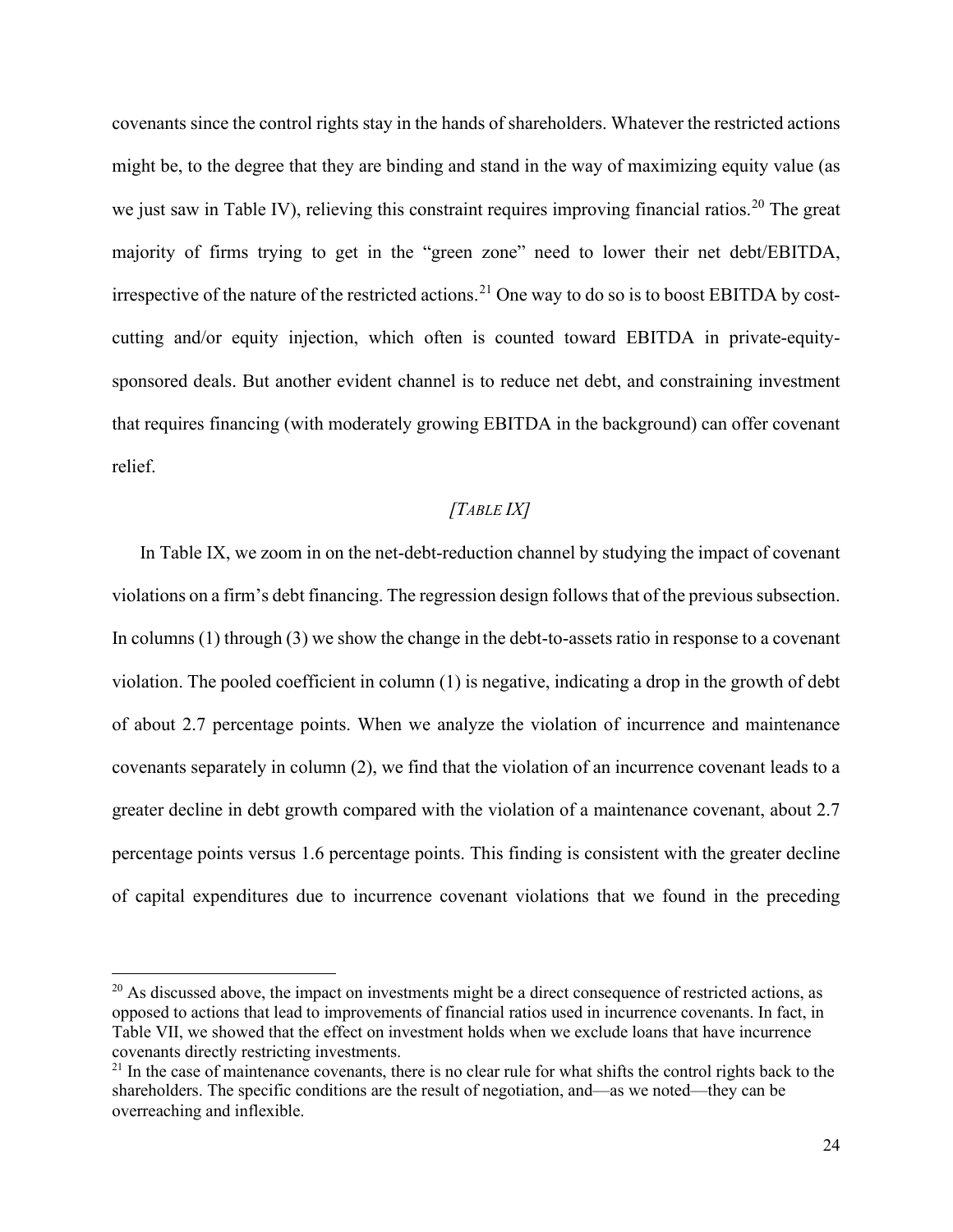section, and we can reject the null hypothesis that the two effects are similar with a *p*-value well below 0.1, even after we control for covenant-type specific effects in column (3).

Finally, in columns (4) through (6), we look at the firm's leverage ratio (net debt/EBITDA) after the violation, which is the predominant financial ratio constrained by either type of covenant. A maintenance covenant violation would lead to a reduction in this ratio due to the transfer of control rights to the lender, which in turn engages in actions that increase the likelihood of recuperating its funds, such as accelerating debt or cutting costs. Similarly, a firm bound by incurrence covenant triggers ought to improve this ratio to get back into the green zone and not be bound by restrictions. Accordingly, column (4) shows that the leverage ratio decreases, on average, by about 2.1x after either type of violation. The reduction in debt after a latent incurrence violation leads to a lower leverage ratio of about 1.8x, whereas we find somewhat stronger effects of deleveraging after a maintenance covenant violation, with a reduction of about 2.3x (column 5). The results presented in column (6) show similar effects when we restrict the sample to loans with both types of covenants. Overall, the debt reduction and deleveraging are consistent with the restrictions affecting investment through a reduction in debt that is similar to the debt reduction that occurs following a shift in control rights.

#### **IV. CONCLUSIONS**

The US leveraged (that is, high-yield) loan market more than doubled in size following the Great Financial Crisis, growing to nearly \$1.2 trillion in outstanding debt by 2019 (Standard & Poor's Leveraged Commentary & Data) and becoming a frequent subject of discussion of central bankers and other policymakers. Leveraged loans—similar to high-yield bonds—are characterized by incurrence, or "cov-lite," financial covenants. A traditional loan agreement requires continuous compliance with financial covenants, and their violation—in the absence of a waiver or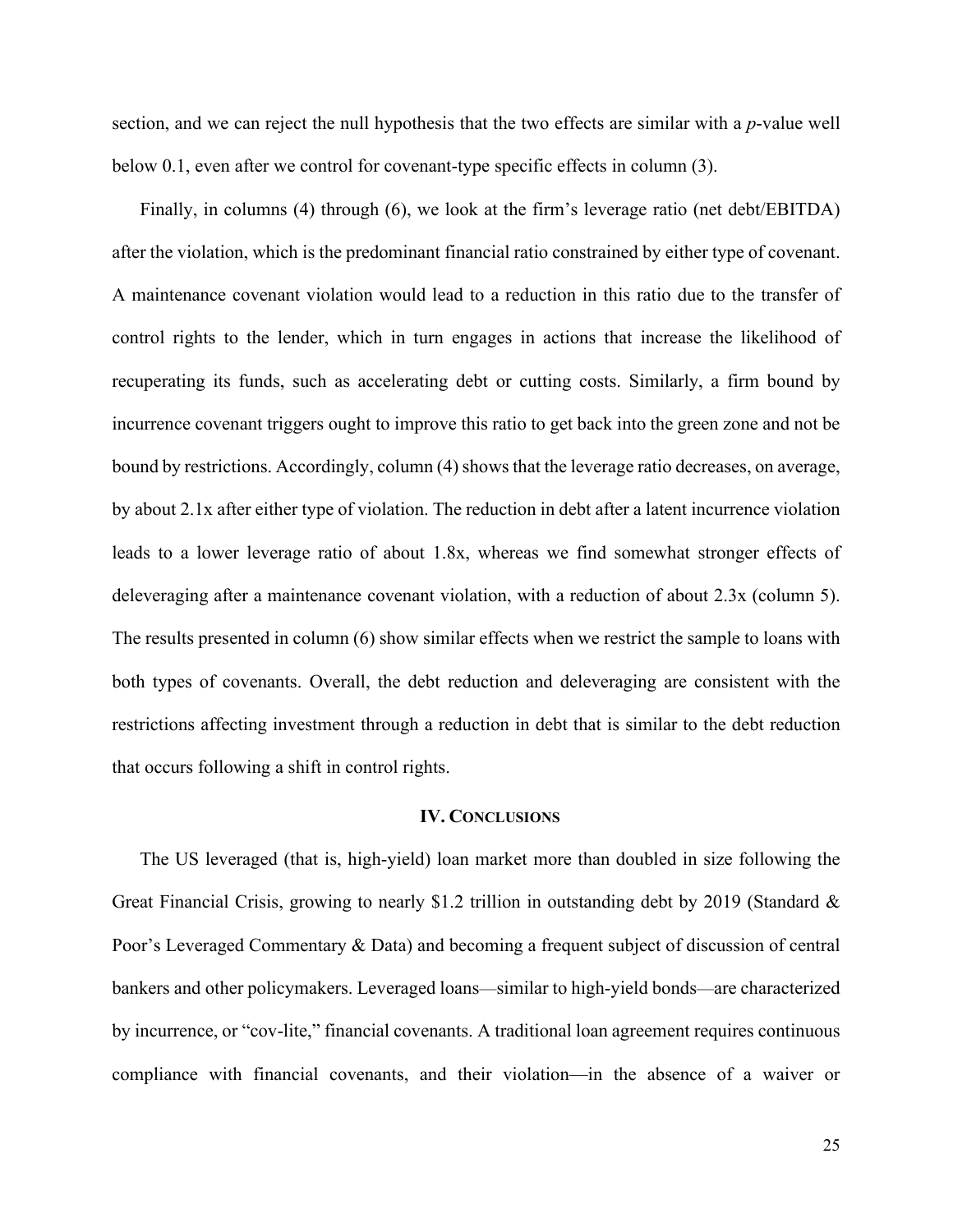amendment granted by creditors—shifts the control rights to the creditors with some severe consequences. Incurrence covenants, instead, include triggers that activate a set of restrictions on the borrower that are pre-specified in the loan agreement. Incurrence covenants therefore do not immediately lead to defaults and do not shift control rights, but as we show in this paper, their triggers nevertheless impose significant constraints on investments indirectly: The drop in investments is as sudden as the decline associated with the shift of control rights to creditors, and it is economically large.

The deleveraging and drop in market value associated with the contractual constraints under the incurrence covenants point to a novel shock amplification mechanism in a highly leveraged economy. This mechanism is essential for understanding the propagation of demand shocks such as the COVID-19 pandemic, and it is independent of whether the firms eventually file for bankruptcy.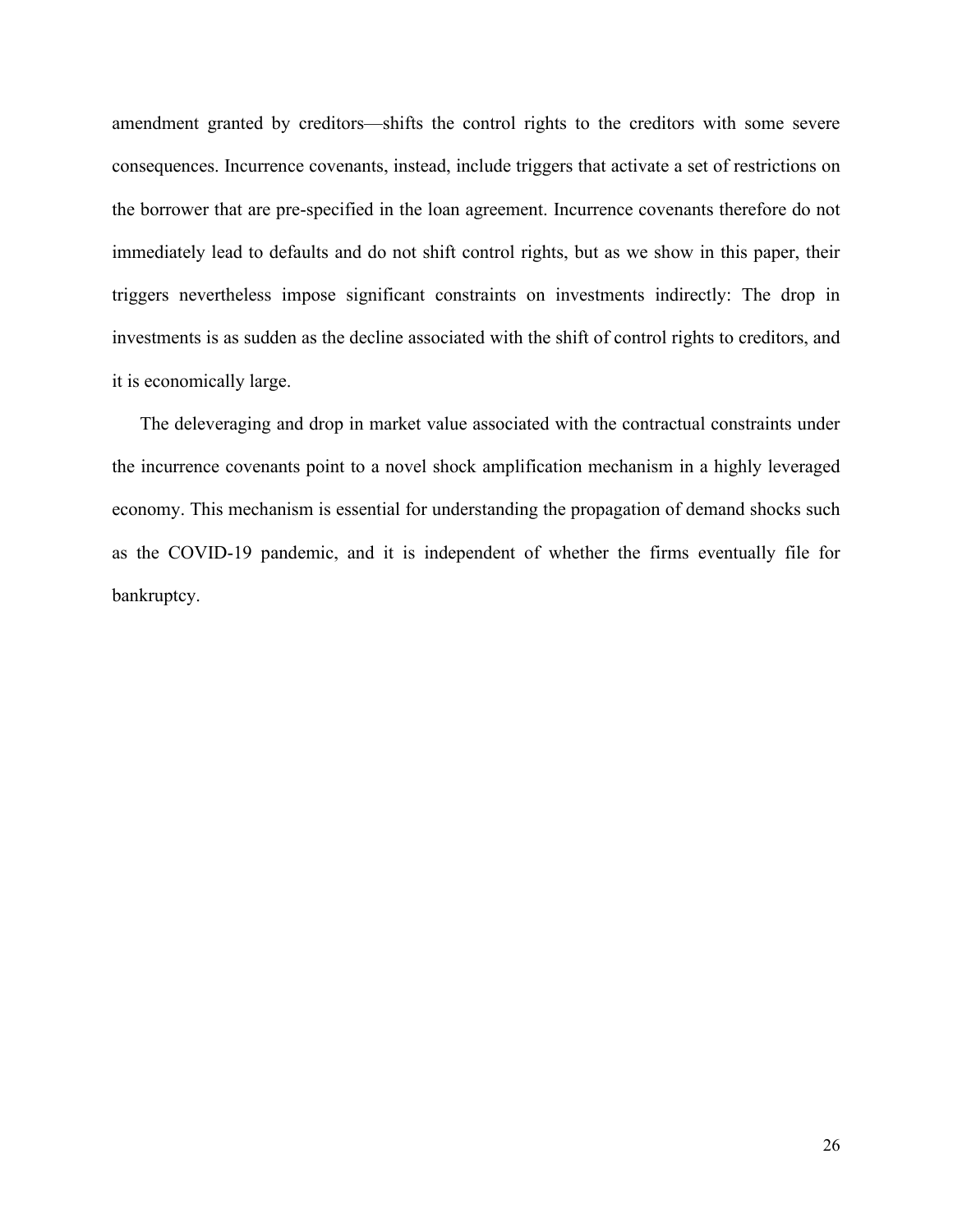#### **REFERENCES**

Acharya, V., T. Eisert, C. Eufinger, and C. Hirsch, 2019, "Whatever It Takes: The Real Effects of Unconventional Monetary Policy," *Review of Financial Studies*, 32: 3366–3411.

Aghion, P. and J. Tirole, 1994, "The Management of Innovation," *The Quarterly Journal of Economics*, 109(4): 1185–1209.

Becher, D., T. Griffin, and G. Nini, 2021,"Creditor Control of Corporate Acquisitions," Working Paper.

Becker, B. and V. Ivashina, 2016, "Covenant-Light Contracts and Creditor Coordination," Working Paper.

Berlin, M., G. Nini, and E.G. Yu, 2020. "Concentration of Control Rights in Leveraged Loan Syndicates," *Journal of Financial Economics*, 137(1): 249–271.

Bernanke, B. and K. Kuttner, 2005, "What Explains the Stock Market's Reaction to Federal Reserve Policy?" *Journal of Finance*, 60(3): 1221–1257.

Caballero, R., T. Hoshi and A. Kashyap, 2008, "Zombie Lending and Depressed Restructuring in Japan," *American Economic Review*, 98(5): 1943-1977.

Chava, S. and M. Roberts, 2008, "How Does Financing Impact Investment? The Role of Debt Covenants," *Journal of Finance* 63(5): 2085–2121.

Chodorow-Reich, G. and A. Falato, 2020, "The Loan Covenant Channel: How Bank Health Transmits to the Real Economy," Working Paper.

Ellias, J.A., B. Iverson, and M. Roe, 2021, "Estimating the Need for Additional Bankruptcy Judges in Light of the COVID-19 Pandemic," *Harvard Business Law Review*, 11 (online issue).

Falato, A. and N. Liang, 2016, Do Creditor Rights Increase Employment Risk? Evidence from Loan Covenants, *Journal of Finance*, 71(6): 2545–2590.

Goodison, E. and M. Wagner, 2019, "Covenant-Lite Loans: Overview," *Practical Law*. Available at https://www.paulweiss.com/media/3978887/goodison\_wagner\_practicallaw\_aug2019\_update.pdf

Giroud, X. and H.M. Mueller, 2017, "Firm Leverage, Consumer Demand, and Employment Losses during the Great Recession," *Quarterly Journal of Economics*, 132(1): 271–316.

Greenwald, D., 2019, "Firm Debt Covenants and the Macroeconomy: The Interest Coverage Channel," MIT Sloan Research Paper No. 5909-19.

Greenwood, R., B. Iverson, and D. Thesmar, 2020, "Sizing Up Corporate Restructuring in the COVID Crisis," NBER Working Paper 28104.

Grossman, S. J. and O.D. Hart, 1986, "The Costs and Benefits of Ownership: A Theory of Vertical and Lateral Integration," *The Journal of Political Economy*, 94(4): 691–719.

Group of Thirty, 2020, "Revitalizing and Restructuring Corporate Sector Post-Covid," [https://group30.org/publications/detail/4820.](https://group30.org/publications/detail/4820)

Hart, O., and J. Moore, 1990, "Property Rights and the Nature of the Firm," *The Journal of Political Economy*, 98(6): 1119–1158.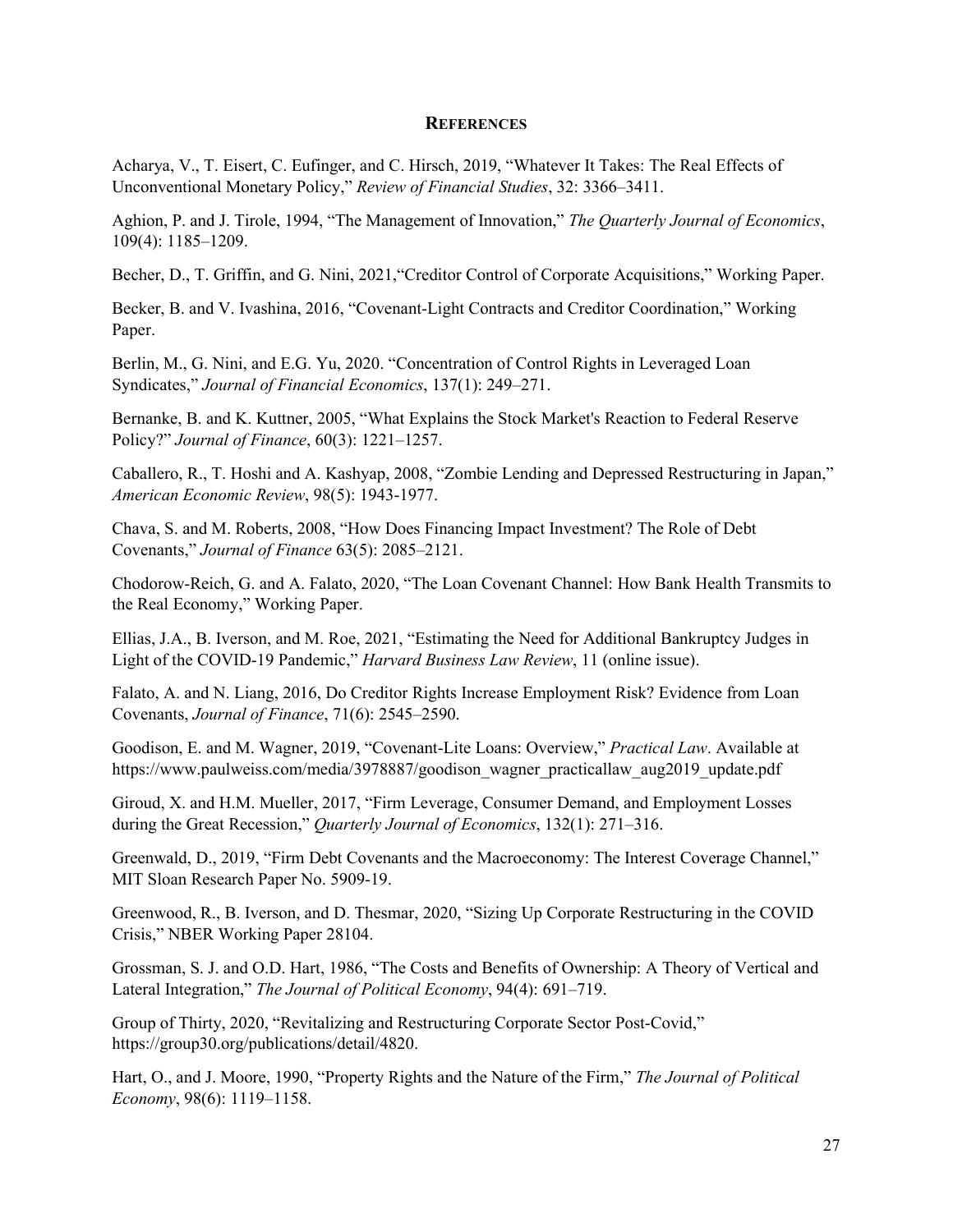Ivashina, V., J. Dionne, and J. Boyar, 2017, "Blackstone's GSO Capital: Crosstex Investment," Harvard Business School Case 218-008.

Kalemli-Ӧzcan, S., L. Leaven, and D. Moreno, 2020, "Debt Overhang, Rollover Risk, and Corporate Invesment: Evidence from the European Crisis," Working Paper.

Klein, B., R. Crawford, and A. Alchian, 2009, "Vertical Integration, Appropriable Rents, and the Competitive Contracting Process," in *The Economic Nature of the Firm*, edited by R. S. Kroszner and L. Putterman, 96–115, Cambridge University Press.

Myers, S. C. (1977). "Determinants of Corporate Borrowing," *Journal of Financial Economics*, 5: 147– 175.

Nini, G., D.C. Smith, and A. Sufi, 2012, "Creditor Control Rights, Corporate Governance, and Firm Value," *Review of Financial Studies*, 25(6): 1713–1761.

OECD, 2020, "Corporate Bond Market Trends, Emerging Risks and Monetary Policy, 2020," *OECD Capital Market Series*.

Roberts, M. J., and W. Sahlman, 2011, "AXA Private Equity: The Diana Investment," Harvard Business School Case 812-042.

Roberts, M. R. and A. Sufi, 2009, "Control Rights and Capital Structure: An Empirical Investigation," *Journal of Finance*, 64(4): 1657–1695.

Tirole, J., 2006, *The Theory of Corporate Finance*, Princeton University Press.

Williamson, O. E., 1985, "Assessing Contract," *Journal of Law, Economics, and Organization*, 1(1): 177–208.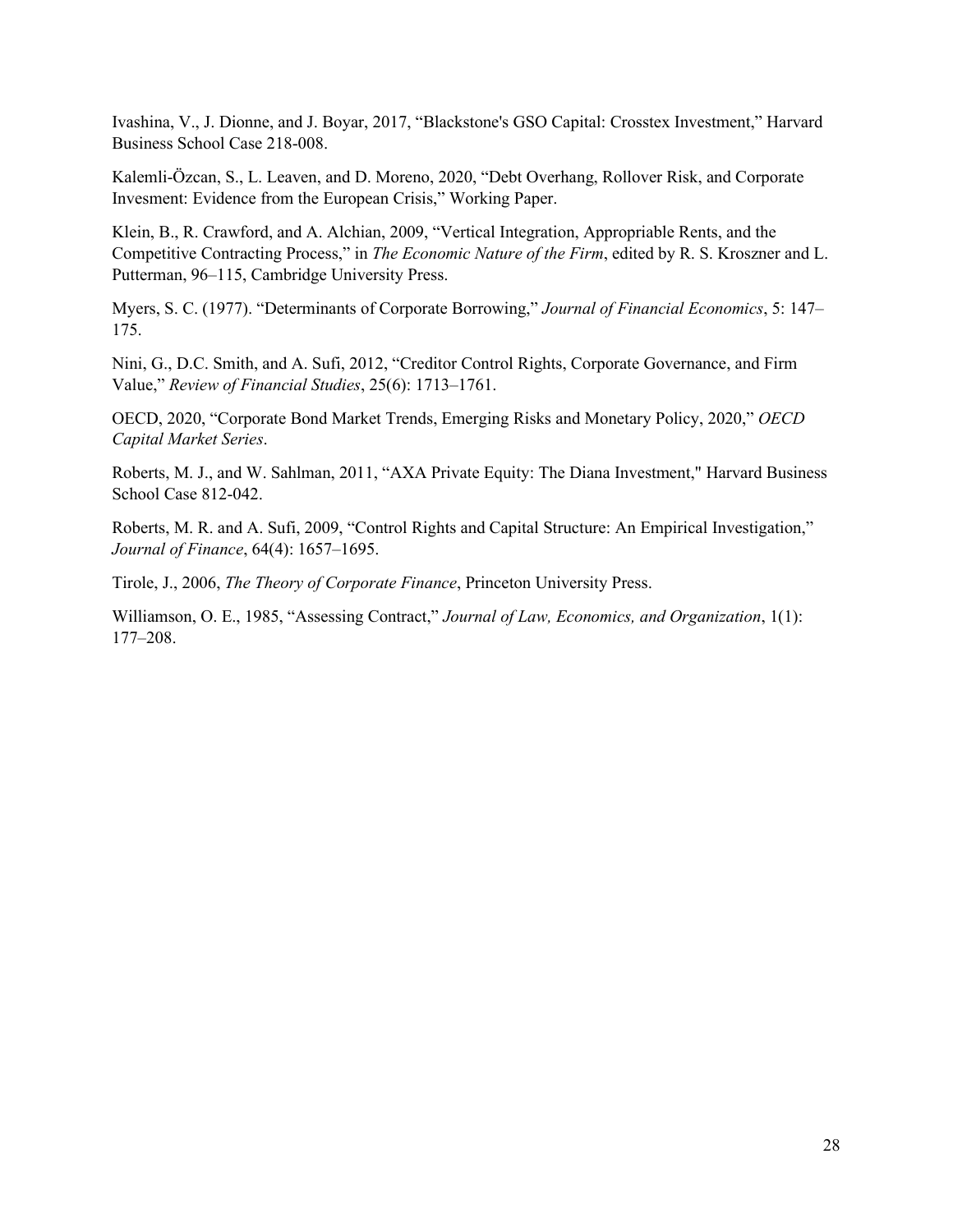

**FIGURE 1 – RISE OF COV-LITE LENDING IN THE U.S. LEVERAGED-LOAN MARKET**

*Notes*: The figure is taken from S&P LCD and shows the share of total outstanding U.S. leveraged loans that are cov-lite loans.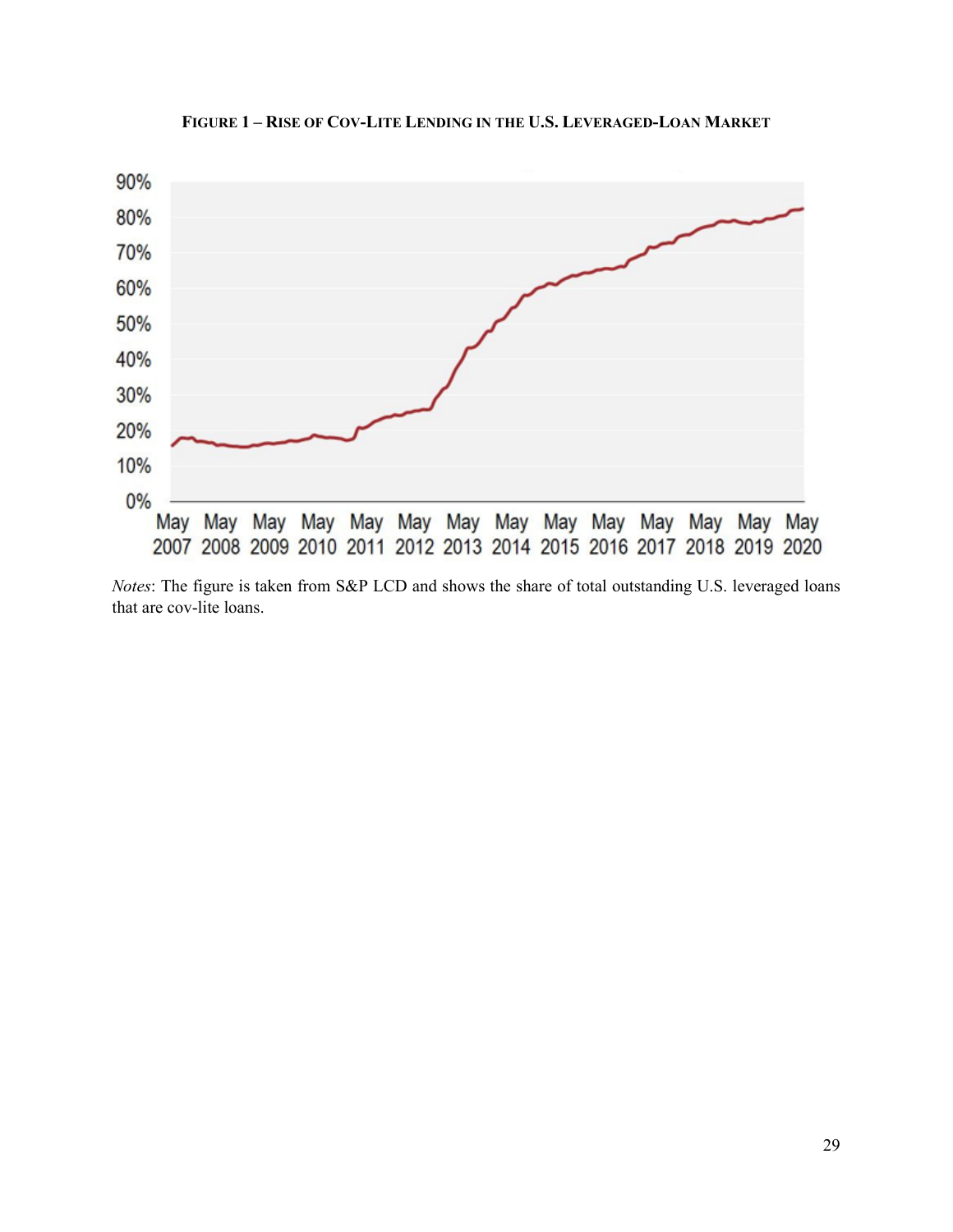

**PANEL A: TYPES OF COVENANTS**



*Note*: Types of covenants (Panel A) and number of covenants (Panel B) in cov-strong loans. Data are compiled from S&P LCD.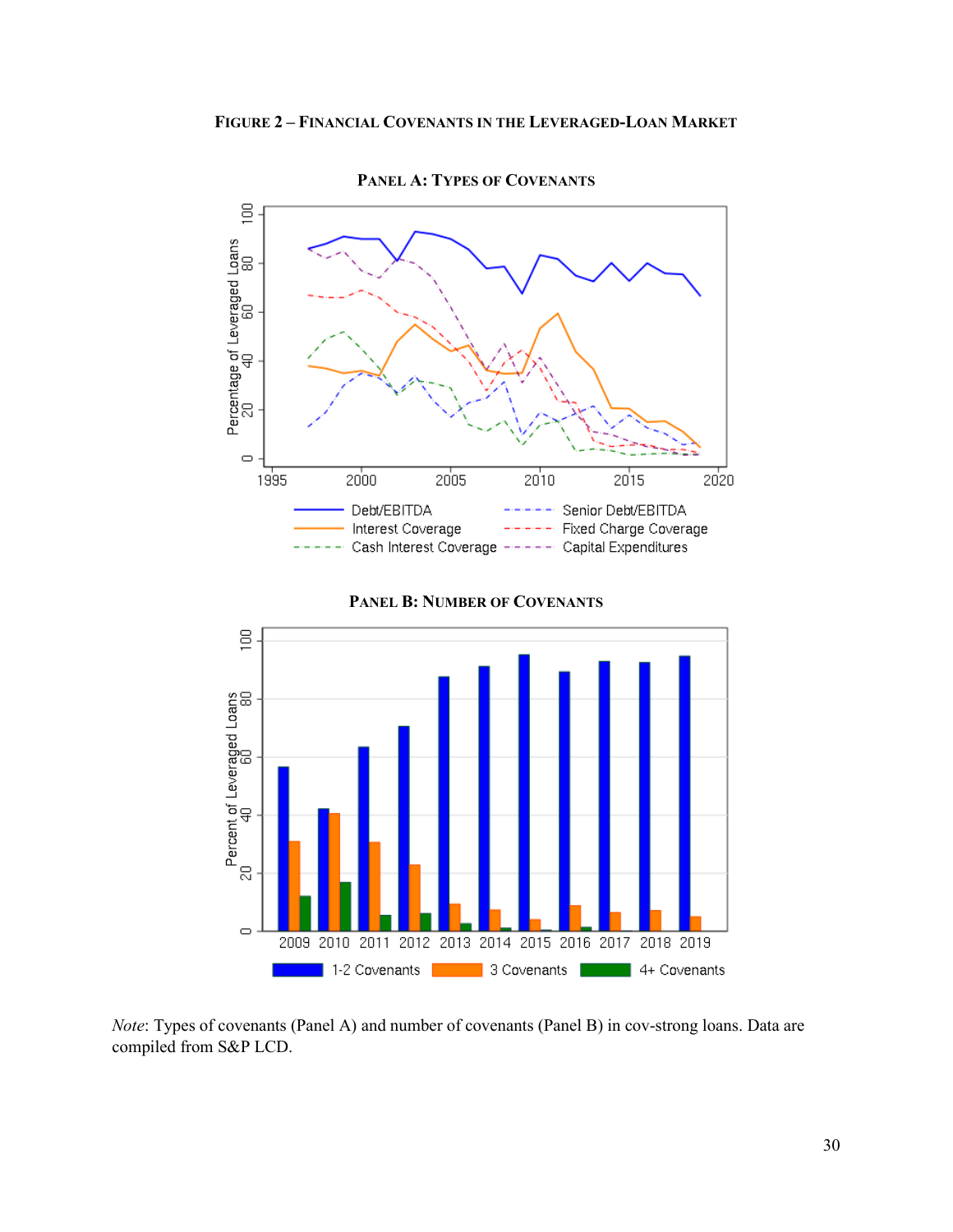

# **FIGURE 3 – INVESTMENT RESPONSE TO (LATENT) COVENANT VIOLATION**

*Notes*: Average investment rates, defined as capital expenditures (investment) as a percentage of beginning-of-quarter property, plants, and equipment (capital), and 95% confidence intervals relative to the quarter of the first (latent) covenant violation.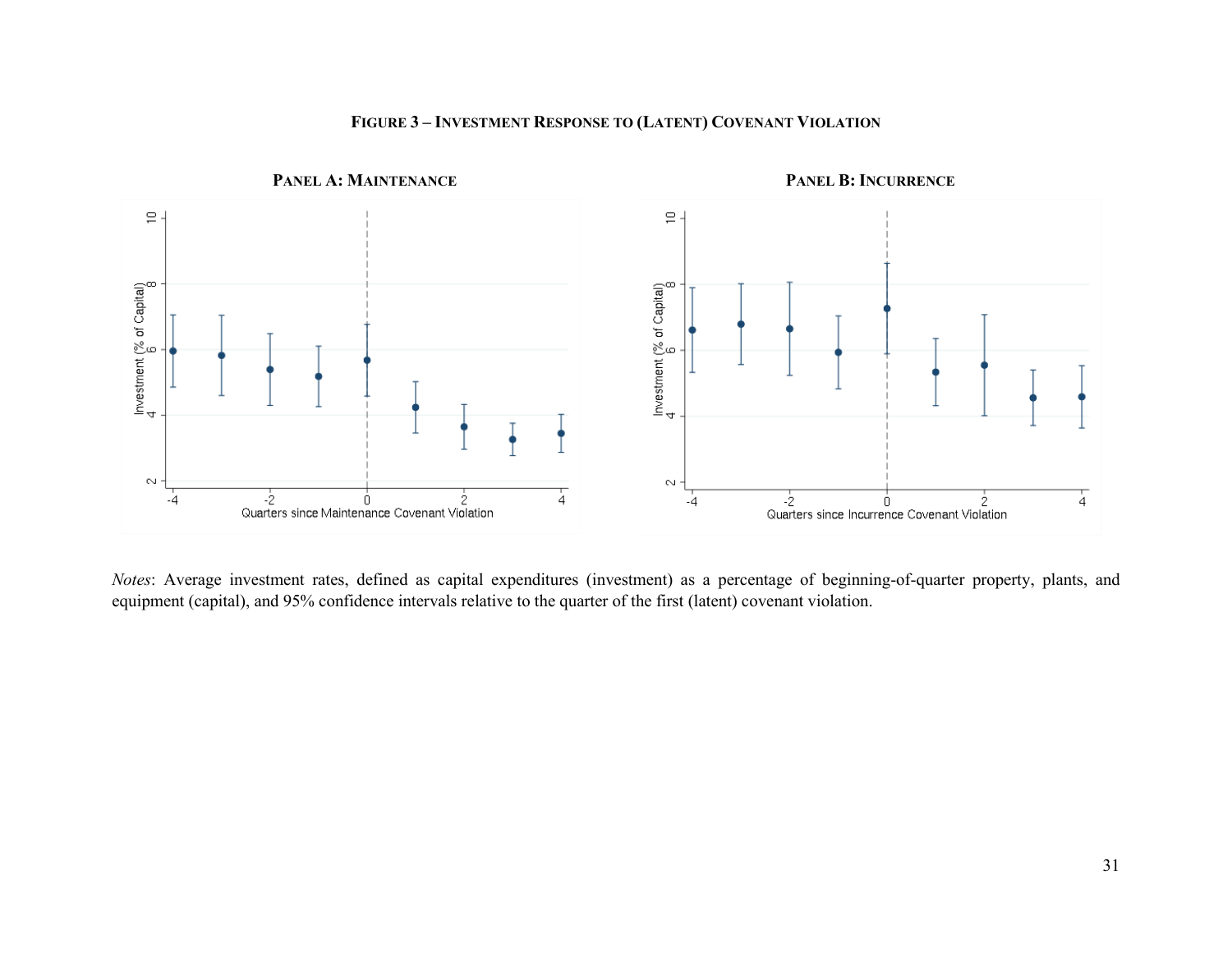|     | Sample:                                                | DealScan,<br>all | DealScan<br>and LCD | Cov-lite<br>(LCD flag) | Cov-strong<br>(LCD flag) |
|-----|--------------------------------------------------------|------------------|---------------------|------------------------|--------------------------|
|     |                                                        | (1)              | (2)                 | (3)                    | (4)                      |
| (a) | 1994-2005 (Chava and Roberts 2008)                     | 8,626            | 1,946               | 16                     | 1,930                    |
|     |                                                        |                  | 22.6%               | 0.8%                   | 99.2%                    |
|     |                                                        |                  | $=(2)/(1)$          | $=(3)/(2)$             | $=(4)/(2)$               |
| (b) | 1994-2005, with covenant data in DealScan              | 3,598            | 1,246               | 6                      | 1,240                    |
|     |                                                        | 41.7%            | 64.0%               | 0.5%                   | 99.5%                    |
|     |                                                        | $=(b)/(a)$       | $=(b)/(a)$          | $=(3)/(2)$             | $=(4)/(2)$               |
| (c) | 1994-2005, with indebtedness covenant in DealScan      | 3,037            | 1,167               | 6                      | 1,161                    |
|     |                                                        | 35.2%            | 60.0%               | 0.5%                   | 99.5%                    |
|     |                                                        | $=(c)/(a)$       | $=(c)/(a)$          | $=(3)/(2)$             | $=(4)/(2)$               |
| (d) | 1994-2005, with interest coverage covenant in DealScan | 2,250            | 843                 | $\overline{3}$         | 840                      |
|     |                                                        | 26.1%            | 43.3%               | 0.4%                   | 99.6%                    |
|     |                                                        | $=(d)/(a)$       | $=(d)/(a)$          | $=(3)/(2)$             | $=(4)/(2)$               |
| (e) | 2017-2019                                              | 1,879            | 784                 | 483                    | 301                      |
|     |                                                        |                  | 41.7%               | 61.6%                  | 38.4%                    |
|     |                                                        |                  | $=(2)/(1)$          | $=(3)/(2)$             | $=(4)/(2)$               |
| (f) | 2017-2019, with covenant data in DealScan              | 488              | 176                 | 52                     | 124                      |
|     |                                                        | 26.0%            | 22.4%               | 29.5%                  | 70.5%                    |
|     |                                                        | $=$ (f)/(e)      | $=$ (f)/(e)         | $=(3)/(2)$             | $=(4)/(2)$               |
| (g) | 2017-2019, with indebtedness covenant in DealScan      | 434              | 170                 | 51                     | 119                      |
|     |                                                        | 23.1%            | 21.7%               | 30.0%                  | 70.0%                    |
|     |                                                        | $=(g)/(e)$       | $=(g)/(e)$          | $=(3)/(2)$             | $=(4)/(2)$               |
| (h) | 2017-2019, with interest coverage covenant in DealScan | 258              | 85                  | 17                     | 68                       |
|     |                                                        | 13.7%            | 10.8%               | 20.0%                  | $80.0\%$                 |
|     |                                                        | $=(h)/(e)$       | $=(h)/(e)$          | $=(3)/(2)$             | $=(4)/(2)$               |

# **TABLE I – DATA COVERAGE IN DEALSCAN**

*Notes*: For each period, the sample includes all DealScan loans that we can map to Compustat.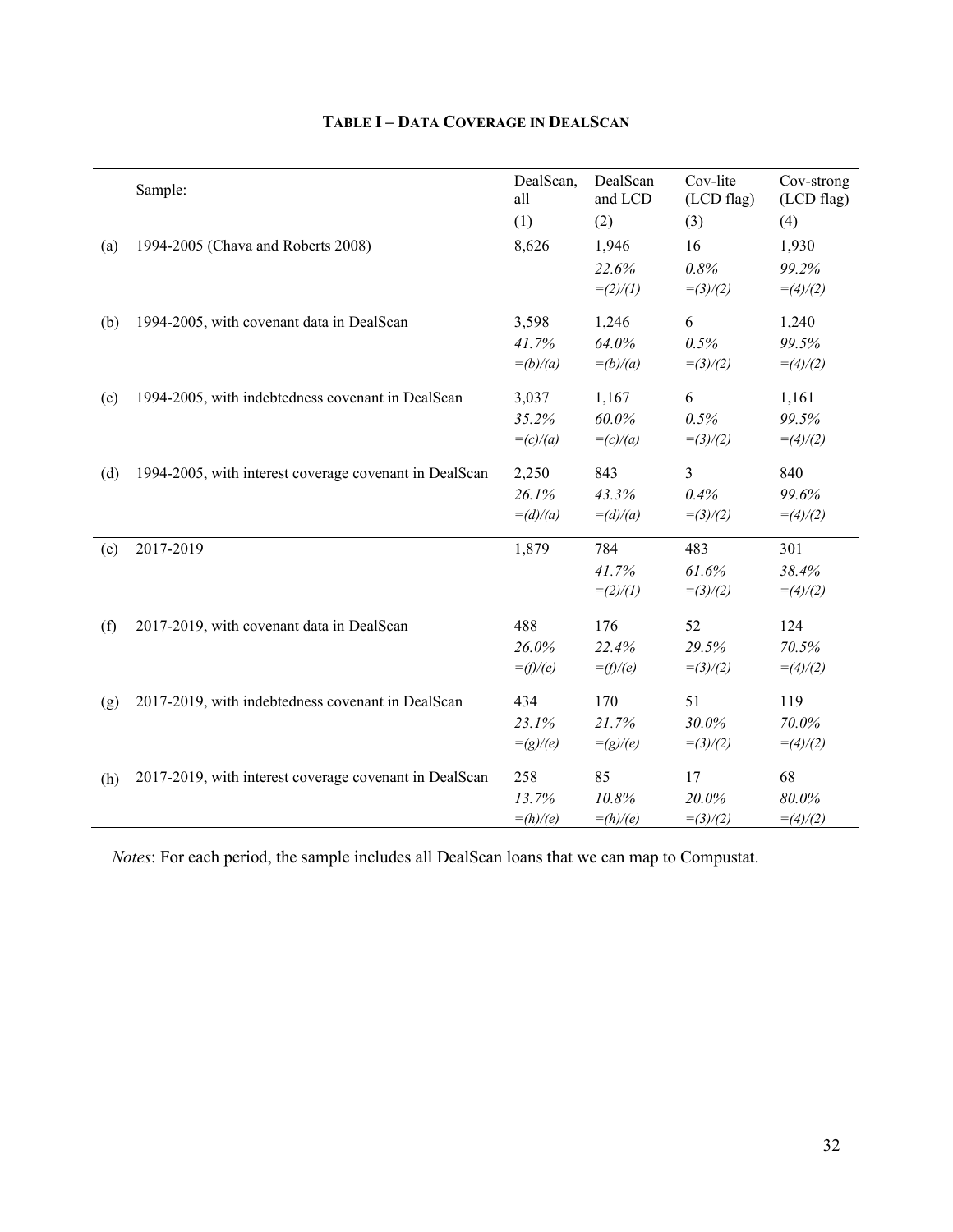| Number of Loans                    | Total |            | Incurrence | Maintenance | Both |
|------------------------------------|-------|------------|------------|-------------|------|
|                                    |       |            | Only       | Only        |      |
| With hand-collected information    | 222   |            |            | 28          |      |
| not in DealScan                    |       | $(15.8\%)$ |            |             |      |
| in DealScan, without covenant info | 119   | $(53.6\%)$ | 60         | 18          |      |
| in DealScan, with covenant info    | 68    | $(30.6\%)$ |            |             |      |
| Covenant information from DealScan | 56    |            |            | 56          |      |
|                                    | 278   |            |            | 84          |      |

## **TABLE II – SUMMARY STATISTICS ON DATA COLLECTION**

*Notes*: This table shows the source of covenant information for the loans in our baseline sample. The sample is restricted to loans by firms with financial information in Compustat and loans that have either a leverage or interest-coverage ratio covenant. The column labeled *Both* refers to loans that have both incurrence and maintenance covenants.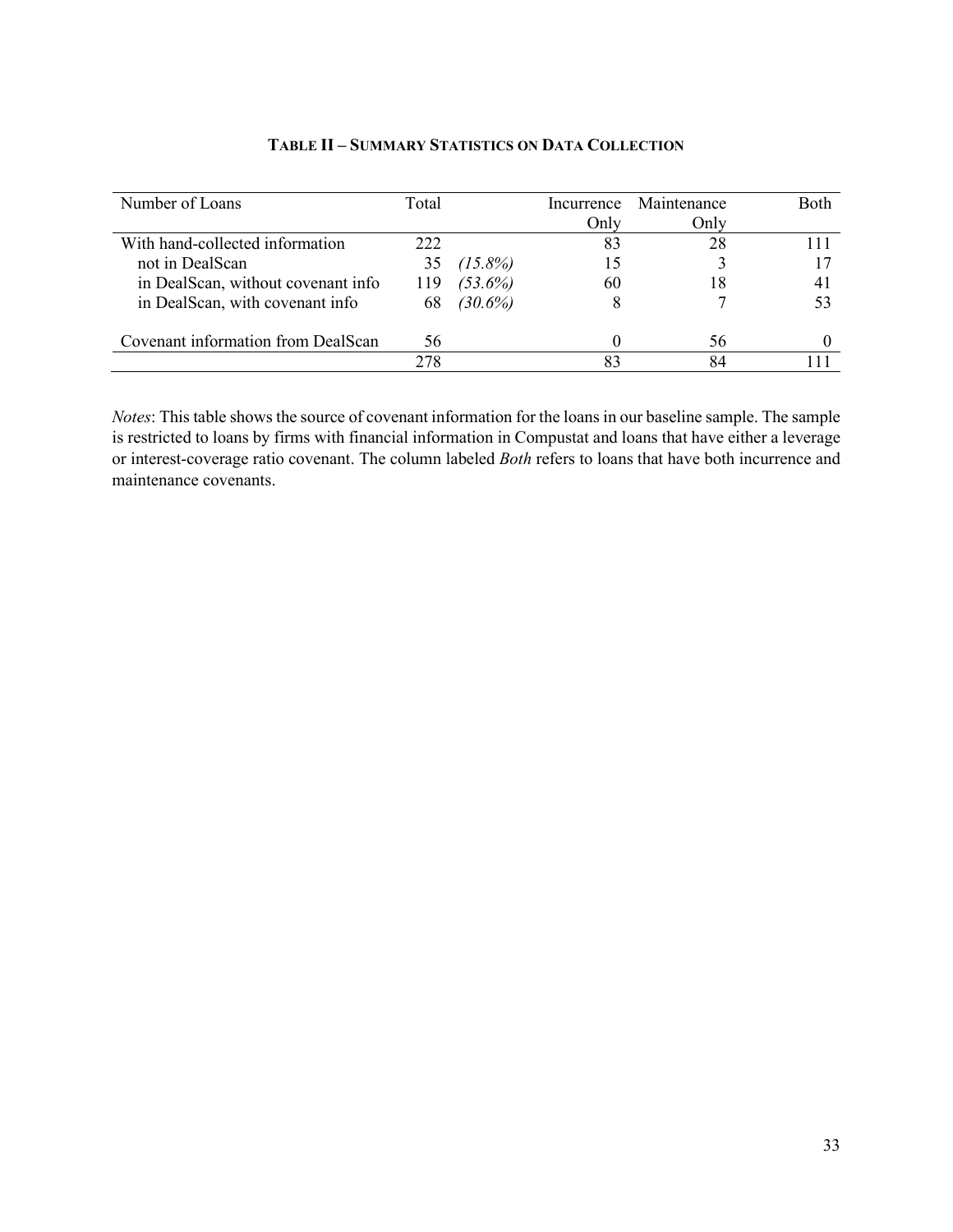|                            | Total           |      | Leverage |        |      | Interest Coverage |        |  |
|----------------------------|-----------------|------|----------|--------|------|-------------------|--------|--|
|                            | Obs.            | Obs. | Mean     | Median | Obs. | Mean              | Median |  |
| Maintenance Covenants      | 169             | 144  | 4.39     | 4.25   | 119  | 2.63              |        |  |
| Incurrence Covenants       | 500             | 463  | 3.61     | 3.5    | 53   | 1.98              |        |  |
| <b>Restricted Payments</b> | 194             | 184  | 3.35     | 3.3    | 16   | 2.11              |        |  |
| <b>Indebtedness</b>        | 172             | 151  | 3.91     | 3.75   | 31   | 2.01              |        |  |
| Investments                | 122             | 119  | 3.59     | 3.5    |      |                   |        |  |
| Other                      | $\overline{12}$ | Q    | 3.89     | 3 75   |      |                   |        |  |

## **TABLE III –SUMMARY STATISTICS ON INCURRENCE AND MAINTENANCE COVENANTS**

*Notes*: This table provides a breakdown of the covenant information used in this paper. Restricted actions related to incurrence covenants are grouped as follows: (i) restricted payments, (ii) incur indebtedness (for example, incurring indebtedness and modifying junior debt), (iii) investments (for example, capital expenditures and acquisitions), and (iv) other. Some loans have different incurrence covenants related to the same type of restricted actions.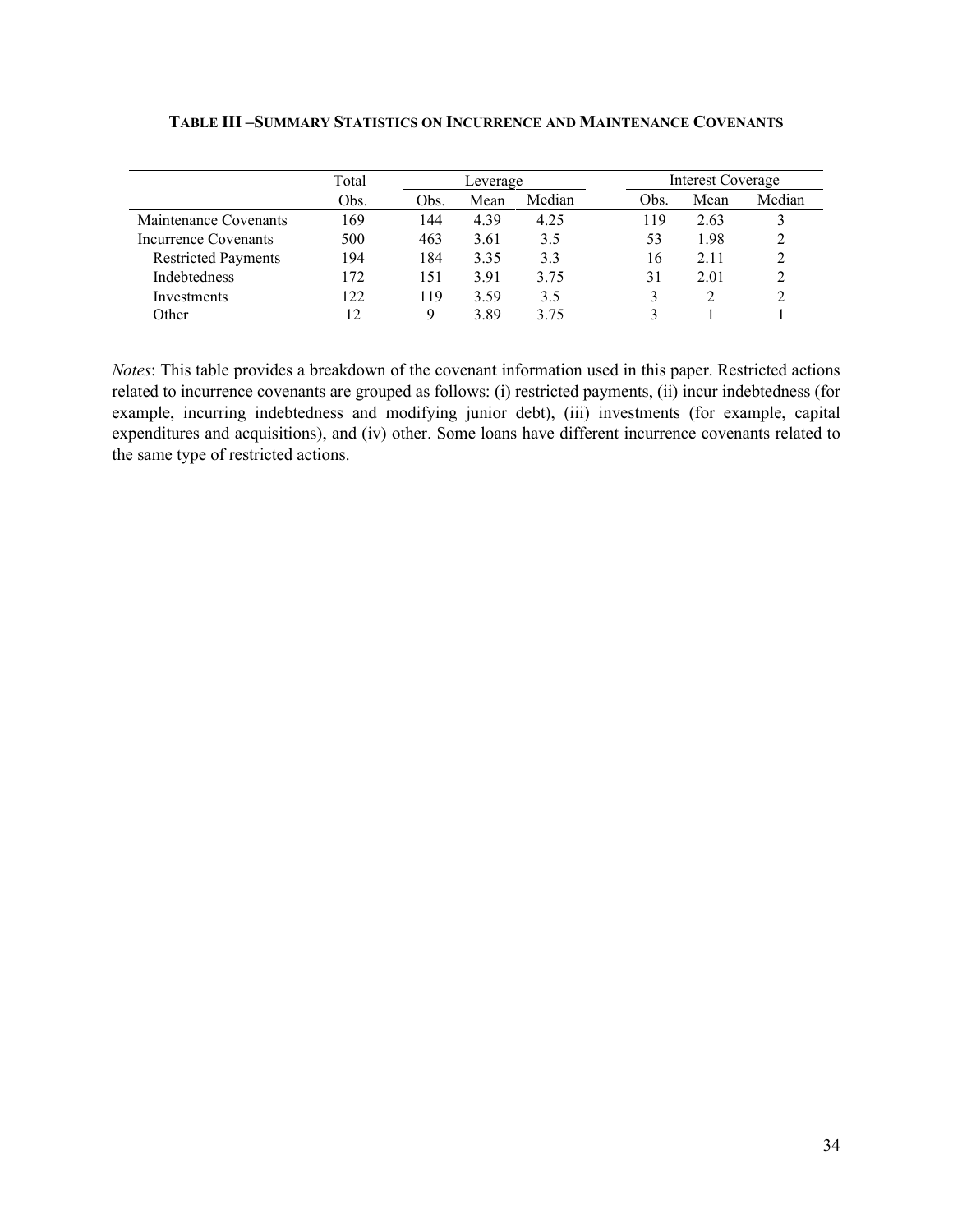|                                   |          | Incurrence Only |        |          | Maintenance Only |        |          | Both      |        |  |
|-----------------------------------|----------|-----------------|--------|----------|------------------|--------|----------|-----------|--------|--|
|                                   | Leverage | Int Cov.        | Either | Leverage | Int. Cov.        | Either | Leverage | Int. Cov. | Either |  |
| Number of Loans                   | 64       | 29              | 68     | 59       | 45               | 71     | 98       | 80        | 98     |  |
| Number of Violating Loans         | 50       |                 | 51     | 31       |                  | 33     | 68       | 14        | 68     |  |
| Number of Firms                   | 47       | 21              | 50     | 51       | 36               | 59     | 87       | 73        | 87     |  |
| Number of Violating Firms         | 38       |                 | 39     | 25       |                  | 26     | 61       | 14        | 61     |  |
| Number of Firm-Quarters           | 545      | 248             | 584    | 538      | 407              | 638    | 969      | 803       | 969    |  |
| Number of Violating Firm-Quarters | 302      | 32              | 316    | 119      | 19               | 133    | 406      | 40        | 413    |  |

# **TABLE IV – LOAN SUMMARY STATISTICS AND COVENANT VIOLATIONS**

*Notes*: Note that these numbers count only violations of the strictest loan covenant a firm is under in a given quarter. One loan with a maintenance covenant is associated with a firm that has no financial data reported in the origination quarter, hence the discrepancy in observations with Table II.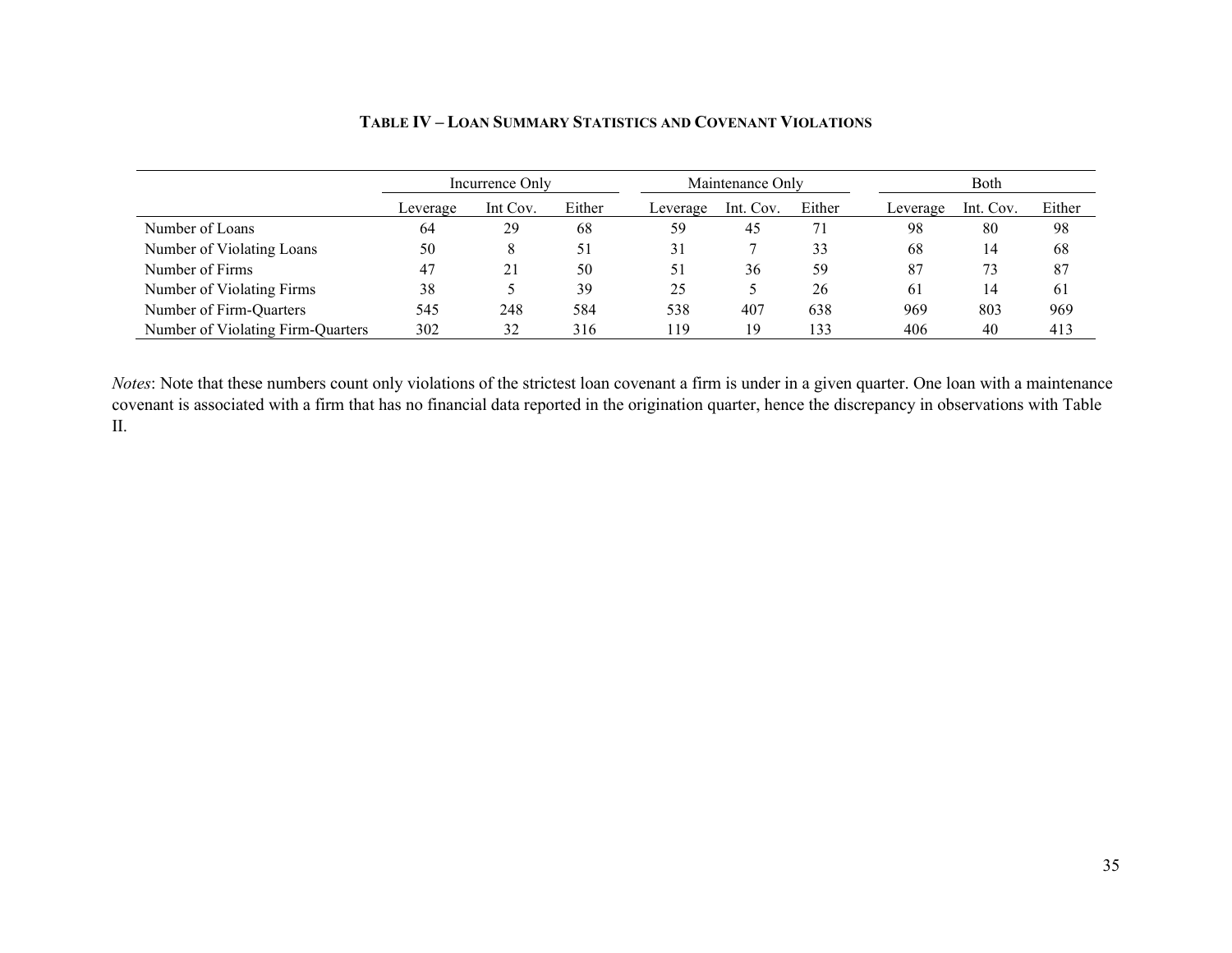|                                     | Incurrence Only<br>(A) |        |        | Maintenance Only<br>(B) |        | Both<br>(C) |                 | $p$ -value for difference in means |                 |  |
|-------------------------------------|------------------------|--------|--------|-------------------------|--------|-------------|-----------------|------------------------------------|-----------------|--|
|                                     | Mean                   | Median | Mean   | Median                  | Mean   | Median      | $(B)$ vs. $(A)$ | $(C)$ vs. $(A)$                    | $(B)$ vs. $(C)$ |  |
| Assets (\$ Billion)                 | 3.074                  | 2.318  | 3.841  | 2.362                   | 4.285  | 2.431       | 0.246           | 0.058                              | 0.582           |  |
| Market to Book Ratio                | 1.686                  | 1.582  | 1.737  | 1.541                   | 1.781  | 1.567       | 0.731           | 0.489                              | 0.772           |  |
| Macro O                             | 21.634                 | 12.641 | 14.509 | 8.316                   | 20.542 | 11.576      | 0.070           | 0.870                              | 0.142           |  |
| <b>ROA</b>                          | 0.034                  | 0.033  | 0.031  | 0.032                   | 0.036  | 0.033       | 0.426           | 0.579                              | 0.072           |  |
| Capital/Assets                      | 0.155                  | 0.115  | 0.242  | 0.157                   | 0.164  | 0.112       | 0.005           | 0.646                              | 0.011           |  |
| Investment/Capital                  | 0.066                  | 0.065  | 0.058  | 0.042                   | 0.068  | 0.049       | 0.267           | 0.813                              | 0.253           |  |
| Cash Flow                           | 0.267                  | 0.143  | 0.461  | 0.130                   | 0.362  | 0.171       | 0.352           | 0.462                              | 0.672           |  |
| Loan Size (\$ Billion)              | 1.089                  | 0.775  | 0.832  | 0.650                   | 1.174  | 0.958       | 0.085           | 0.591                              | 0.000           |  |
| Loan Size/Assets                    | 0.439                  | 0.373  | 0.312  | 0.267                   | 0.421  | 0.387       | 0.008           | 0.715                              | 0.000           |  |
| Initial Leverage Covenant           | 3.377                  | 3.375  | 4.470  | 4.250                   | 4.346  | 4.250       | 0.000           | 0.000                              | 0.447           |  |
| Initial Leverage Tightness          | $-0.086$               | 0.414  | 1.908  | 1.697                   | 2.049  | 1.793       | 0.000           | 0.000                              | 0.551           |  |
| Initial Interest Coverage Covenant  | 2.009                  | 2.000  | 2.357  | 2.500                   | 2.759  | 3.000       | 0.031           | 0.000                              | 0.019           |  |
| Initial Interest Coverage Tightness | 3.668                  | 3.393  | 6.452  | 4.583                   | 4.501  | 3.974       | 0.006           | 0.328                              | 0.000           |  |
| Number of Loans                     |                        | 68     |        | 71                      |        | 98          |                 |                                    |                 |  |

#### **TABLE V – LOAN SUMMARY STATISTICS AND FIRM FINANCIALS**

*Notes:* All firm financials are reported as of the originating quarter of the loan. *Market-to-Book Ratio* is the market value of assets to book total assets, where the numerator is defined as the sum of market equity, total debt, and preferred stock liquidation value less deferred taxes and investment tax credits. *Macro Q* is the sum of total book debt and market equity less total inventories divided by the start-of-period capital stock measured by net property, plant, and equipment. *ROA* is the ratio of operating income before depreciation to total assets. *Capital/Assets* is the ratio of total property, plant, and equipment to total assets. *Investment/Capital* is the ratio of capital expenditures to the start-of-period property, plant, and equipment. *Cash Flow* is the ratio of income before extraordinary items plus depreciation and amortization to start-of-period property, plant, and equipment. Covenant *Tightness* is measured as the difference between the threshold value for the financial ratio specified in the covenant and the firm's actual financial ratio in the quarter of origination. One loan with a maintenance covenant is associated with a firm that has no financial data reported in the origination quarter, hence the discrepancy in observations with Table II.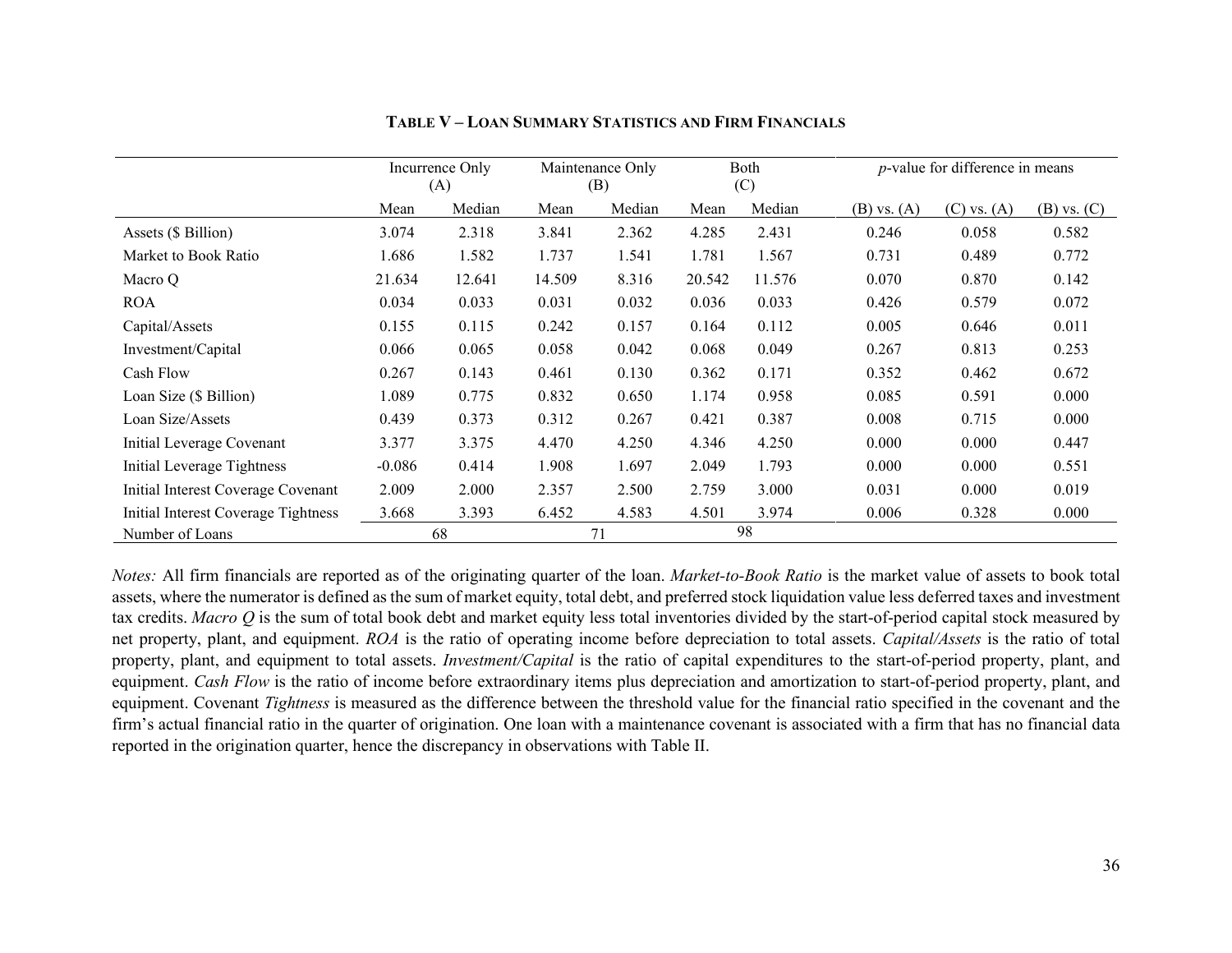|                                |                |            |                   |           | Investment (% Capital) |            |            |            |
|--------------------------------|----------------|------------|-------------------|-----------|------------------------|------------|------------|------------|
|                                |                |            | Only              |           | Only                   |            |            | Both types |
|                                | (1)            | (2)        | incurrence<br>(3) | (4)       | maintenance<br>(5)     | (6)        | (7)        | (8)        |
|                                |                |            |                   |           |                        |            |            |            |
| <b>Bind</b>                    | $-1.59***$     |            |                   |           |                        |            |            |            |
|                                | (0.34)         |            |                   |           |                        |            |            |            |
| Incurrence Bind                |                | $-1.92***$ | $-1.84**$         |           |                        | $-1.84***$ | $-1.83***$ | $-1.87***$ |
|                                |                | (0.43)     | (0.66)            |           |                        | (0.41)     | (0.36)     | (0.44)     |
| Maintenance Bind               |                |            |                   | $-0.95**$ | $-0.84**$              | $-0.74**$  | $-0.94***$ | $-0.95**$  |
|                                |                |            |                   | (0.36)    | (0.38)                 | (0.34)     | (0.30)     | (0.44)     |
| Observations                   | 1,759          | 1,759      | 481               | 1,759     | 497                    | 1,759      | 1,759      | 774        |
| $R$ -squared                   | 0.72           | 0.72       | 0.71              | 0.72      | 0.68                   | 0.73       | 0.74       | 0.76       |
| Firm FE                        | Yes            | Yes        | Yes               | Yes       | Yes                    | Yes        | Yes        | Yes        |
| Quarter FE                     | Yes            | Yes        | Yes               | Yes       | Yes                    | Yes        | Yes        | Yes        |
| Controls                       | Yes            | Yes        | Yes               | Yes       | Yes                    | Yes        | Yes        | Yes        |
| Controls*Cov-Type              | N <sub>o</sub> | No         | No                | No        | No                     | No         | Yes        | Yes        |
| Quarter FE*Cov-Type            | No             | No         | No                | No        | No                     | No         | Yes        | Yes        |
| $H_0$ : Incurrence=Maintenance |                |            |                   |           |                        | 1.103      | 0.893      | 0.921      |
| $p$ -value                     |                |            |                   |           |                        | 0.0292     | 0.0278     | 0.0764     |

#### **TABLE VI – INVESTMENT AND (LATENT) COVENANT VIOLATION**

*Note*: The table reports the effect of covenant violations on investment using data at the firm-quarter level. The dependent variable *Investment* is defined as capital expenditures as a percentage of beginning-of-quarter net property, plants, and equipment. *Bind* is a dummy variable that equals 1 if the firm is in (latent) violation of a financial covenant and 0 otherwise. *Incurrence Bind* is a dummy variable that equals 1 if the firm is in (latent) violation of an incurrence covenant. *Maintenance Bind* is a dummy variable that equals 1 if the firm is in violation of a maintenance covenant. All columns include the same baseline controls from Chava and Roberts (2008): log(assets), cash flow, macro q, and a polynomial of order two in the distance to default. All variables except cash flow are lagged by one period. The sample period includes all firm-quarters from 2017:Q1 through 2020:Q4, where the firm was restricted by a covenant of a leveraged loan originated from 2017 through 2019. Columns (3), (5), and (8) restrict the sample to firms with loan that have only incurrence covenants, only maintenance covenants, or both incurrence and maintenance covenants, respectively. Standard errors, reported in parentheses, are two-way clustered at the firm and time level. \*\*\*, \*\*, and \* indicate statistical significance at the 1%, 5%, and 10% level, respectively.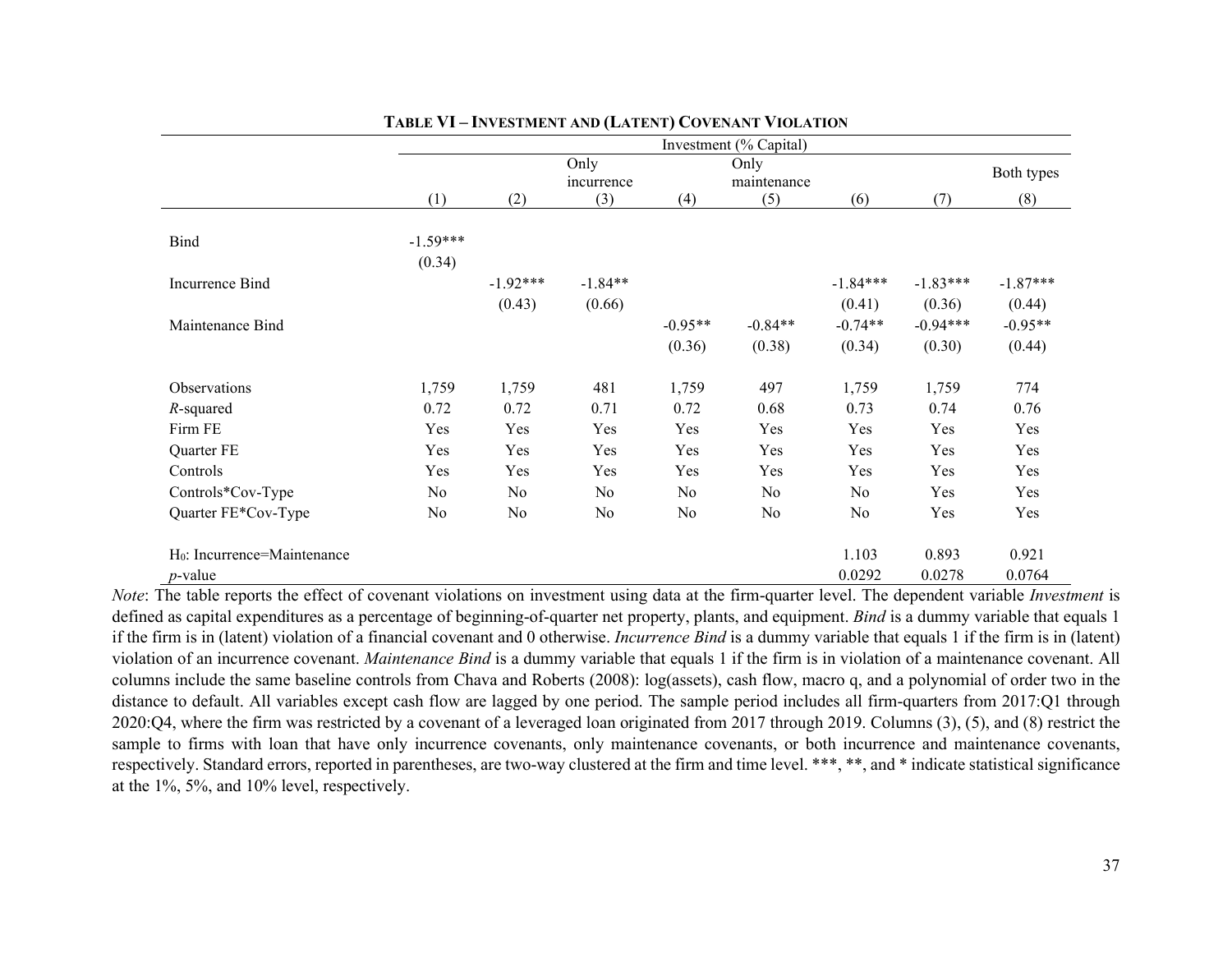|                                |                |                                | Investment (% Capital) |                      |                |                    |
|--------------------------------|----------------|--------------------------------|------------------------|----------------------|----------------|--------------------|
|                                |                | Excl. Incurrence $w/$          |                        | Excl. Maintenance on |                | Excl. Contracts w/ |
|                                |                | <b>Investment Restrictions</b> |                        | Revolving Line       |                | Amendments         |
|                                | (1)            | (2)                            | (3)                    | (4)                  | (5)            | (6)                |
|                                |                |                                |                        |                      |                |                    |
| Incurrence Bind                | $-2.16***$     | $-2.08***$                     | $-2.14***$             | $-2.01***$           | $-1.88***$     | $-1.86***$         |
|                                | (0.47)         | (0.41)                         | (0.58)                 | (0.60)               | (0.46)         | (0.43)             |
| Maintenance Bind               | $-0.63$        | $-1.09**$                      | $-1.04**$              | $-1.11**$            | $-0.83*$       | $-1.18***$         |
|                                | (0.45)         | (0.46)                         | (0.38)                 | (0.38)               | (0.40)         | (0.36)             |
| Observations                   | 1,022          | 1,022                          | 1,039                  | 1,037                | 1,567          | 1,567              |
| $R$ -squared                   | 0.72           | 0.75                           | 0.70                   | 0.71                 | 0.70           | 0.71               |
| Firm FE                        | Yes            | Yes                            | Yes                    | Yes                  | Yes            | <b>Yes</b>         |
| <b>Ouarter FE</b>              | Yes            | Yes                            | Yes                    | Yes                  | Yes            | <b>Yes</b>         |
| Controls                       | Yes            | Yes                            | Yes                    | Yes                  | Yes            | <b>Yes</b>         |
| Controls*Cov-Type              | N <sub>o</sub> | Yes                            | N <sub>0</sub>         | Yes                  | N <sub>0</sub> | <b>Yes</b>         |
| Quarter FE*Cov-Type            | N <sub>0</sub> | Yes                            | N <sub>o</sub>         | Yes                  | N <sub>0</sub> | Yes.               |
| $H_0$ : Incurrence=Maintenance | 1.522          | 0.989                          | 1.102                  | 0.898                | 1.042          | 0.681              |
| <i>p</i> -value                | 0.00643        | 0.0573                         | 0.0618                 | 0.114                | 0.0486         | 0.117              |

# **TABLE VII – THE ROLE OF DIRECT RESTRICTIONS ON INVESTMENT, QUASI-COV-LITE LOANS AND AMENDED CONTRACTS**

*Note*: The table reports the effect of covenant violations on investment using data at the firm-quarter level, similar to the baseline results in Table VI, columns (6) and (7). However, columns (1) and (2) drop loans that have incurrence covenants that directly restrict investments once the covenant threshold is crossed. Column (3) and (4) drop loans from the sample that have a maintenance covenant restricted to the revolving credit line facility. Columns (5) and (6) drop loans after they have been amended.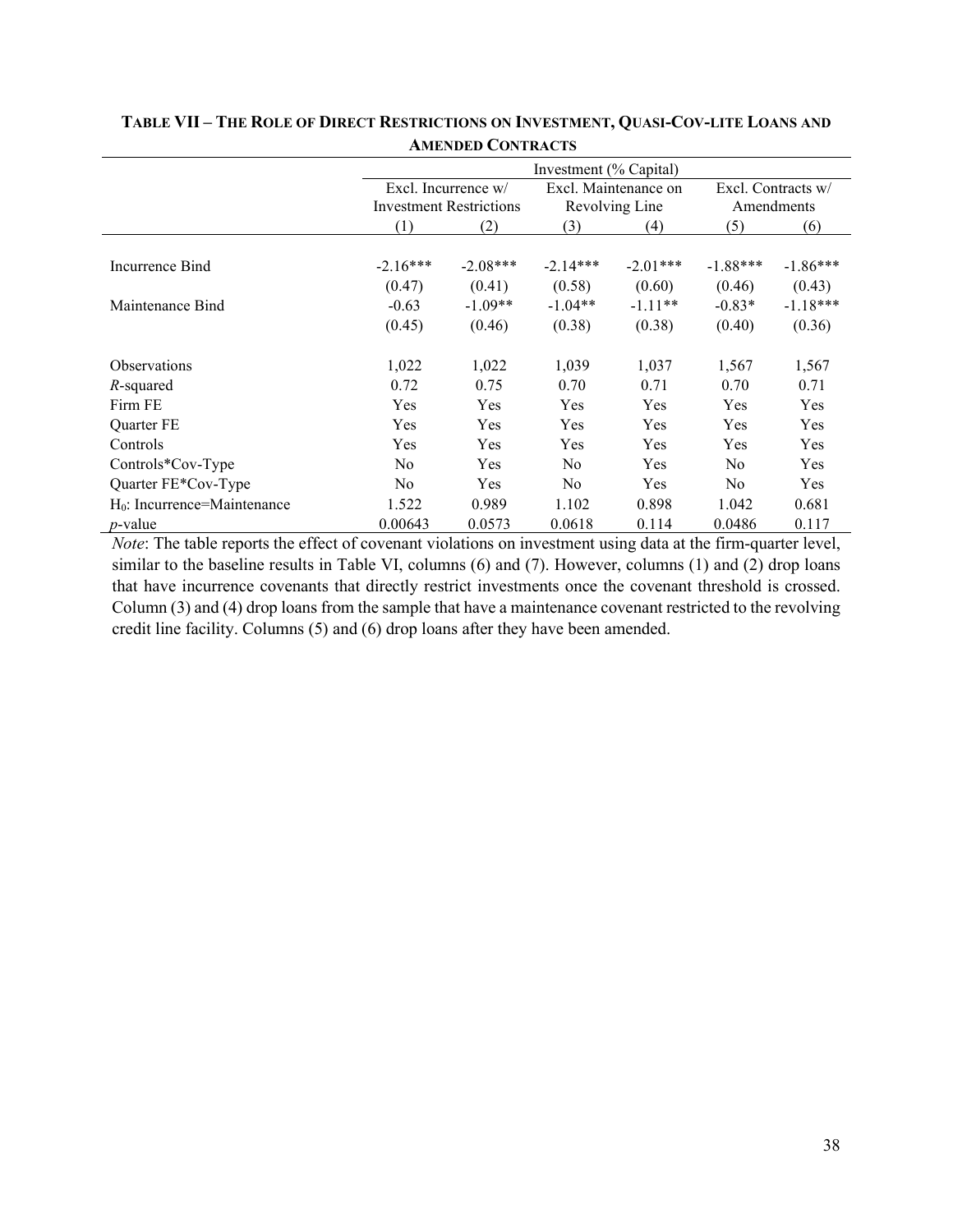|                                |                |                | Stock Return (%) |            |
|--------------------------------|----------------|----------------|------------------|------------|
|                                |                |                |                  | Both types |
|                                | (1)            | (2)            | (3)              | (4)        |
|                                |                |                |                  |            |
| Bind                           | $-7.86***$     |                |                  |            |
|                                | (1.94)         |                |                  |            |
| Incurrence Bind                |                | $-5.67**$      | $-6.59**$        | $-7.06**$  |
|                                |                | (2.19)         | (2.37)           | (2.65)     |
| Maintenance Bind               |                | $-5.74***$     | $-5.69**$        | $-4.45*$   |
|                                |                | (1.91)         | (2.02)           | (2.40)     |
| Observations                   | 1,234          | 1,234          | 1,234            | 764        |
| $R$ -squared                   | 0.54           | 0.54           | 0.55             | 0.57       |
| Firm FE                        | Yes            | Yes            | Yes              | Yes        |
| Quarter FE                     | Yes            | Yes            | Yes              | Yes        |
| Controls                       | Yes            | Yes            | Yes              | Yes        |
| Controls*Cov-Type              | No             | N <sub>0</sub> | Yes              | Yes        |
| Quarter FE*Cov-Type            | N <sub>0</sub> | N <sub>0</sub> | Yes              | Yes        |
| $H_0$ : Incurrence=Maintenance |                | $-0.0621$      | 0.893            | 2.614      |
| <i>p</i> -value                |                | 0.986          | 0.767            | 0.523      |

#### **TABLE VIII – STOCK PRICE RESPONSE TO (LATENT) COVENANT VIOLATION**

*Note*: This tables shows the effect of covenant violation on equity returns at the firm-quarter level. The dependent variable *Stock Return* is the cumulative three-month daily stock return as a percentage. *Bind* is a dummy variable that equals 1 if the firm is in (latent) violation of a financial covenant and 0 otherwise. *Incurrence Bind* is a dummy variable that equals 1 if the firm is in (latent) violation of an incurrence covenant. *Maintenance Bind* is a dummy variable that equals 1 if the firm is in violation of a maintenance covenant. All columns include the same baseline controls from Chava and Roberts (2008): log(assets), cash flow, macro q, and a polynomial of order two in the distance to default. All variables except cash flow are lagged by one period. The sample period includes all firm-quarters from 2017:Q1 through 2020:Q4, where the firm was restricted by a covenant of a leveraged loan originated from 2017 through 2019. Standard errors, reported in parentheses, are two-way clustered at the firm and time level. \*\*\*, \*\*, and \* indicate statistical significance at the 1%, 5%, and 10% level, respectively.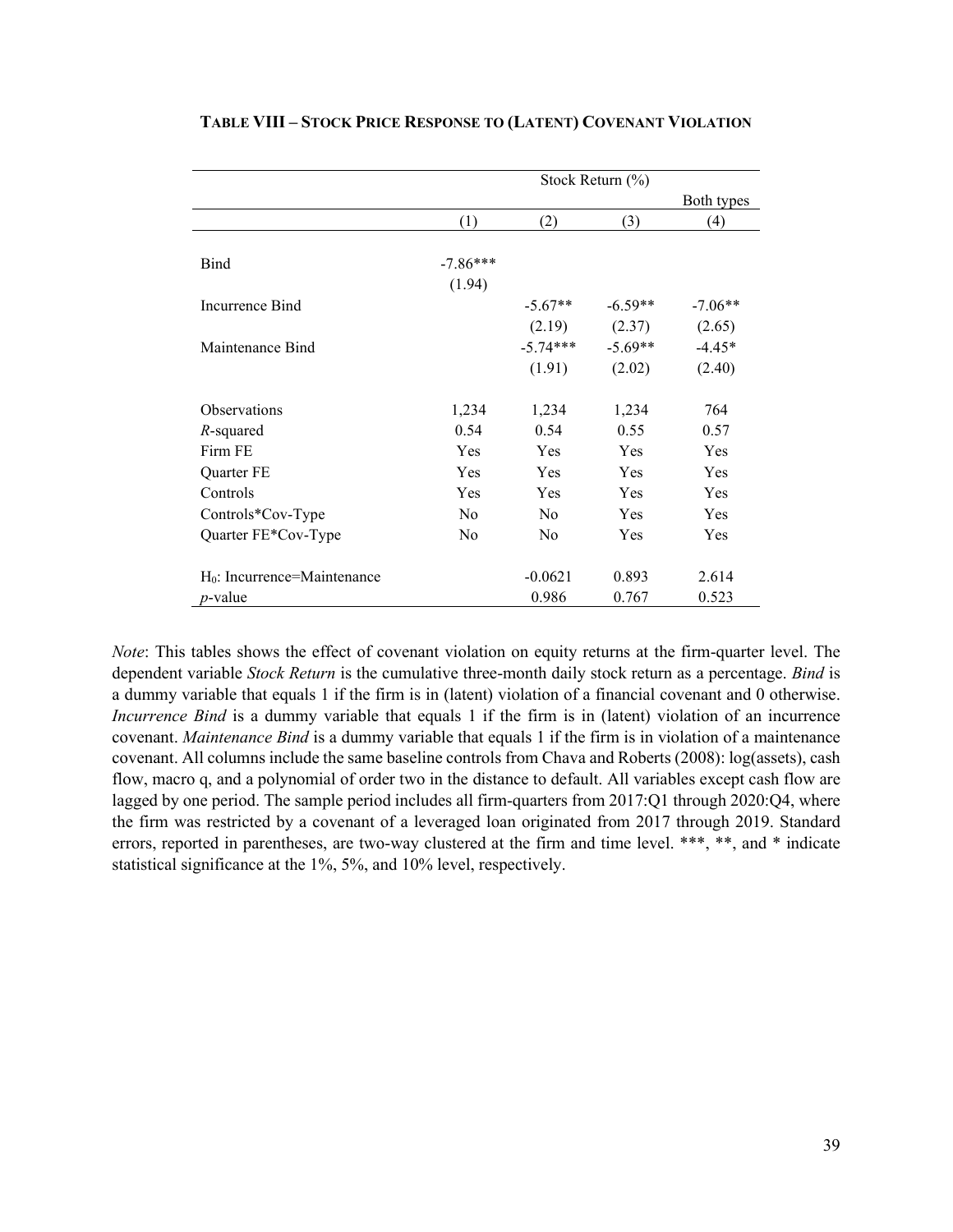|                                |                      | $\Delta$ Debt/Asset (ppt) |            |                      | $\Delta$ Leverage Ratio |            |
|--------------------------------|----------------------|---------------------------|------------|----------------------|-------------------------|------------|
|                                |                      |                           | Both       |                      |                         | Both       |
|                                |                      |                           | types      |                      |                         | types      |
|                                | (1)                  | (2)                       | (3)        | (4)                  | (5)                     | (6)        |
| Bind                           | $-2.70***$<br>(0.48) |                           |            | $-2.07***$<br>(0.47) |                         |            |
| Incurrence Bind                |                      | $-2.66***$                | $-2.69***$ |                      | $-1.81***$              | $-1.74***$ |
|                                |                      | (0.55)                    | (0.60)     |                      | (0.59)                  | (0.53)     |
| Maintenance Bind               |                      | $-1.58***$                | $-0.93**$  |                      | $-2.27***$              | $-2.66***$ |
|                                |                      | (0.38)                    | (0.43)     |                      | (0.66)                  | (0.88)     |
| Observations                   | 1,260                | 1,260                     | 773        | 1,271                | 1,271                   | 778        |
| $R$ -squared                   | 0.34                 | 0.36                      | 0.35       | 0.11                 | 0.15                    | 0.22       |
| Firm FE                        | Yes                  | Yes                       | Yes        | Yes                  | Yes                     | Yes        |
| Quarter FE                     | Yes                  | Yes                       | Yes        | Yes                  | Yes                     | Yes        |
| Controls                       | Yes                  | Yes                       | Yes        | Yes                  | Yes                     | Yes        |
| Controls*Cov-Type              | N <sub>0</sub>       | Yes                       | Yes        | No                   | Yes                     | Yes        |
| Quarter FE*Cov-Type            | No                   | Yes                       | Yes        | No                   | Yes                     | Yes        |
| $H_0$ : Incurrence=Maintenance |                      | 1.084                     | 1.748      |                      | $-0.460$                | $-0.924$   |
| <i>p</i> -val                  |                      | 0.0519                    | 0.0143     |                      | 0.547                   | 0.316      |

#### **TABLE IX – DEBT RESPONSE TO COVENANT TRIGGER**

*Note*: This tables shows the effect of covenant violation on quantity and cost of debt at the firm-quarter level. In columns (1) through (3), the dependent variable, *Δ Debt/Asset,* is defined as the change in total debt over assets (as a percentage). In columns (4) through (6), the dependent variable, *Δ Leverage Ratio,* is defined as the change in net debt over EBITDA. *Bind* is a dummy variable that equals 1 if the firm is in (latent) violation of a financial covenant and 0 otherwise. *Incurrence Bind* is a dummy variable that equals 1 if the firm is in (latent) violation of an incurrence covenant. *Maintenance Bind* is a dummy variable that equals 1 if the firm is in violation of a maintenance covenant. All columns include the same baseline controls from Chava and Roberts (2008): log(assets), cash flow, macro q, and a polynomial of order two in the distance to default. All variables except cash flow are lagged by one period. The sample period includes all firm-quarters from 2017:Q1 through 2020:Q4, where the firm was restricted by a covenant of a leveraged loan originated from 2017 through 2019. Standard errors, reported in parentheses, are two-way clustered at the firm and time level. \*\*\*, \*\*, and \* indicate statistical significance at the 1%, 5%, and 10% level, respectively.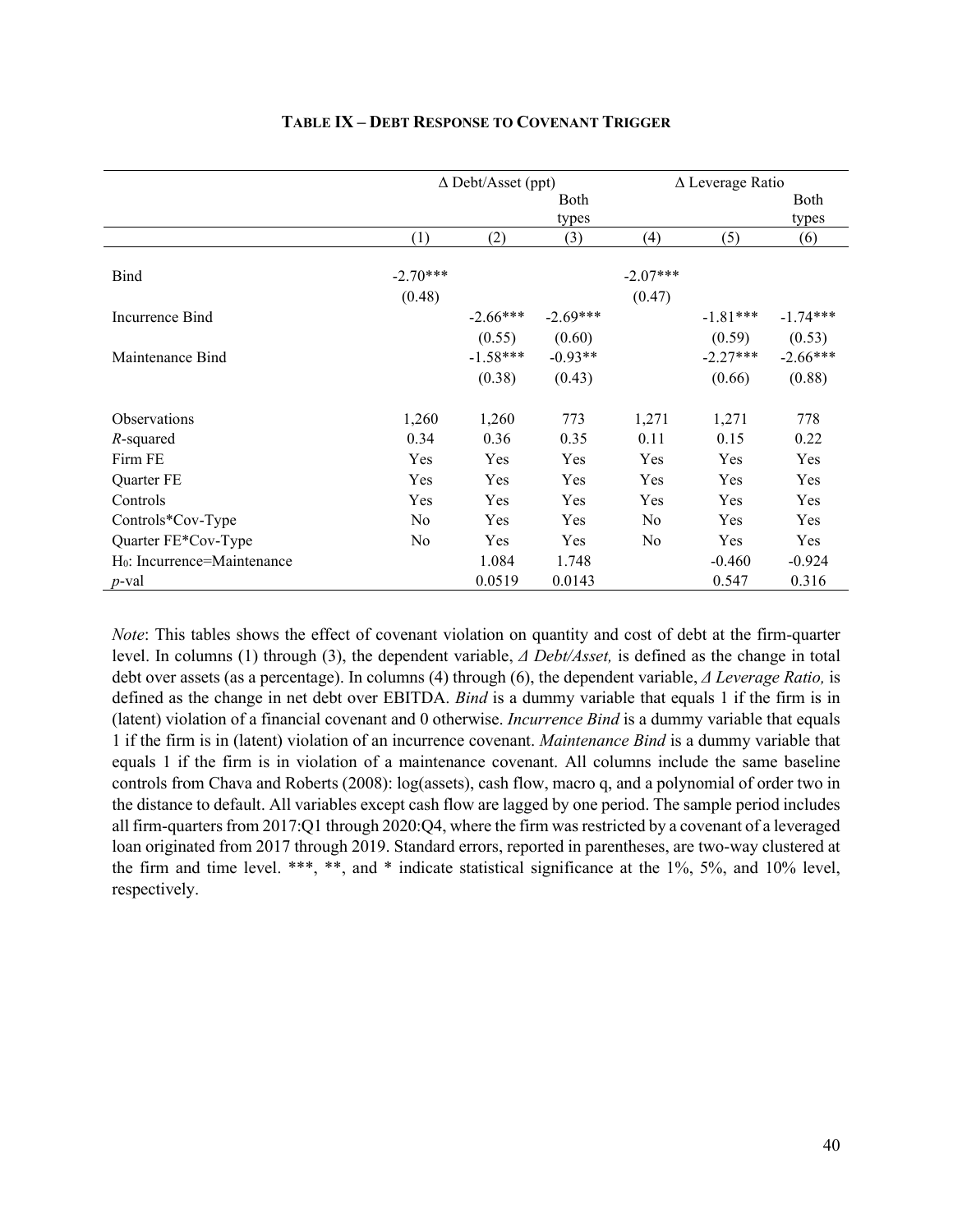# **APPENDIX**

#### **A. – Example of Financial Covenants Data Collection**

The following excerpt shows an example of a covenant in our data-collection process. The

passage comes from the loan agreement entered by Lattice Semiconductor Corp (LCD Loan ID

9087) and can be found on pages 90 and 105 (97 and 112 in the PDF):

*"ARTICLE IX* 

*NEGATIVE COVENANTS*

*Until all of the Obligations (other than contingent indemnification obligations and expense reimbursement obligations not then due and payable) have been paid and satisfied in full in cash, all Letters of Credit have been terminated or expired (or been Cash Collateralized) and the Commitments terminated, the Credit Parties will not, and will not permit any of their respective Subsidiaries to:* 

*(…)*

*Section 9.12 Financial Covenants* 

*(a) Consolidated Total Leverage Ratio. As of the last day of any fiscal quarter ending during the periods specified below (which dates shall be deemed to correspond to the fiscal quarter ending on or about such applicable date), permit the Consolidated Total Leverage Ratio to be greater than the corresponding ratio set forth below:* 

| <b>Period</b>                            | Maximum Ratio |
|------------------------------------------|---------------|
| June 30, 2019 through June 30, 2020      | 3.25 to 1.00  |
| September 30, 2020 through June 30, 2021 | 3.00 to 1.00  |
| September 30, 2021 and thereafter        | 2.75 to 1.00  |
| ,,,                                      |               |

Thus, this contract restricts the permitted leverage ratio to at or below the maximum ratio defined in the table. The example was chosen to highlight that the maximum ratios can vary over time, and we incorporate this feature to some extent in our data-collection process as follows: We take the maximum leverage ratio at loan origination and at loan maturity and interpolate the values for the quarters in between.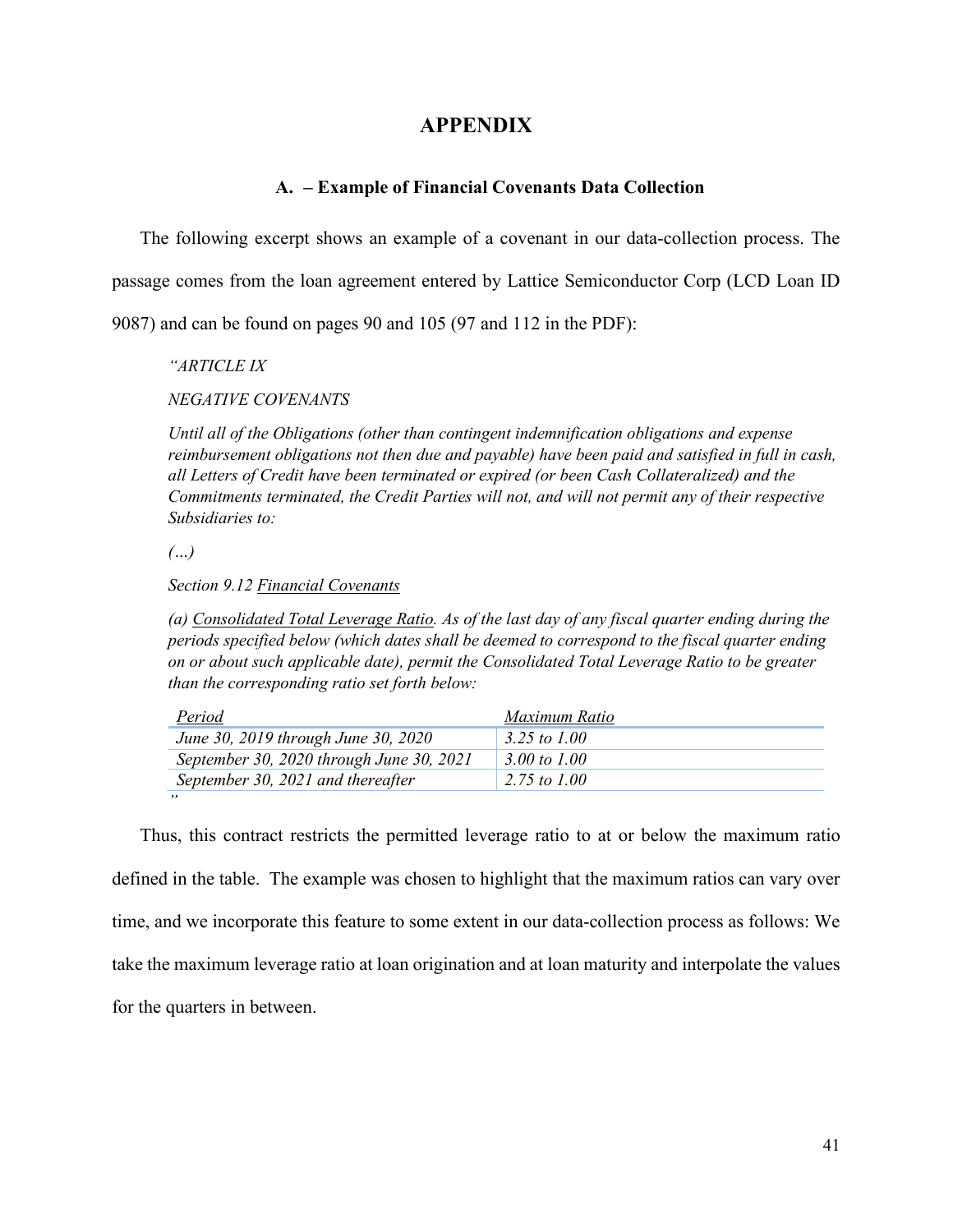# **B. – Examples of Incurrence Covenants**

#### **1. Ashland Inc, RC/TLa 6/17**

*"Restricted Payment" means any dividend or other distribution (whether in cash, securities or other property) with respect to any capital stock or other Equity Interest of any Person or any of its Subsidiaries, or any payment (whether in cash, securities or other property), including any sinking fund or similar deposit, on account of the purchase, redemption, retirement, defeasance, acquisition, cancellation or termination of any such capital stock or other Equity Interest, or on account of any return of capital to any Person's stockholders, partners or members (or the equivalent of any thereof).*

*…* 

*the Borrower ... shall not, nor shall it permit any Subsidiary to, directly or indirectly:* 

*…* 

*7.06 Restricted Payments. Declare or make, directly or indirectly, any Restricted Payment, or incur any obligation (contingent or otherwise) to do so, except that, so long as no Event of Default shall have occurred and be continuing at the time of any action described below or would result therefrom: …* 

 $\mathcal{L}_\text{max}$  , and the contribution of the contribution of the contribution of the contribution of the contribution of the contribution of the contribution of the contribution of the contribution of the contribution of t

#### **2. Synchronoss Technologies, TL 2/17**

*10.6 Limitation on Investments. The Borrower will not, and will not permit any of its Restricted Subsidiaries to, make, purchase, or acquire any Investments, except (each, a "Permitted Investment"):* 

*…* 

*(y) so long as no Event of Default shall have occurred and be continuing at the time of such Investment, the Borrower or any Restricted Subsidiary may make additional Investments so long as, after giving effect thereto on a Pro Forma Basis, the Consolidated Total Debt to Consolidated EBITDA Ratio is not greater than 2.75:1.00;"* 

 $\mathcal{L}_\text{max}$  , and the contribution of the contribution of the contribution of the contribution of the contribution of the contribution of the contribution of the contribution of the contribution of the contribution of t

#### **3. Cohu, TL 10/18**

 *"Restricted Equity Payment" means (a) any dividend or other distribution, direct or indirect, on account of any shares of any class of stock of the Borrower now or hereafter outstanding, except a dividend payable solely in Capital Stock of the Borrower (other than Disqualified Capital Stock); (b) any redemption, retirement, sinking fund or similar payment, purchase or other acquisition for value, direct or indirect, of any shares of any class of stock of the Borrower now or hereafter outstanding, other than in exchange for Capital Stock of the Borrower (other than Disqualified Capital Stock); and (c) any payment made to retire, or to obtain the surrender of, any outstanding warrants, options or other rights to acquire shares of any class of stock of the Borrower now or hereafter outstanding, other than in exchange for Capital Stock of the Borrower (other than Disqualified Capital Stock).* 

*"Restricted Junior Payment" means any Restricted Equity Payment and any Restricted Debt Payment.*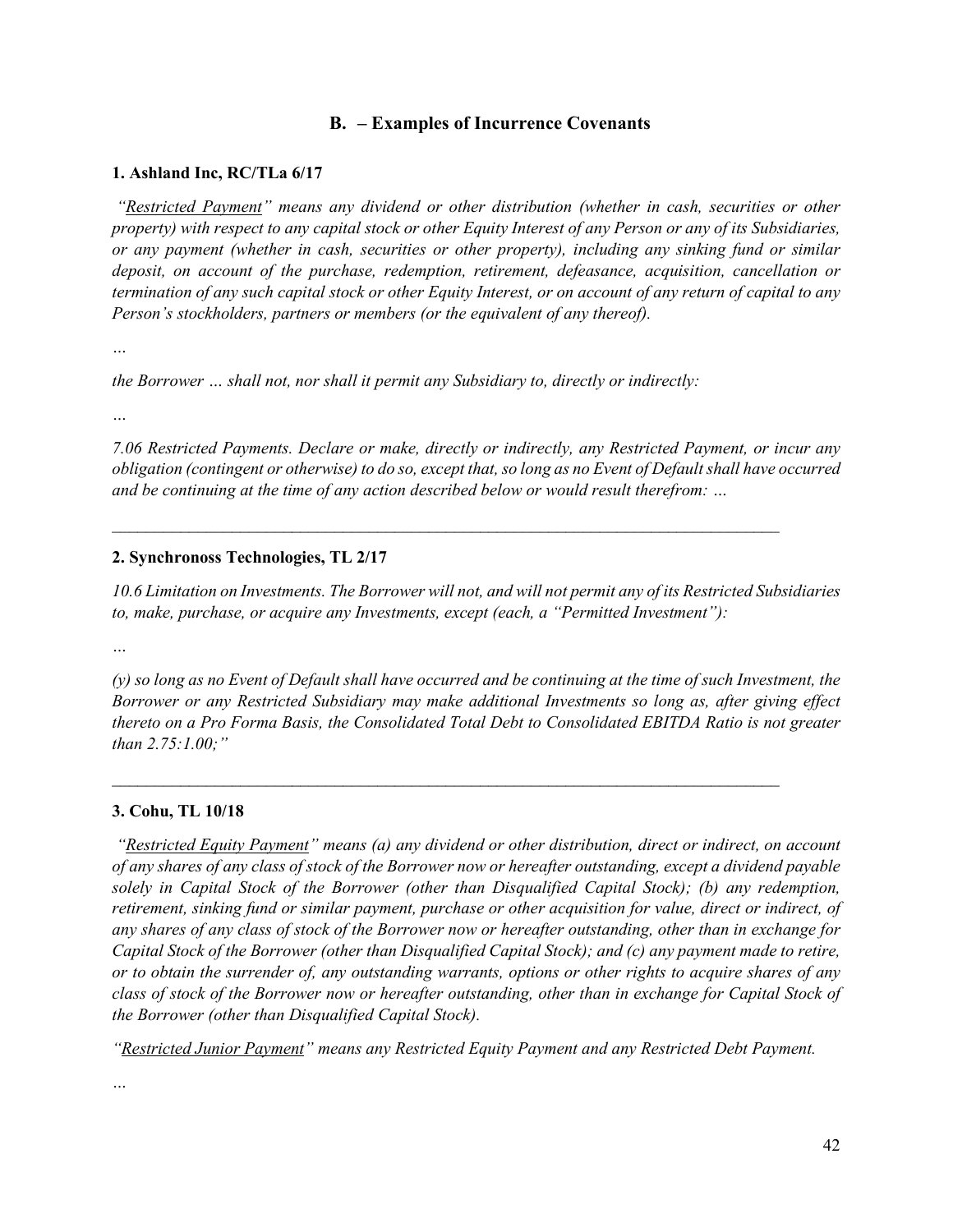*6.4 Restricted Junior Payments. The Borrower will not, nor will it permit any Subsidiary to, directly or indirectly, pay or make any Restricted Junior Payment except:*

*…*

*(g) Restricted Junior Payments in an aggregate amount not to exceed the Available Amount as in effect immediately before such Restricted Junior Payment; provided that (i) no Event of Default has occurred and is continuing or would result therefrom and (ii) the Total Net Leverage Ratio on a Pro Forma Basis would be less than or equal to 3.50:1.00;*

*(h) Restricted Equity Payments and Restricted Debt Payments, so long as (i) no Event of Default has occurred and is continuing at such time or would result from the making of such Restricted Junior Payment, (ii) the Total Net Leverage Ratio on a Pro Forma Basis would be less than or equal to 1.75:1.00."*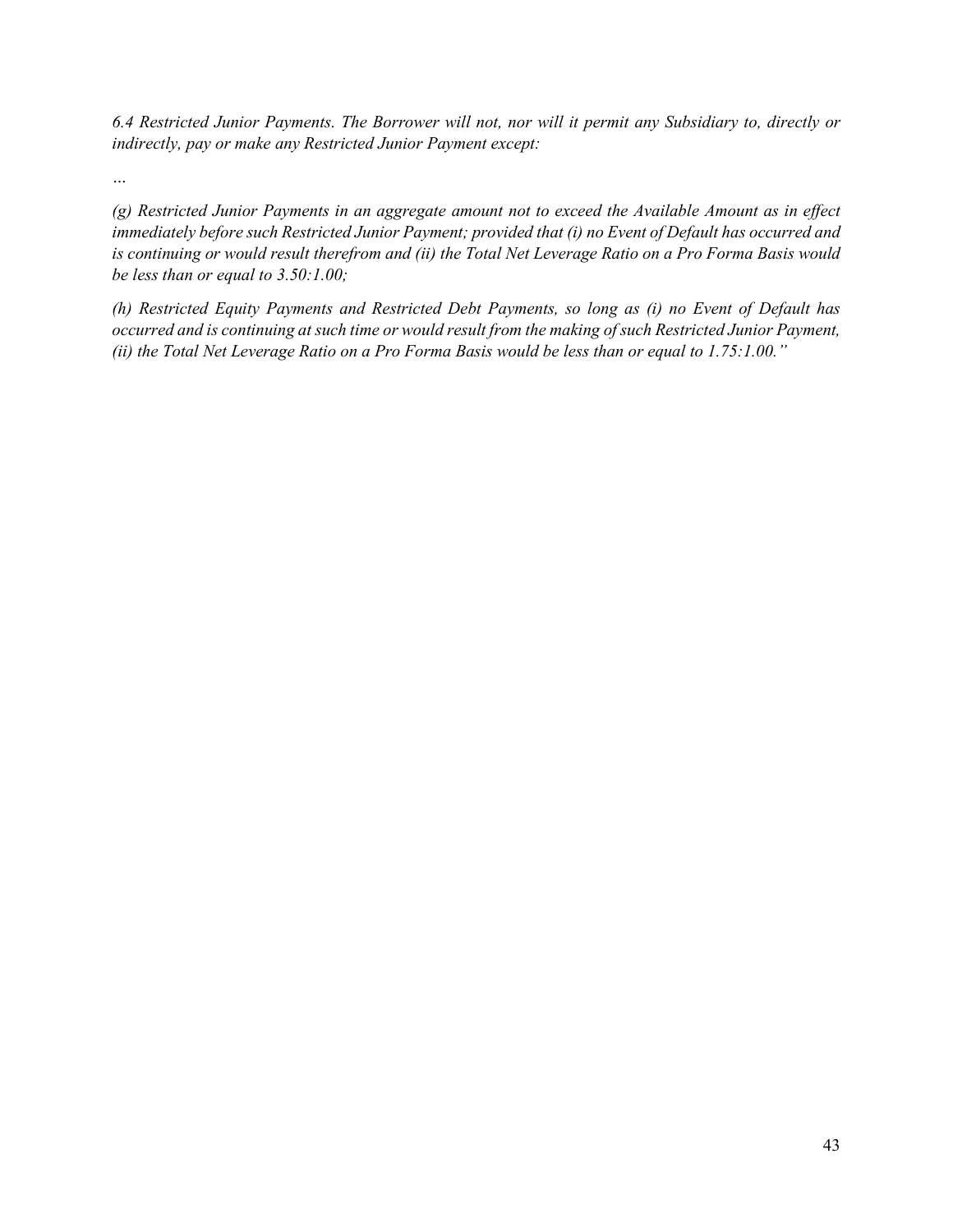

**FIGURE A.1 – EARNING, DEBT, AND COVENANT VIOLATIONS AROUND COVID-19 CRISIS**

*Note*: Average earnings and debt of firms in our sample, normalized to value 1 in 2019:Q4 on the left scale, and the share of firms in violation of a covenant on the right scale. The sample uses all firm-quarters entered in our main regression.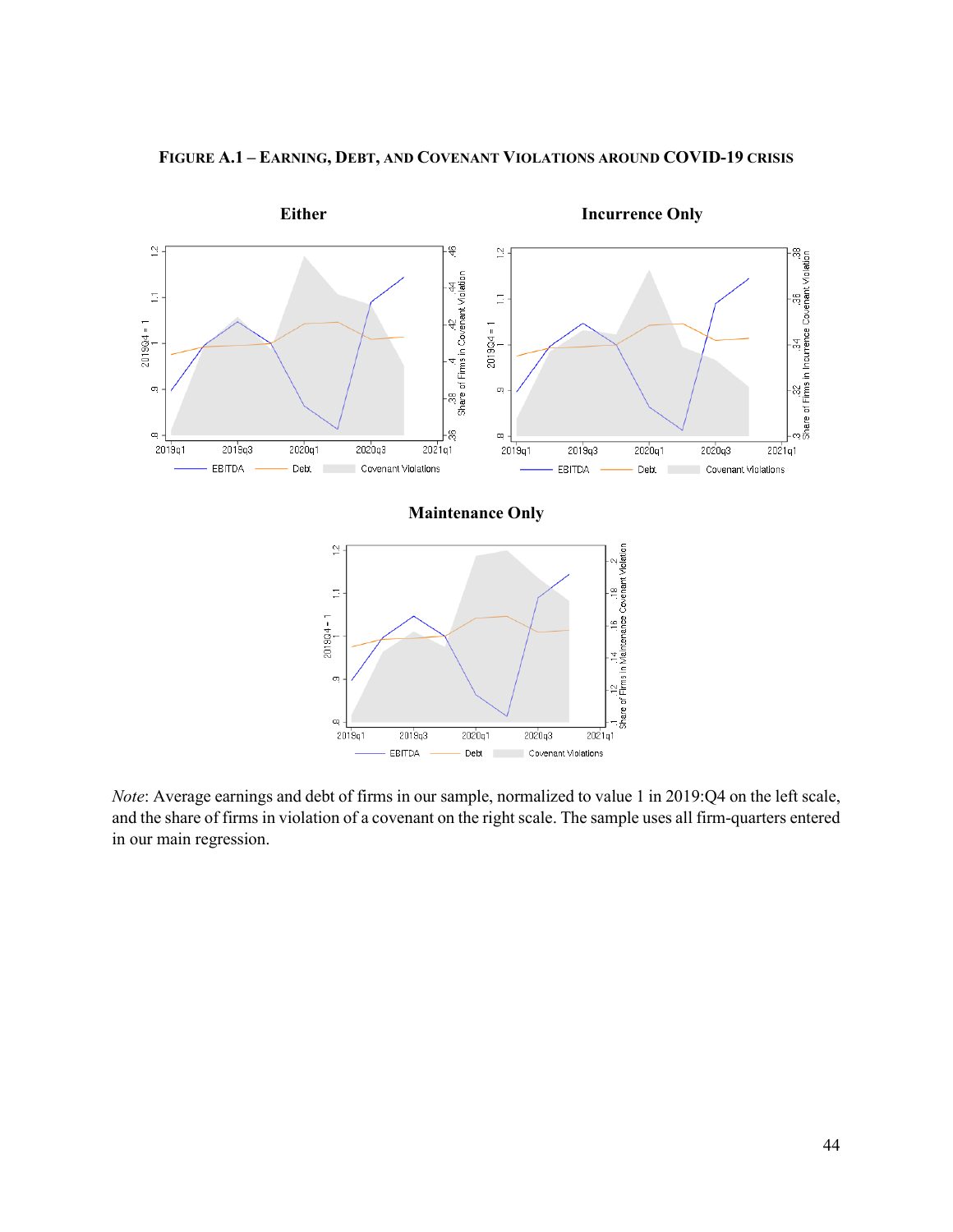|                   |      |      | Hand collected | DealScan |        |                 |             |
|-------------------|------|------|----------------|----------|--------|-----------------|-------------|
| Covenant          | Obs. | Mean | Median         | Mean     | Median | Diff. (by loan) | <b>RMSE</b> |
| Leverage          | 61   | 4.1  | 4.0            | 4.2      | 4.0    | $-0.03$         | 0.45        |
| Interest coverage |      |      | 3.0            | 3.1      | 3.0    | 0.00            | 0.11        |

## **TABLE A.I – COMPARISON OF COVENANTS: DEALSCAN VERSUS HAND-COLLECTED SAMPLE**

*Note:* This table looks at the financial-covenants threshold for the sample where we have both handcollected and DealScan data. The legal language in the credit agreements is very complex, thus, the purpose of this table is to validate our approach by showing that our methodology is very close, if not identical, to the one used by Reuters DealScan.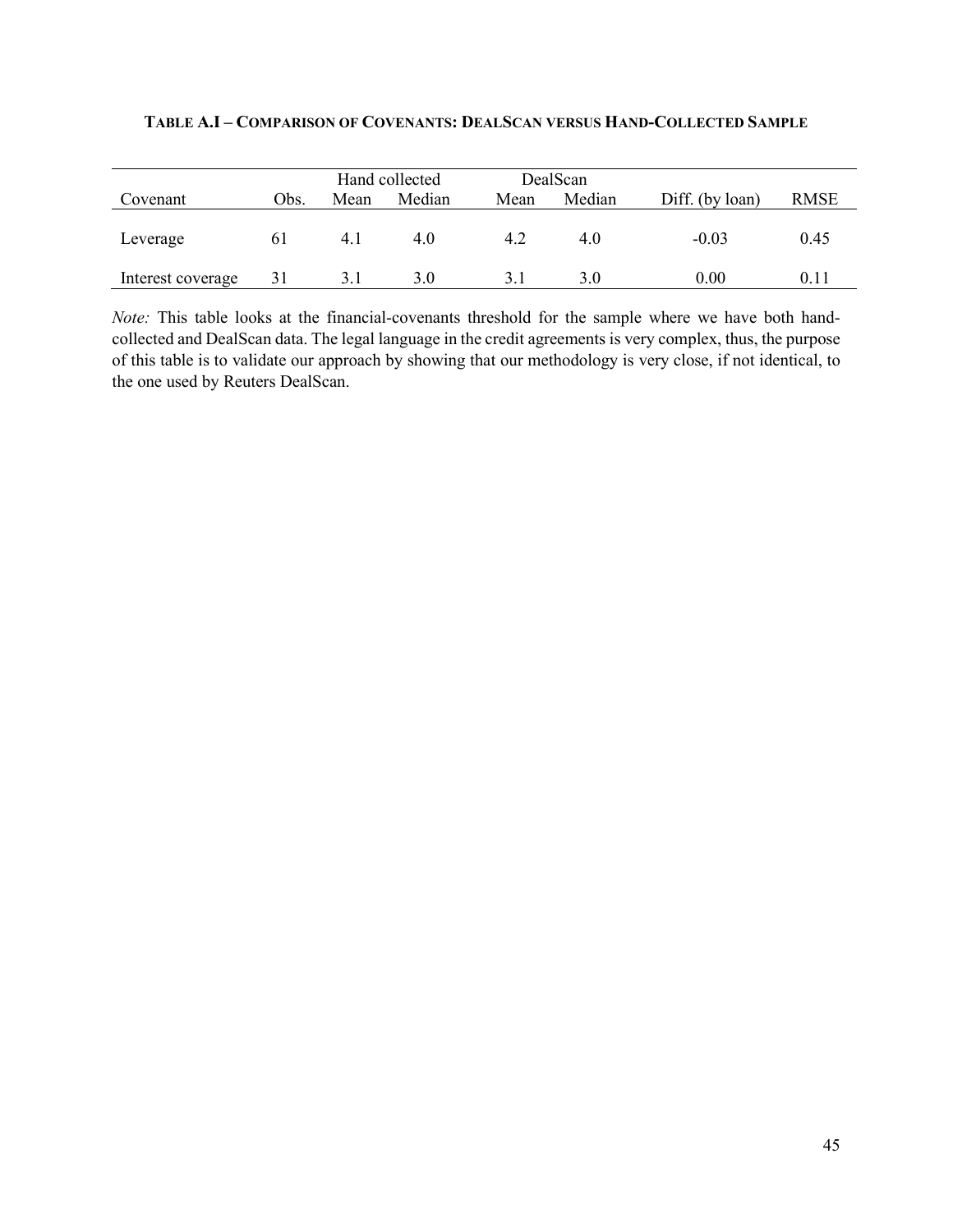# **TABLE A.II– TIME IN EACH STATE FOR LOANS WITH BOTH MAINTENANCE AND INCURRENCE COVENANTS**

|                                     |         |                | Quarters between events |          |     |     |     |
|-------------------------------------|---------|----------------|-------------------------|----------|-----|-----|-----|
|                                     | # Loans | $\#$ Instances | Mean                    | Std Dev. | p25 | p50 | p75 |
| No Bind to Incurrence Bind          | 36      | 41             | 4.39                    | 3.72     |     |     | h   |
| No Bind to Maintenance Bind         | 21      | 22             | 3.41                    | 3.35     |     |     | 6   |
| Incurrence Bind to No Bind          | 34      | 43             | 2.79                    | 2.56     |     |     |     |
| Incurrence Bind to Maintenance Bind | 24      | 26             | 3.88                    | 3.34     |     |     |     |
| Maintenance Bind to No Bind         |         | 3              | 4                       |          |     | 4   |     |
| Maintenance Bind to Incurrence Bind |         | 23             |                         | 1.21     |     |     |     |

*Note*: Displayed is the time (in quarters) spend in each state (no covenants binds, incurrence covenant binds, or maintenance covenant binds) before transitioning to another state. The sample is restricted to the loans with both maintenance and incurrence covenants (those entering the regression in Table VI, column 8). Hence, maintenance binds means that incurrence binds as well, given that constraints on incurrence covenants are always tighter.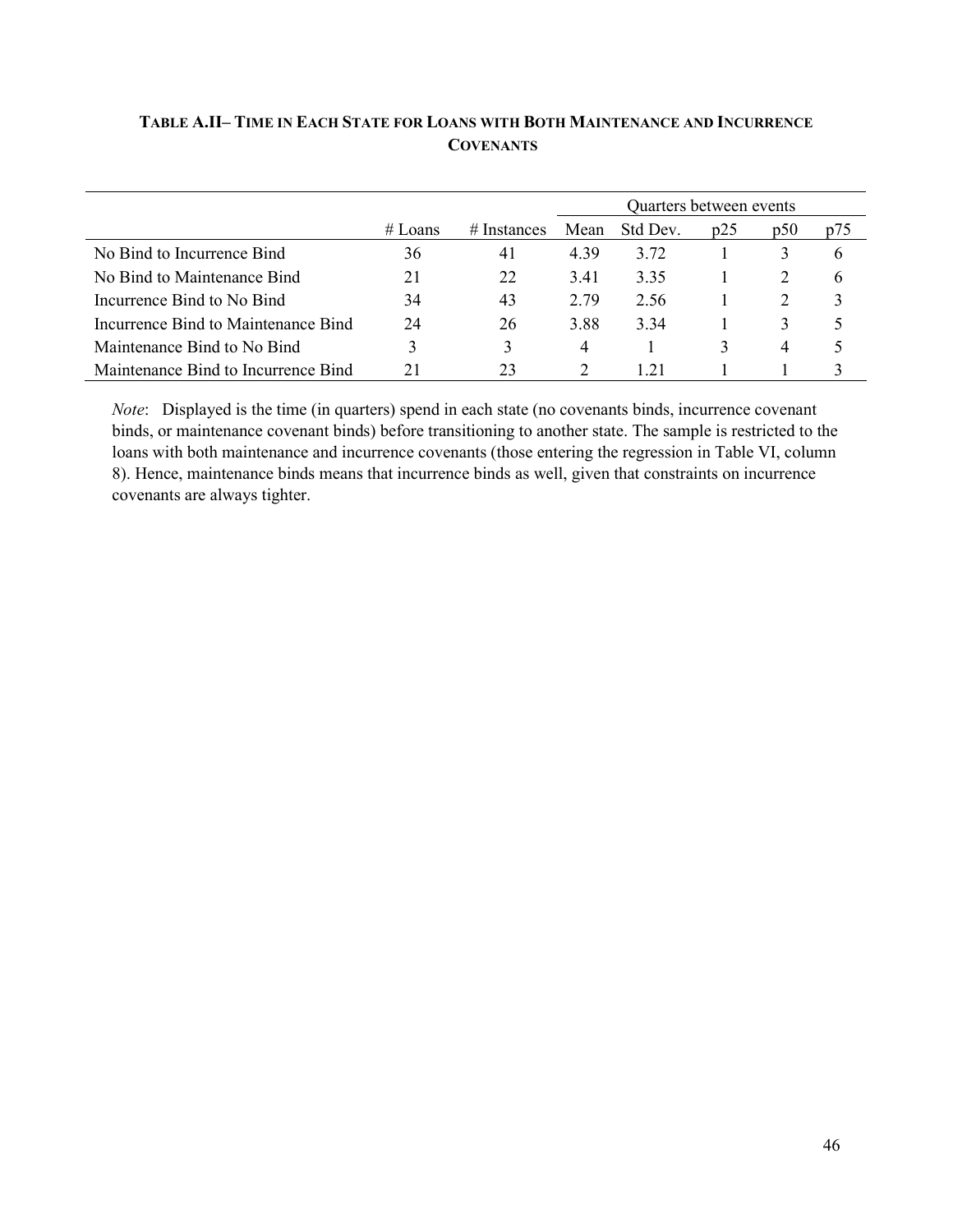# **TABLE A.III – COMPARISON OF PAIRWISE OCCURRENCES OF RESTRICTED ACTIONS IN LOANS WITH INCURRENCE COVENANT**

|                     | All   | Loans<br>with<br>single<br>restricted |                          |    | Restricted |       |
|---------------------|-------|---------------------------------------|--------------------------|----|------------|-------|
|                     | loans | action                                | Indebtedness Investments |    | payments   | Other |
| Indebtedness        | 122   | 14                                    |                          | 74 | 101        | 6     |
| Investments         | 95    | 3                                     | 74                       |    | 88         |       |
| Restricted payments | 142   | 23                                    | 101                      | 88 |            |       |
| Other               |       |                                       | O                        |    |            |       |

*Note*: The purpose of this table is to analyze incidence of different restricted actions for the 193 loans with an incurrence covenant. In particular, the last four columns present a matrix that indicates how frequently different types of restricted actions can appear in the same loan contract. Each observation in this table is a loan contract, not a covenant.